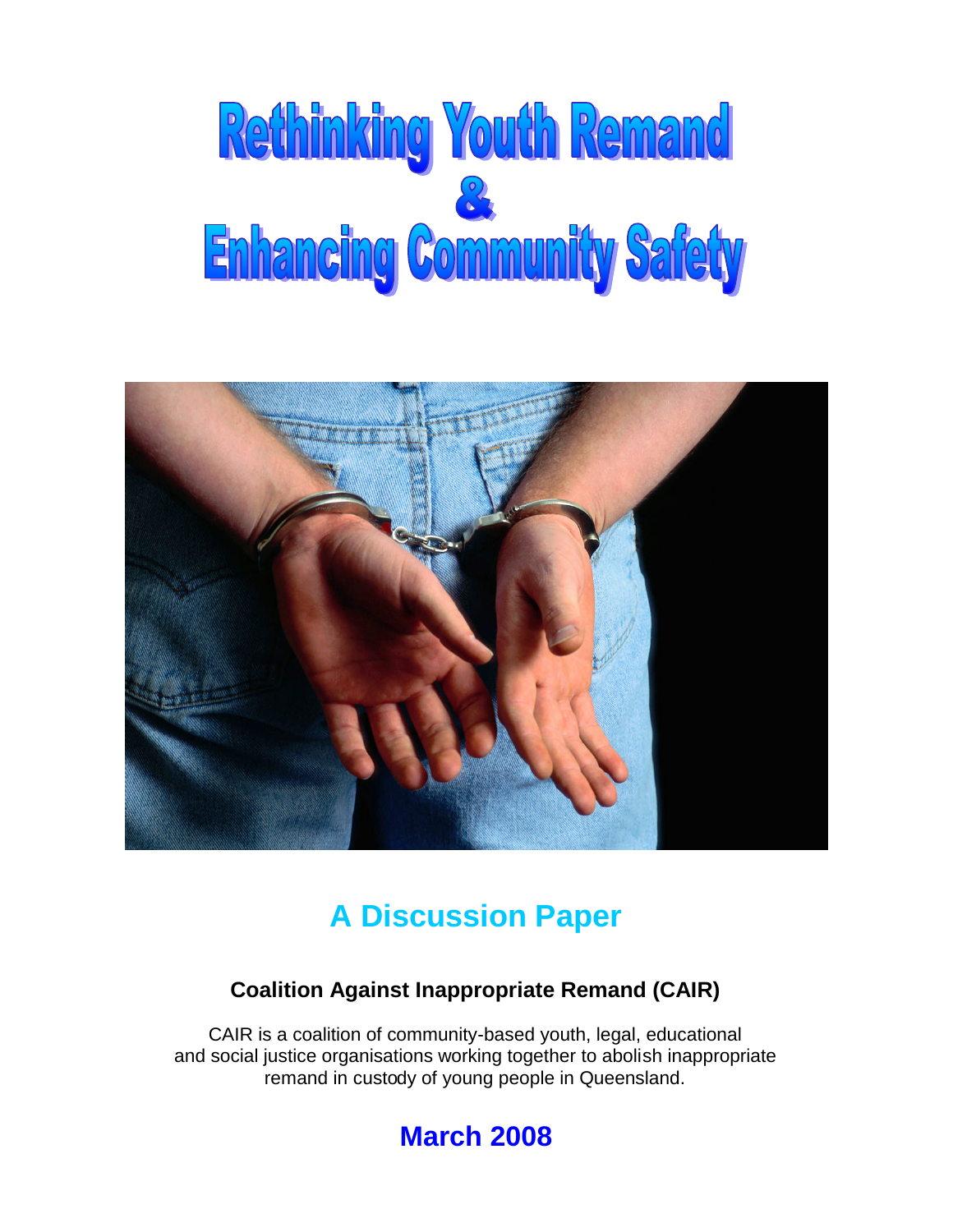# **CAIR Member Organisations:**

Aboriginal & Torres Strait Islander Legal Service (Qld South) Ltd (ATSILS) Catholic Education, Archdiocese of Brisbane Prisoners Legal Service Queensland Youth Housing Coalition (QYHC) Sisters Inside Inc. Southside Education UnitingCare Queensland Centre for Social Justice Youth Advocacy Centre Inc. (YAC) Youth Affairs Network of Queensland Inc. (YANQ) Youth and Family Service (Logan City) Inc. (YFS), including Logan Youth Legal Service



This work is licensed under a [Creative Commons Attribution-NonCommercial-NoDerivs 2.5 License.](http://creativecommons.org/licenses/by-nc-nd/2.5/au/) It can be shared under the conditions specified by this license at [http://creativecommons.org/licenses/by-nc-nd/2.5/au/.](http://creativecommons.org/licenses/by-nc-nd/2.5/au/)

This discussion paper was written and compiled by Suzi Quixley, based on members' submissions to the Queensland *Review of the Juvenile Justice Act 1992* and independent research.

**Enquiries should be directed to: Postal:** CAIR, c/o YANQ, 30 Thomas Street, West End QLD 4101 **Ph:** 07 3844 7713 **Fax:** 07 3844 7731 **Email:** [admin@yanq.org.au](mailto:admin@yanq.org.au)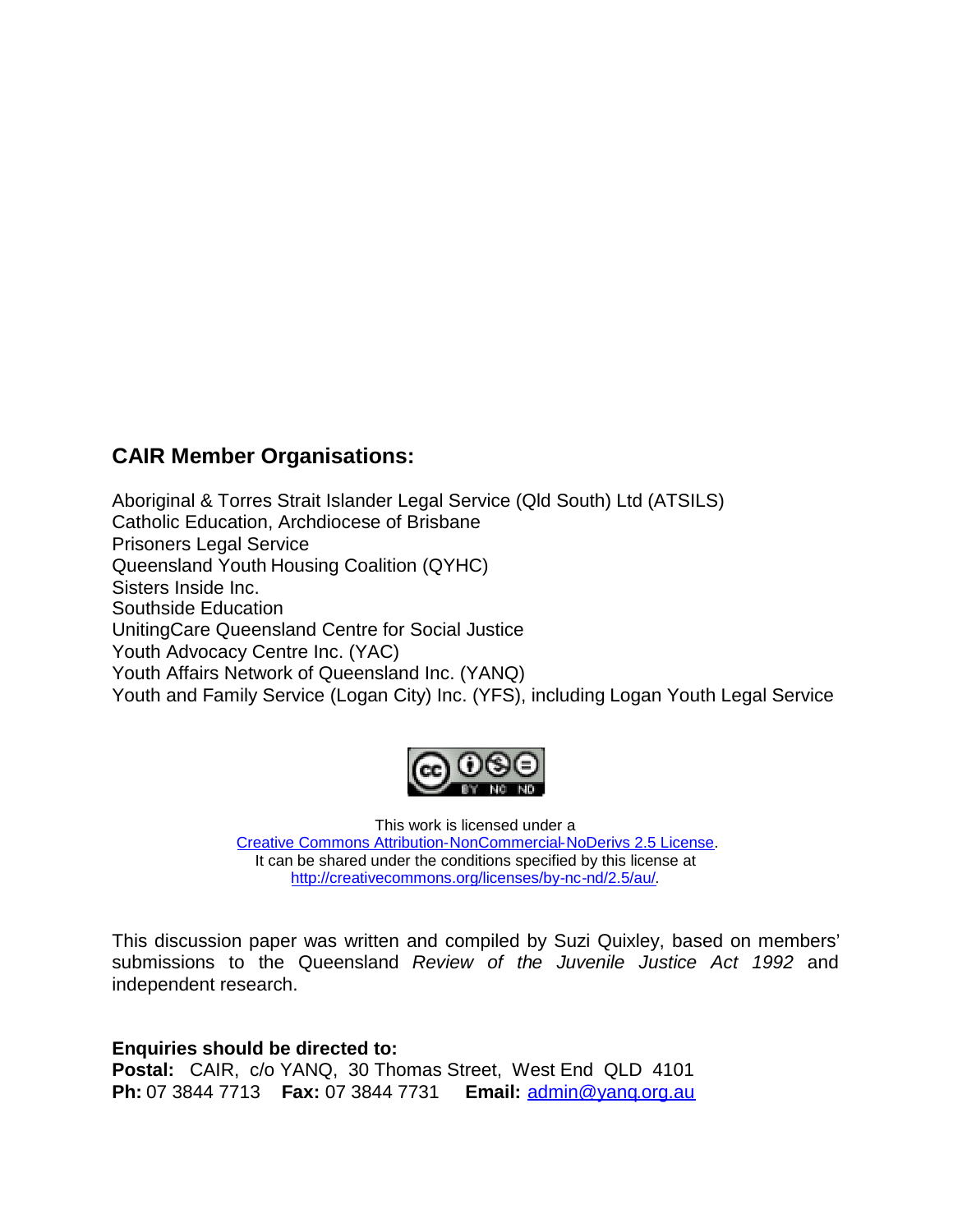# **Table Of Contents**

| <b>Executive Summary</b><br>Overview<br><b>Findings</b><br>Using this Report | 4<br>4<br>5<br>6 |
|------------------------------------------------------------------------------|------------------|
| <b>List of Recommendations</b>                                               | 7                |
| <b>The Solutions</b>                                                         | 10               |
| <b>Meeting Human Rights Obligations</b>                                      | 10               |
| <b>Making Information Available</b>                                          | 10               |
| Distinguishing Criminal Justice and Social Justice                           | 12               |
| Addressing Aboriginal and Torres Strait Islander Over-Representation         | 15               |
| <b>Prioritising Alternatives to Custody</b>                                  | 19               |
| Generating a Cultural Shift                                                  | 23               |
| Preventing Further Escalation of Remand Rates                                | 23               |
| At the very least  Improving Existing Juvenile Justice Processes             | 24               |
| <b>Larger Policy Considerations</b>                                          | 27               |
| <b>Bibliography</b>                                                          | 28               |

# **Supporting Information and Evidence**

| <b>The Context</b>                                              | 32 |
|-----------------------------------------------------------------|----|
| About CAIR (Coalition Against Inappropriate Remand)             | 32 |
| Profile of Young People on Remand in Queensland                 | 32 |
| <b>The Problems</b>                                             | 37 |
| Applying Policy in Practice                                     | 37 |
| <b>Limited Data</b>                                             | 38 |
| The Social and Family Context                                   | 39 |
| Racial Disparities in Remand                                    | 40 |
| The Fiscal and Social Costs of Youth Detention Centres          | 42 |
| Disproportionate Fcus on Youth Detention                        | 43 |
| Lack of Community Understanding                                 | 45 |
| Re-offending Post-Remand                                        | 46 |
| Efficiency & Effectiveness of the Current System                | 48 |
| <b>International Case Studies</b>                               | 50 |
| Case Study 1 - Canadian Legislative Reform                      | 50 |
| Case Study 2 - Cost-Efficient Alternatives in the United States | 52 |
| Case Study 3 - The Swedish Model                                | 54 |
| Case Study 4 - Family Group Conferences in New Zealand          | 56 |
| <b>Appendix 1</b>                                               | 58 |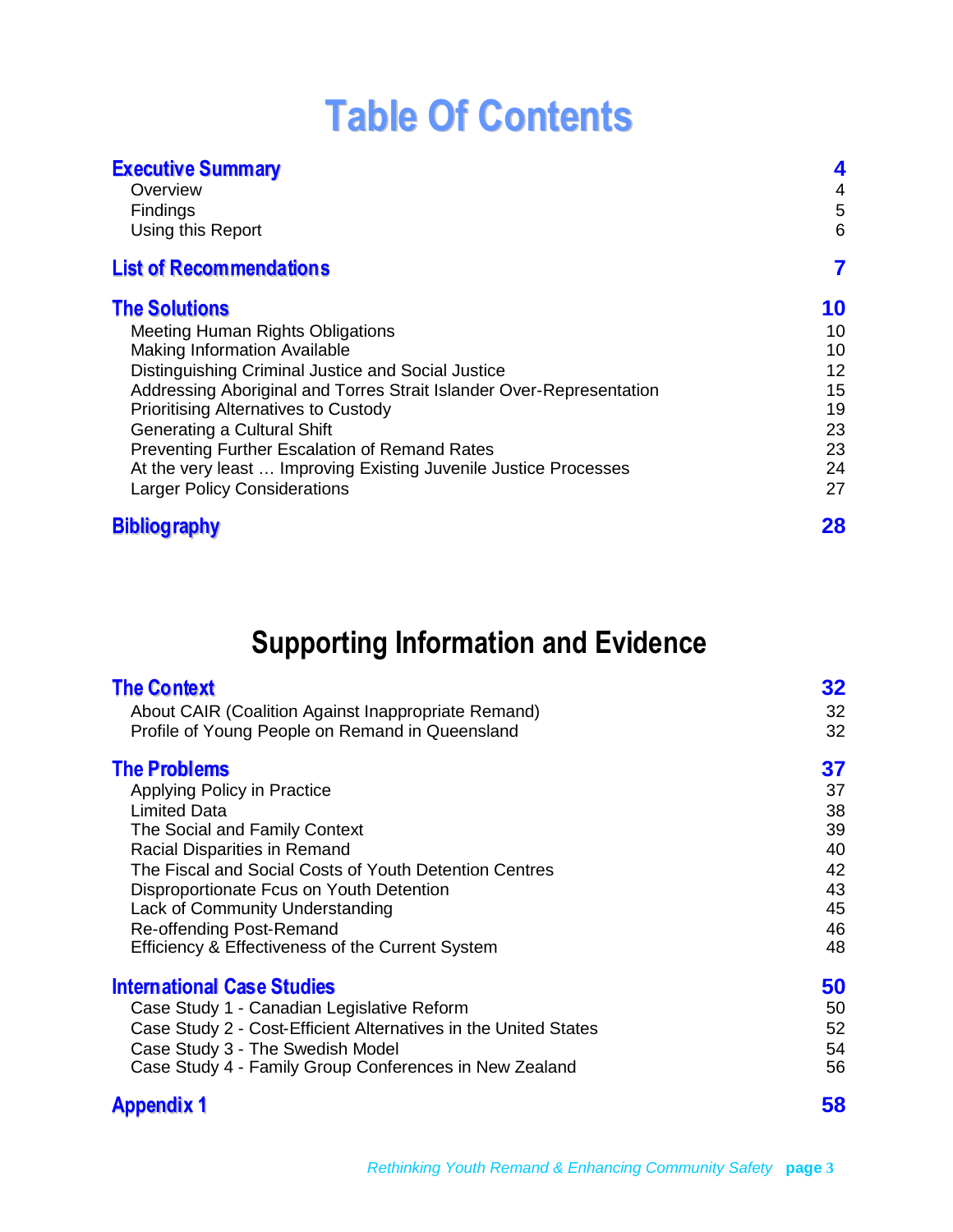# <span id="page-3-0"></span>**Executive Summary**

### <span id="page-3-1"></span>**Overview**

74% of the young people in custody in Queensland Youth Detention Centres on 30 June 2006 were on remand - the outcome of a dramatic upward trend over recent years.

Inappropriately detaining young people in custody puts community safety at risk. Many young people only ever commit a single, minor, juvenile offence, yet evidence suggests that many first-time alleged offenders are remanded in custody. Most children on remand in Youth Detention Centres in Queensland are charged with minor, non-violent offences. Repeated studies have shown that the younger a child is detained in custody, the greater the likelihood that they will re-offend as a juvenile and end up in prison as an adult. Detaining a young person increases their likelihood of future incarceration, and therefore diminishes the chance that they will become a productive citizen. There is substantial evidence to indicate that detaining young people increases both short and long term risks to public safety.

Detaining unconvicted children or young people not charged with a serious violent offence, is unjust and in contravention of Queensland's human rights obligations. The frequent detention of young people charged with bail violation or offences which would not normally result in a custodial sentence, is of particular concern.

The most recent available estimate of the cost of keeping a young person in detention was \$567 per day (NSW, 2005). This suggests that it cost in the vicinity of \$57,000 to keep the 101 young people on remand in Queensland Youth Detention Centres on 30 June 2006, for a single day. It further suggests that it costs over \$20 million annually, to keep unconvicted 10 - 16 year olds on remand in Queensland.

All the evidence indicates that preventative and early intervention strategies could be expected to save tax dollars and to enhance public safety - in both the short and long term. The alternatives outlined in this paper are, at worst, cost neutral. Estimates of the cost of diversionary options have ranged from \$10 per day for a youth justice conference, to \$35 per day for community-based supervision, to \$106 per day for a brokerage program, to \$278 per day for a community placement program.

Current policies and practices are unnecessarily punitive and wasteful. The Queensland Government has acknowledged that remand in custody may have negative consequences for a young person. It asserts that a decision to hold a young person on remand balances the presumption of innocence with community safety. This paper provides clear evidence that this balance is not being achieved, and that the current trend toward detaining more and more young people on remand actually places both the community and young people at greater risk. It proposes concrete strategies which would enable Queensland to reorient its juvenile justice policies to reduce the overuse of detention amongst young people on remand … and make considerable cost savings.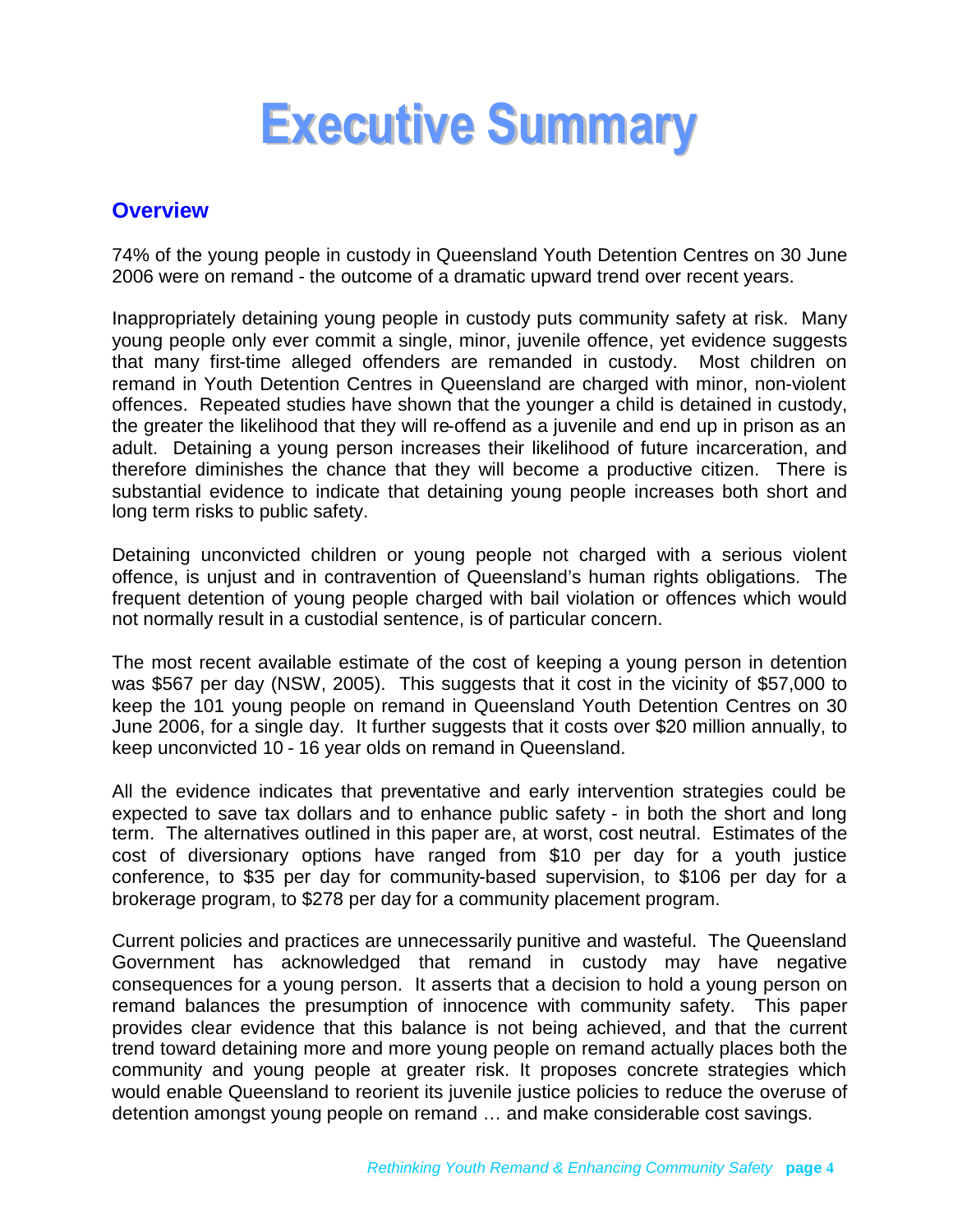### <span id="page-4-0"></span>**Findings**

Few young people in custody are serious offenders. There is clear evidence that diversionary options have a deterrent and rehabilitative effect on most young people who come into contact with the criminal justice system. Yet, it would appear that young people are increasingly being incarcerated for less and less serious offences. The detention of young people charged with non-violent, low-level offences and bail violations appears to have driven the increase in the number of young people on remand in Queensland.

Over recent years, the Queensland Government has introduced a number of diversionary measures, most notably *conferencing*. These are positive moves. The limited information available indicates that such interventions can have had a positive impact on both individual young people and victims of crime. However, these measures continue to be applied as the exception, rather than the rule. The majority of young people charged with an offence in Queensland continue to be processed within the mainstream juvenile justice system. As a result, increasing numbers are being remanded in custody.

Queensland has a significantly higher proportion of young people on remand in custody than the national average. An overburdened court system and under-resourced community services have contributed to the number of young people incarcerated prior to sentencing. Expenditure on Youth Detention Centres diverts resources away from more cost-effective alternatives to incarceration and essential services such as hospitals and schools.

Young people in Youth Detention Centres are highly disproportionately Aboriginal and Torres Strait Islander. Young people in custody typically come from low socio-economic backgrounds, and often have troubled family histories and high rates of school failure. Many have a history of involvement with child protection authorities, and many are under the care of the state. Many are homeless, or facing mental health issues. Some in Youth Detention Centres, particularly Aboriginal and Torres Strait Islander young people, are as young as 10 years old.

Other jurisdictions have pursued concrete strategies to reform their juvenile justice system and have enhanced public safety. By engaging preventative and early intervention strategies, they have actually reduced youth detention and youth crime rates. These strategies have increased the number of young people who become active, contributing citizens and saved millions of dollars.

International experience demonstrates that capacity drives utilisation. The more a jurisdiction invests in expanding Youth Detention Centres, the more its policies and practices become oriented toward using this additional space. On the other hand, jurisdictions that have expanded community-based alternatives, have found that they can effectively reduce their youth detention populations and save significant tax dollars.

The Queensland Government appears to be planning for failure. It has recently announced plans to build a new 4000 bed adult prison at Gatton, due for completion in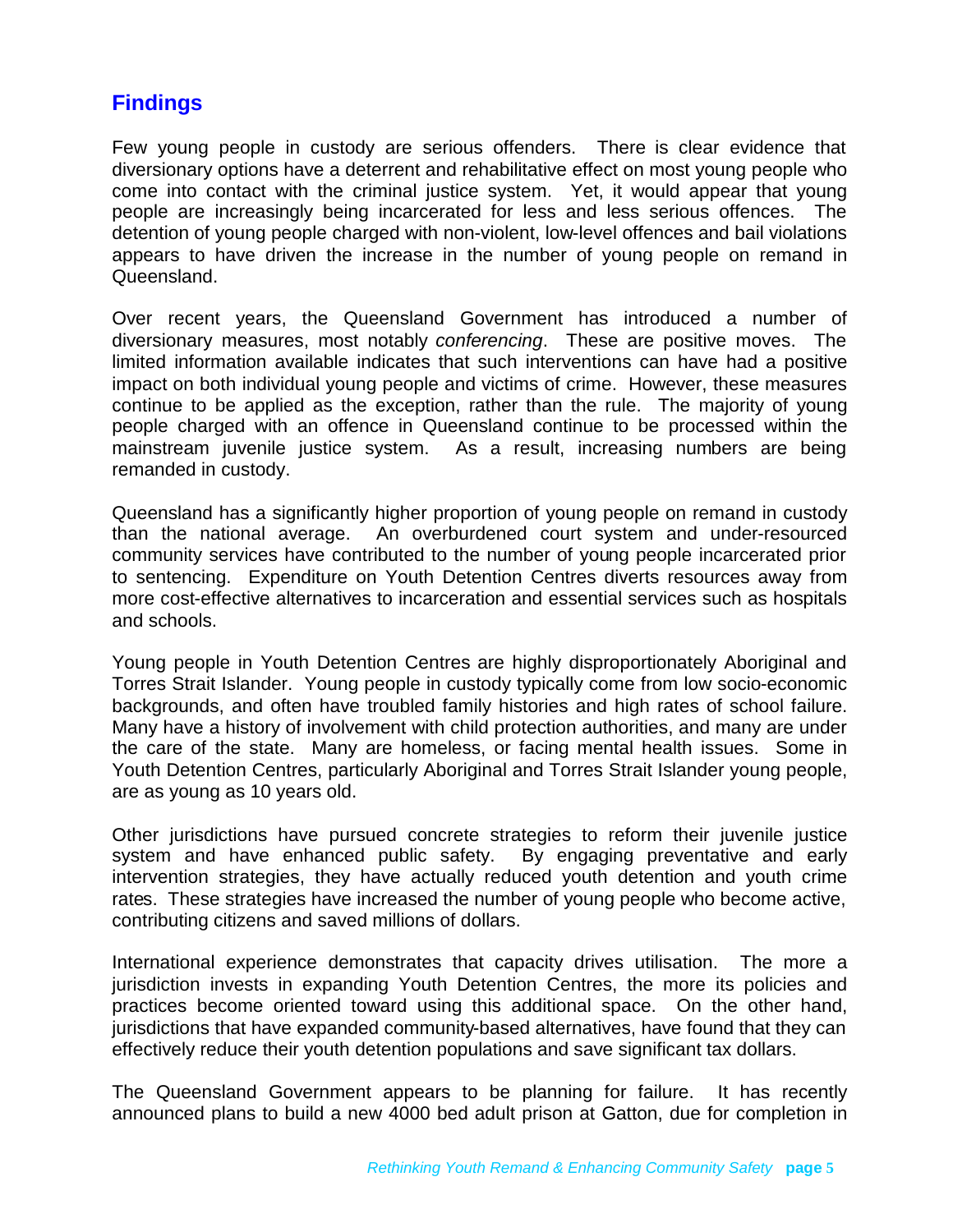2020. The government has also announced its intention to increase the youth detention capacity in Townsville by 48 beds. Given the demonstrated causal link between youth and adult detention, Queensland is at risk of using Youth Detention Centres as *kindergartens* for a planned increase in adult imprisonment.

The current *Review of the Juvenile Justice Act 1992* (JJA) presents an opportunity for policy makers to rethink Queensland's overall approach to youth detention. Some legislative improvements and diversion of more young people charged with low level offences and bail violations to community-based alternatives would allow Queensland to provide better services to young people and the community, without the added cost burden of increasing secure beds.

The over-incarceration of young people on remand is a matter of particular urgency. The Queensland Government should not wait for completion of the Review to address this immediate crisis.

# <span id="page-5-0"></span>**Using this Report**

This discussion paper is deliberately solution-focused.

It is also soundly evidence-based.

Detailed background information is provided in the second part of the paper. Evidence for claims made in "The Solutions" are under parallel headings in "The Problems".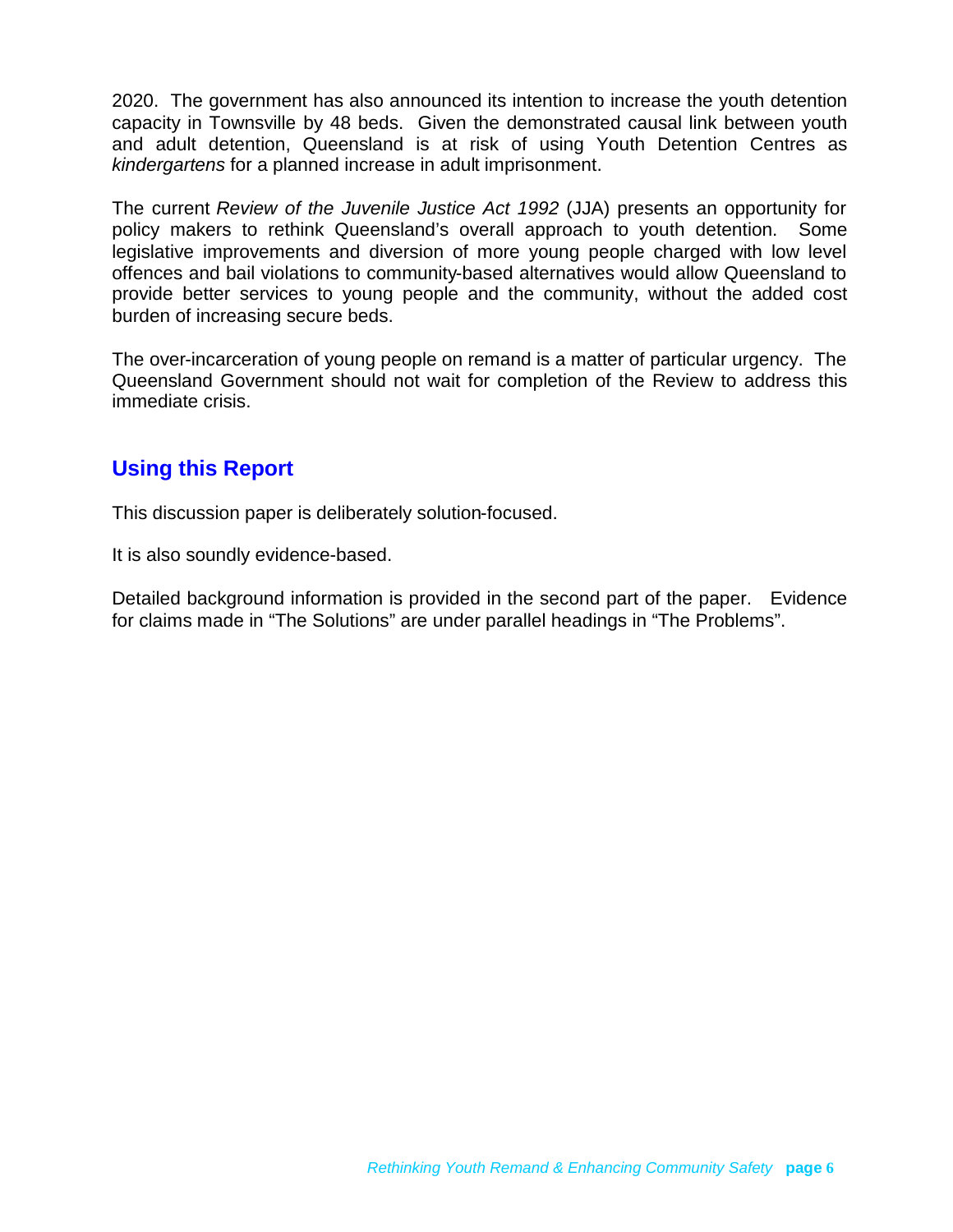# <span id="page-6-0"></span>**List of Recommendations**

### **This paper recommends that the Queensland Government:**

- 1. Cancels plans to increase the number of Youth Detention Centre beds and reallocates funds to developmental alternatives to detention for children and young people on remand.
- 2. Makes detailed data on the Youth Detention Centre population, including the youth remand population, publicly available. This should include information about the profile of young people in custody, details of their juvenile justice process and the outcome of charges.
- 3. Requires that the Department of Child Safety and the Department of Communities collect and publish monthly statistics in relation to all Aboriginal and Torres Strait Islander young people, showing:
	- 3.1 The number of young people who have been transported away from their home community.
	- 3.2 The reason for the movement.
	- 3.3 The length of time that each young person spent away from their home community.
- 4. Ceases to hold children under 15 on remand through legislating to raise the age of criminal responsibility to 15 years.
- 5. Immediately adopts policy to limit detention on remand to those 15 17 year olds facing charges with a possible custodial sentence of more than 1 year. These young people must also be a flight risk, or a threat to ongoing investigation, or likely to commit a further criminal act.
- 6. Immediately adopts policy to:
	- 6.1 Discontinue the practice of setting bail conditions for young people charged with summary and other minor offences.
	- 6.2 Preclude denial of bail on the basis of social needs, including a lack of child protection, accommodation or support services.
	- 6.3 Allocate sufficient resources to meet the social needs of all alleged offenders.
	- 6.4 Make the Department of Communities responsible for ensuring that these needs are met.
	- 6.5 Require that the Department of Communities prove that every possible reasonable alternative to detention has been taken, prior to a young person being remanded in custody.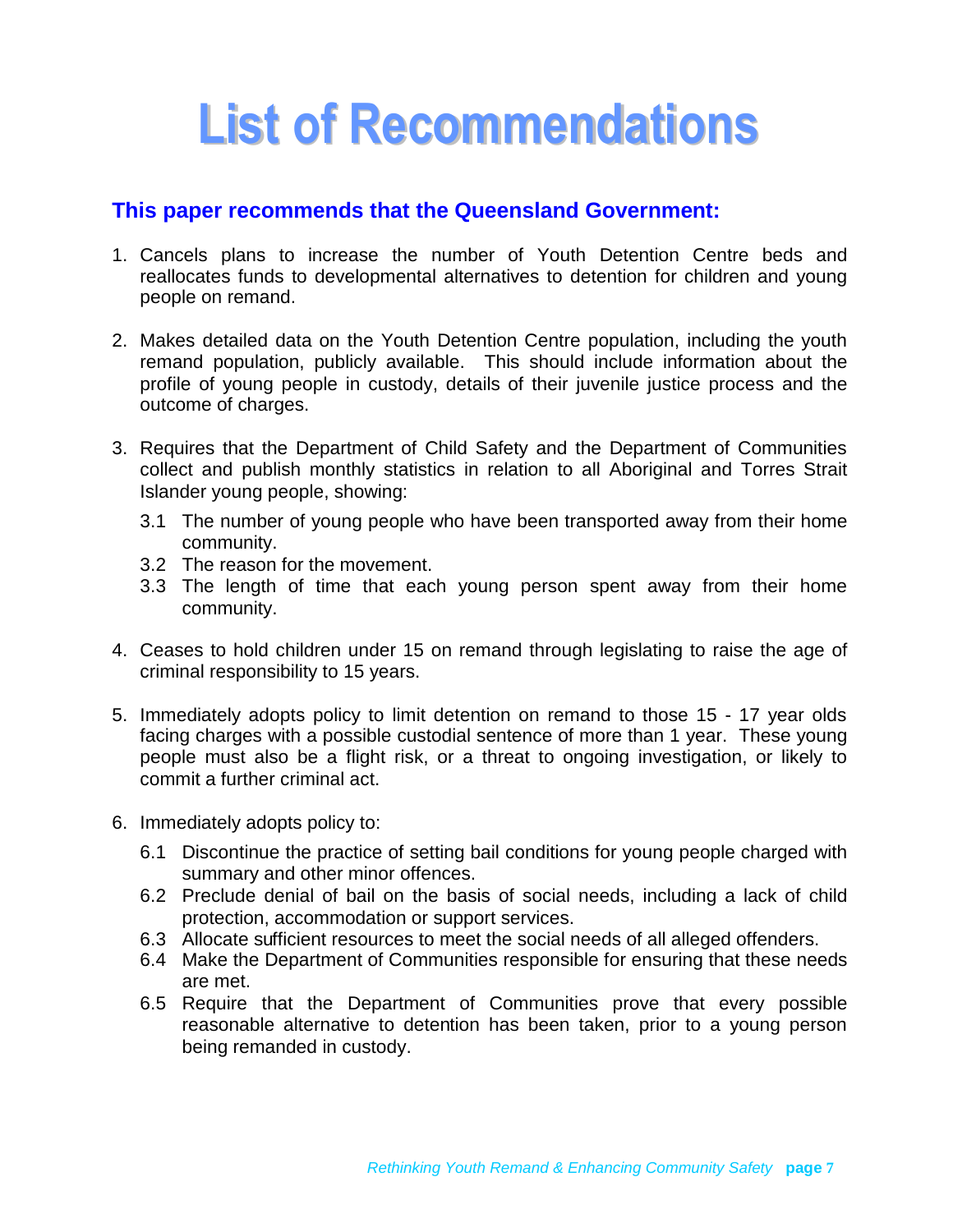- 7. Legislates to prohibit the use of remand in custody on the basis of social rather than criminal criteria. Provisions should disallow detention:
	- 7.1 For alleged summary and other minor offences.
	- 7.2 As a substitute for addressing social needs.
	- 7.3 As a response to bail violation.
- 8. Redirects investment from expanding the juvenile justice system to funding a range of community-based crime prevention initiatives.
- 9. Commits to properly fund and resource Aboriginal and Torres Strait Islander legal and community organisations to:
	- 9.1 Develop and implement culturally appropriate models of mentoring and conferencing within local communities.
	- 9.2 Establish Youth Murri Courts throughout Queensland.
- 10. Legislates to require allocation of a local community mentor and provision of the required social services as a condition of bail for young Aboriginal and Torres Strait Islander suspects.
- 11. Provides the necessary resources to:
	- 11.1 Enable a local Aboriginal or Torres Strait Islander community to establish a pilot Community Detention Camp.
	- 11.2 Use a Participatory Action Research framework to progress, develop and expand this approach.
- 12. Commits to developing youth bail support programs in further regional cities and remote communities, and exploring means to implement the community development principles underlying the Youth Bail Accommodation Support Service (YBASS) when establishing these services.
- 13. Expands young people's access to legal representation and support across the state, either through specifically funded community legal centres or youth legal services.
- 14. Immediately allocates funding for bail accommodation services in Mt Isa, Rockhampton & Townsville.
- 15. Involves youth and community organisations in researching and developing a continuum of new community-based alternatives to remand which divert alleged minor offenders from exposure to involuntary supervision.
- 16. Takes a *whole of government and community* approach, actively including a wide variety of government instrumentalities and community organisations, to provide community education which:
	- 16.1 Addresses irrational fears about the nature of youth crime.
	- 16.2 Markets the social and economic benefits of alternatives to detention for young people.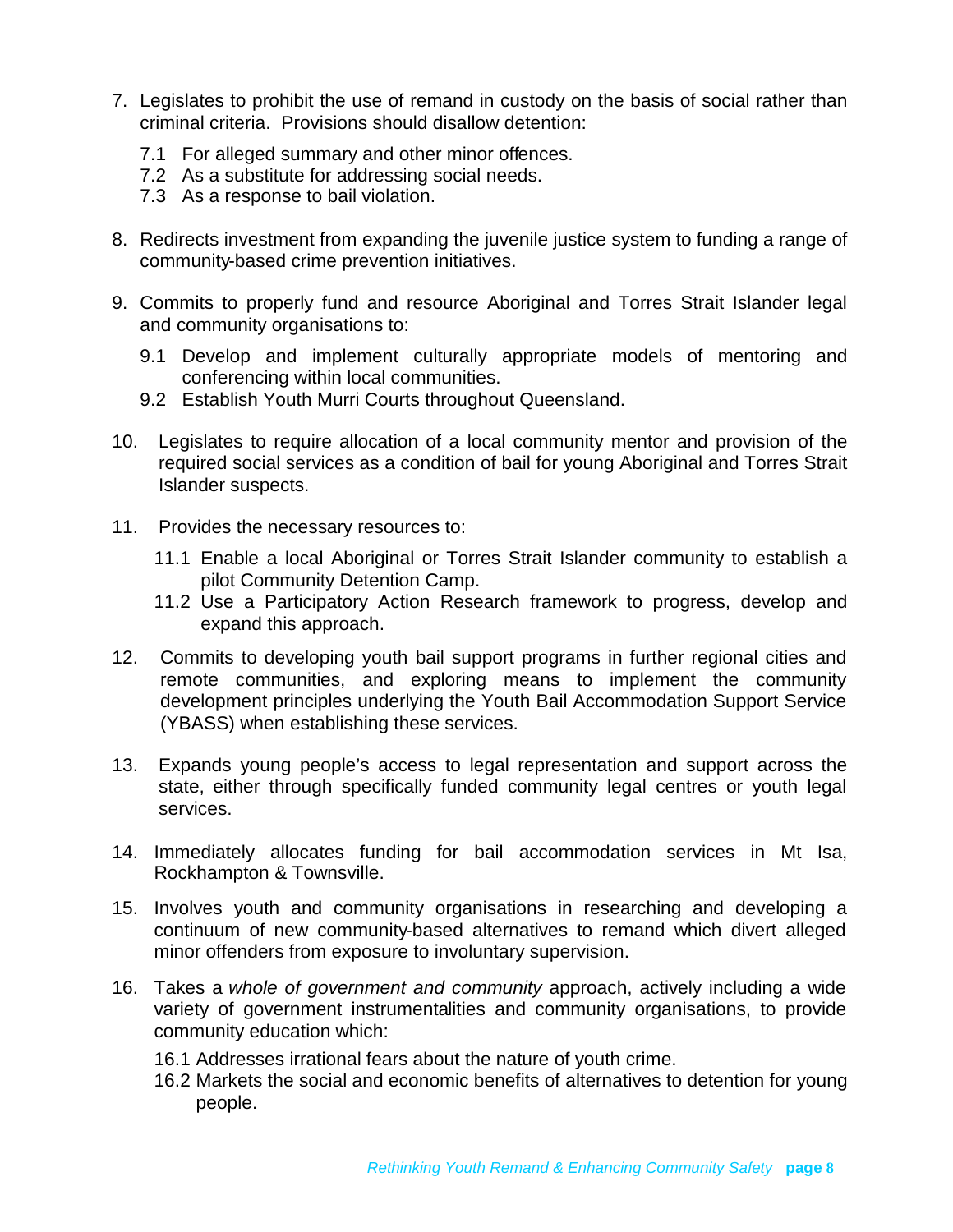This education should be undertaken with both government employees involved with the juvenile justice system and the wider public.

- 17. Avoids creating new ways of increasing the youth remand population through inappropriate bail conditions, including:
	- 17.1 Extending the use of placement restrictions or curfews.
	- 17.2 Introducing home detention, electronic monitoring or anti-social contracts/orders.

### **And that, at the very least, the Queensland Government:**

- 18. Immediately:
	- 18.1 Directs police to prioritise use of diversionary alternatives to arrest of young people in all situations.
	- 18.2 Consults with the community sector whilst developing the Risk Assessment Instrument for government use, to ensure that it protects against the inappropriate remand in custody of young people charged with minor offences.
- 19. Immediately establishes stringent guidelines to expedite the legal process for young people being held on remand in custody. This should include a requirement that a conference is convened or the young person appears in court within 7 days, and that the case continues to be reconvened at least every 7 days until resolved.
- 20. Immediately reviews the jurisdiction of the Children's Court magistrate to include property offences involving monetary limits of \$5000.
- 21. Immediately acts to reduce the number of young people on remand due to failure to appear, through:
	- 21.1 Enabling magistrates to dismiss simple offences on public interest.
	- 21.2 Enabling magistrates to determine simple offences in the absence of a young person, on their written request, and impose an unsupervised order.
	- 21.3 Authorising police prosecutors to negotiate amend and withdraw Children's Court matters.
	- 21.4 Reorienting the role of Department of Communities to focus on preventing failure to appear.
- 22. Immediately appoints and resources specialist police, Children's Court magistrates, police prosecutors and legal practitioners to expedite proceedings within the juvenile justice system. That resourcing for this initiative at least meets the levels recommended by Human Rights and Equal Opportunities Commission and the Australian Law Reform Commission in 1997.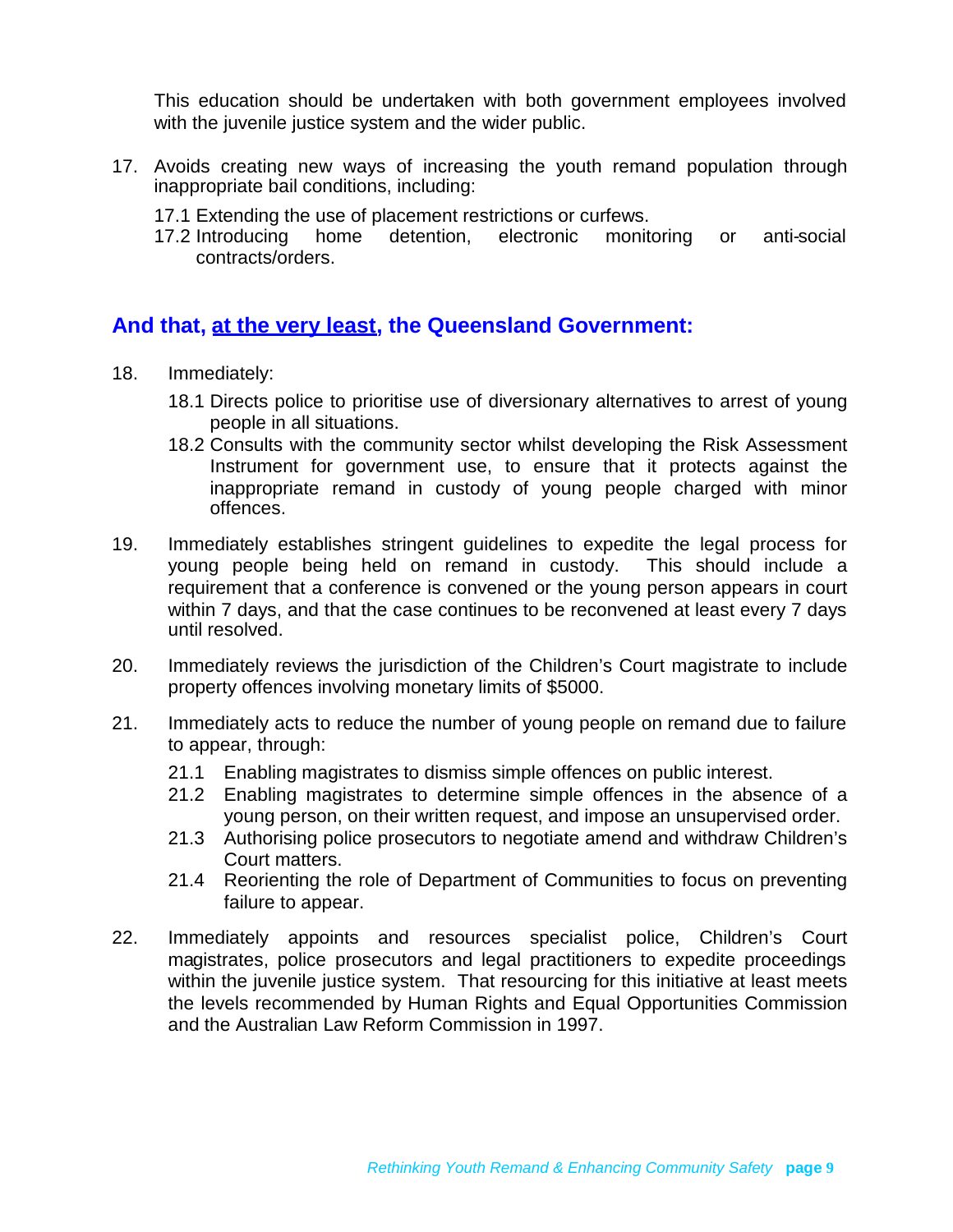# <span id="page-9-0"></span>**The Solutions**

# <span id="page-9-1"></span>**Meeting Human Rights Obligations**

It is time for Queensland to honour its long-standing commitment to an approach which is more in keeping with its international human rights obligations. All the evidence indicates that further custodial beds are not required. The number of **sentenced** young people in custody has reduced significantly, and youth crime rates have remained relatively stable, over the past 15 years. The New York experience demonstrates that an increase in custodial beds directly leads to increases in the number of young people detained on remand. The Queensland Government should act on its own principles and replace detention of young people on remand with the *alternate measures* required by The Beijing  $Rules<sup>1</sup>$  $Rules<sup>1</sup>$  $Rules<sup>1</sup>$ .

#### **Recommendation 1:**

That the Queensland Government cancels plans to increase the number of Youth Detention Centre beds and reallocates funds to developmental alternatives to detention for children and young people on remand.

Young people often enter the juvenile justice system at a crisis point in their life, which highlights long term issues. Early intervention strategies are critical to ensuring that young people do not enter the system, or are involved for the shortest possible time with the lowest possible levels of punitive intervention. It is important that Queensland develop a flexible service delivery system which is based on the needs of each young person and addresses the underlying causes of their involvement in the system.

# <span id="page-9-2"></span>**Making Information Available**

In order to develop high quality, evidence-based strategies to reduce the number of young people on remand, data is required about young people in Queensland Youth Detention Centres and adult prisons. This should include<sup>[2](#page-9-4)</sup>:

### **Profile of Young People in Custody:**

- Age of young people (on remand).
- Race of young people (on remand).
- Gender of young people (on remand).
- Care status of young people at initial/subsequent detention.
- Accommodation status of young people at initial/subsequent detention.
- Mental health status of young people at initial/subsequent detention.

Based on Tresidder & Putt 2005

<span id="page-9-4"></span><span id="page-9-3"></span><sup>1</sup> The UN Standard Minimum Rules of the Administration of Juvenile Justice  $\mathfrak{p}$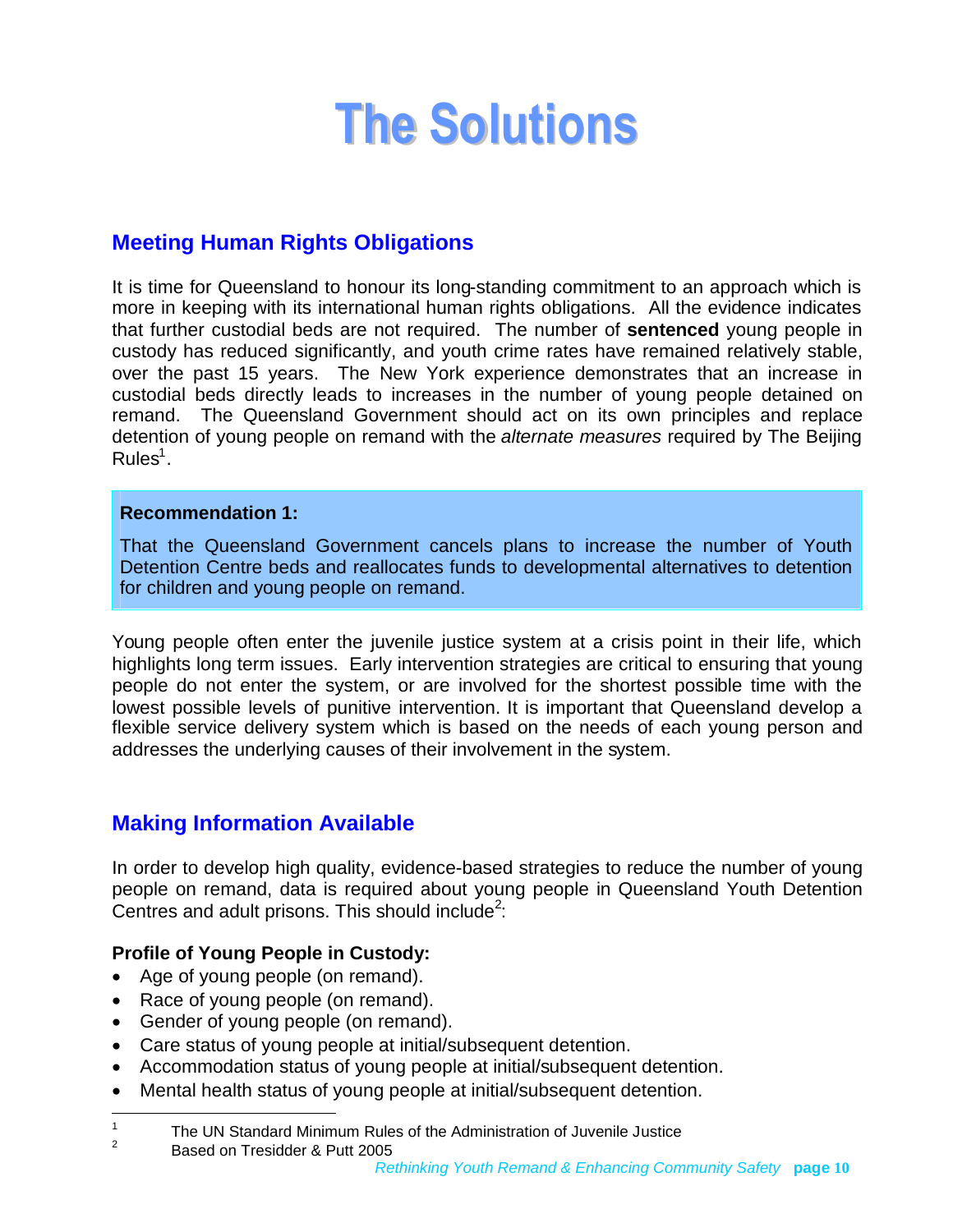- Drug and alcohol status of young people at initial/subsequent detention.
- Education/employment status of young people at initial/subsequent detention.

#### **Juvenile Justice Process of Young People in Custody:**

- Length of detention (on remand)
- Number and frequency of court hearings (during remand)
- Initial basis for detention (on remand)
- Specific nature of charges (including possible custodial sentence associated with the offences).
- Number of young people (on remand) facing their first criminal charge.
- Number of young people (on remand) with a previous custodial sentence.

#### **Outcomes for Young People on Remand:**

- How many times the charges were unsubstantiated.
- How many young people received a community-based sentence.
- How many young people were given a suspended sentence.
- How many young people received a custodial sentence.

Comparative information should be available across all categories for at least the past 20 years to enable assessment of detention trends and their impact on the nature and frequency of youth crime. The interrelationships between the data should be provided to enable a clear profile of the remand and wider Youth Detention Centre population. Data should clearly distinguish information related to young people on remand and those serving custodial sentences.

Access to detailed race and ethic data, in particular, was the first step to addressing the deeper causes of disproportionate detention of young people of colour in Santa Cruz, USA.

#### **Recommendation 2:**

That the Queensland Government makes detailed data on the Youth Detention Centre population, including the youth remand population, publicly available. This should include information about the profile of young people in custody, details of their juvenile justice process and the outcome of charges.

Given the highly disproportionate rate of detention of Aboriginal and Torres Strait Islander young people, it is important that further data be gathered on this specific group. Repeated studies have demonstrated that young people who are removed from their home community are particularly vulnerable to long term harm. It is therefore critical that welfare authorities be more accountable for their treatment of Aboriginal and Torres Strait Islander young people. Like Canada, the Department should be required to make data on the removal of young people from their home communities publicly available.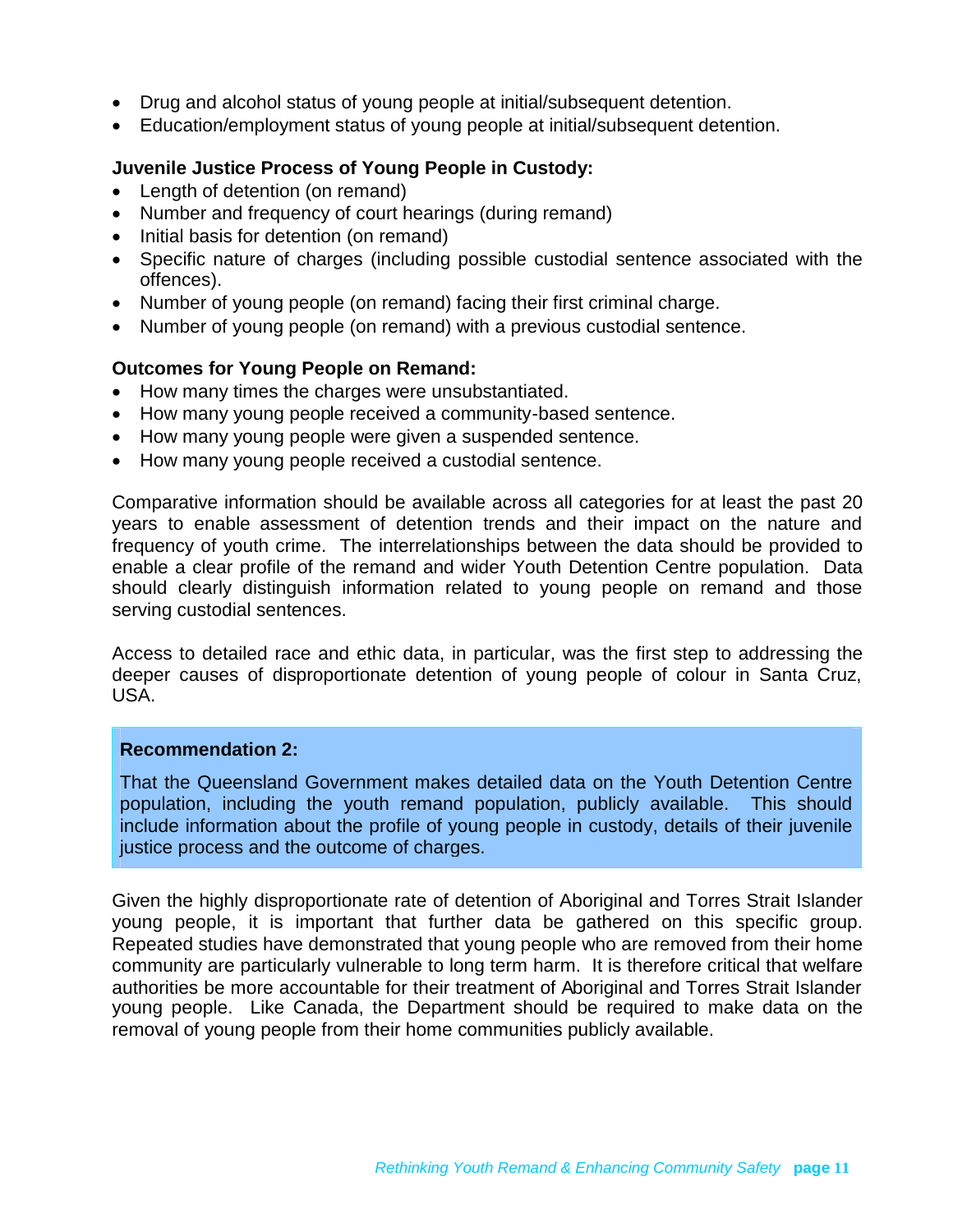#### **Recommendation 3:**

That the Queensland Government requires that the Department of Child Safety and the Department of Communities collect and publish monthly statistics in relation to all Aboriginal and Torres Strait Islander young people, showing:

- 3.1 The number of young people who have been transported away from their home community.
- 3.2 The reason for the movement.
- 3.3 The length of time that each young person spent away from their home community.

# <span id="page-11-0"></span>**Distinguishing** *Criminal Justice* **and** *Social Justice*

The Forde Inquiry (1999) concluded that many young people were being remanded in custody due to lack of appropriate accommodation and support. Since these findings, the rate of incarceration of unconvicted young people in Queensland has increased significantly. Many young people are being remanded due to homelessness and/or lack of access to essential services, particularly mental health and substance abuse services. Others are being incarcerated for breach of onerous bail conditions set for minor alleged offences. It is clear that large numbers of unconvicted young people are being incarcerated for social, rather than criminal, reasons.

In 1997, the *Seen and Heard: Priority for Children in the Legal Process* report was submitted to Federal Parliament. Recommendation 228 focused on bail, and argued that there should be a presumption in favour of bail for all young suspects. It argued that unrealistic bail criteria should not be imposed, including *monetary* conditions, *24 hour curfews* or conditions that *impose policing roles on carers*. It stated that police should have statutory duty of care to ensure appropriate accommodation for young people on bail and explicitly stated that *Lack of accommodation is not sufficient reason to refuse bail to a young person*. [3](#page-11-1)

The Report's recommendations on sentencing of young people should be seen as equally relevant to the pre-sentencing phase, since these recommendations were predicated on the assumption that few young people would be remanded in custody if Recommendation 228 were followed. Changes required to improve the effectiveness of sentences included:

- Ensuring proportionality that a sentence reflects the seriousness of an offence (Recommendation 239).
- Imposing the least restrictive sanctions consistent with the legitimate aim of protecting victims and the community (Recommendation 239).
- Maintaining and strengthening family relationships wherever possible (Recommendation 239).
- Recognising the impact of deficiencies in the provision of support services in contributing to offending behaviour (Recommendation 239).

<span id="page-11-1"></span><sup>&</sup>lt;sup>3</sup> HREOC & ALRC 1997.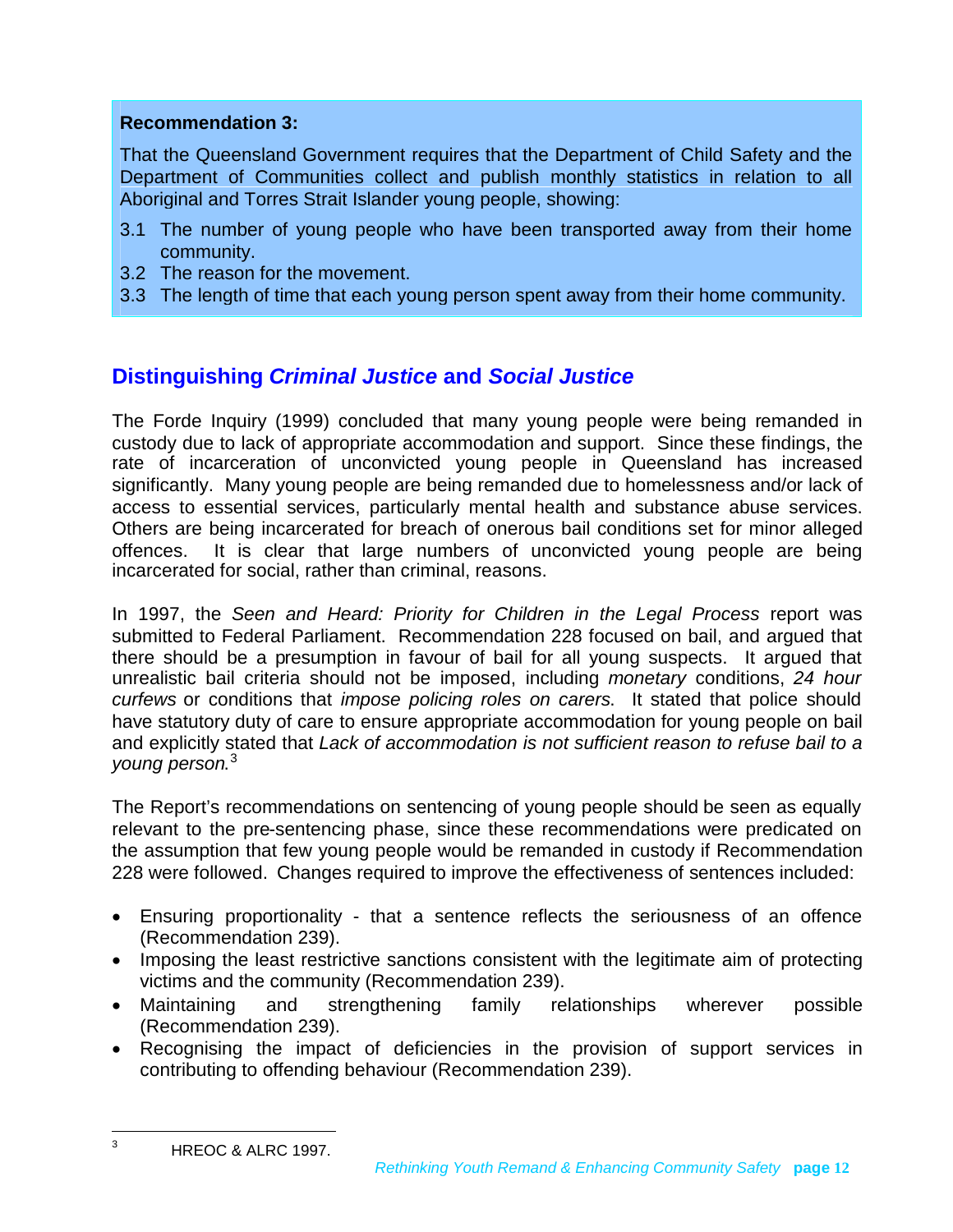- Tailoring sentences to the individual needs and the circumstances of the young person, including addressing any difficulties they may have in complying with orders (Recommendation 240).
- Considering any special health requirements of young people, including drug treatment and counselling (Recommendation 240).

The best possible outcomes for young people, and society as a whole, require broadening the opportunities for young people to make positive life changes that address risk factors for offending such as access to accommodation, education, income and family support services. More responsive and tailored resources are required to achieve this goal.

Queensland should adopt the approach of a variety of international jurisdictions which have outlawed, or severely curtailed, the use of remand in lieu of social measures. Sweden, for example, has been highly successful in reducing its remand rates through a partnership between justice and social initiatives. Sweden has focused on youth crime as a social issue to be **solved**, rather than behaviour to be **punished**. 2 key strategies have dramatically reduced the number of young people on remand in Sweden:

- Addressing the behaviour of young people under 15 within the social system and investing in education, mental health and family support.
- Only allowing remand in custody of 15-17 year olds under exceptional circumstances, and only where the offence carries a sentence of at least 1 year.

Like Sweden and Canada, Queensland should better integrate its social justice and criminal justice systems. In practical terms, following the Swedish model would mean that when someone younger than 15 commits a crime, this should be regarded as a social welfare problem, and social services should be responsible for finding a suitable solution based solely on the young person's social situation. For young people aged 15-17, responsibility for youth crime should be shared between judicial and social services.

#### **Recommendation 4:**

That the Queensland Government ceases to hold children under 15 on remand through legislating to raise the age of criminal responsibility to 15 years.

#### **Recommendation 5:**

That the Queensland Government immediately adopts policy to limit detention on remand to those 15 - 17 year olds facing charges with a possible custodial sentence of more than 1 year. These young people must also be a flight risk, or a threat to ongoing investigation, or likely to commit a further criminal act.

This principle of partnership should extend to any other initiatives. For example, if establishing a youth drug and alcohol court, provision should be made for adequate community-based detoxification and rehabilitation programs at the same time.

Another key contributor to inappropriate detention of young suspects is their failure to be granted bail, even if only facing minor charges. Bail conditions should not be set for young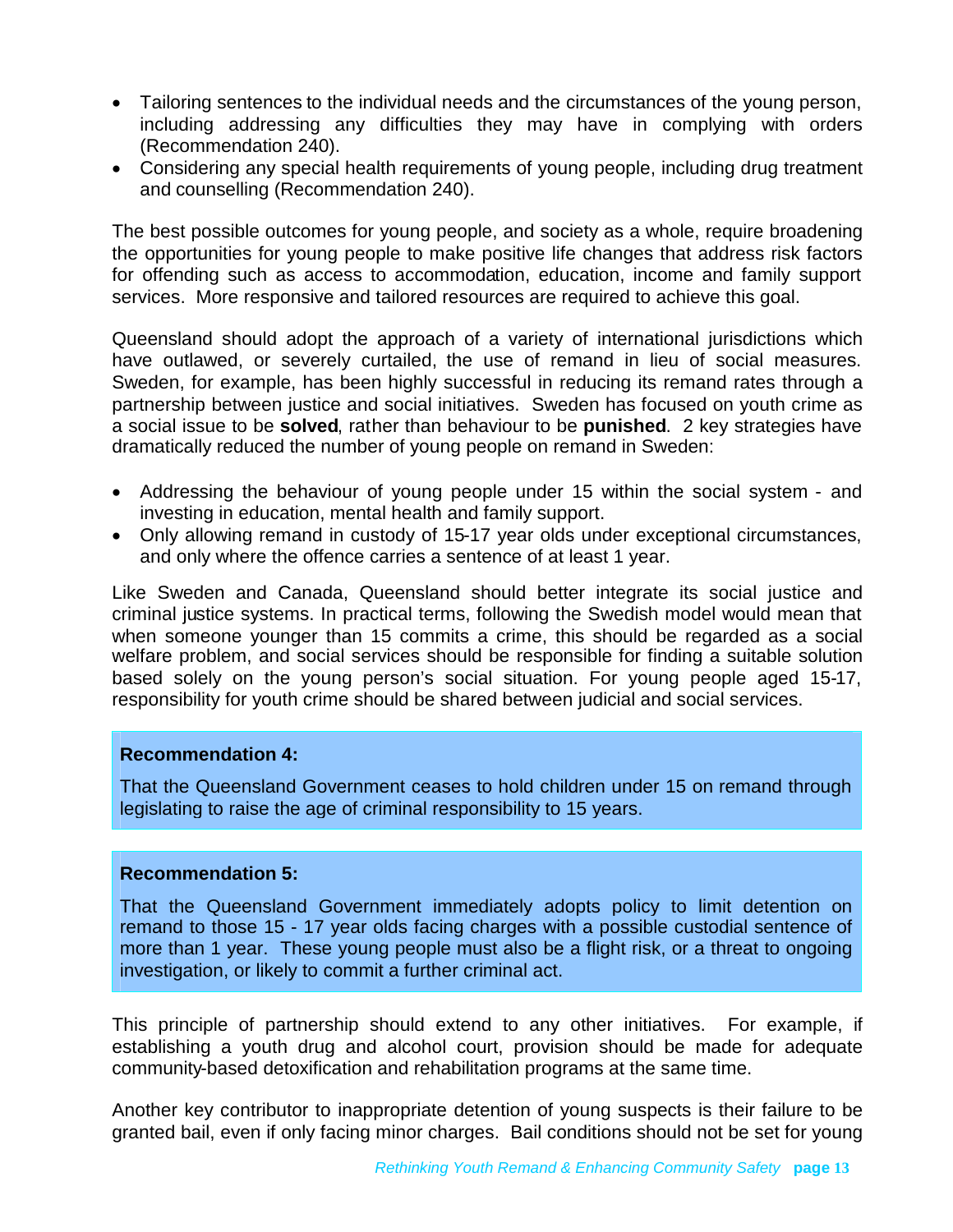people charged with summary and other minor offences. Rather, the focus should be on meeting their social needs. Authorities should be empowered to direct Department of Communities staff to take responsibility for ensuring that social issues being faced by the young person are met. This includes ensuring their access to accommodation or support services.

In the case of more serious charges, bail conditions should be *proportionate both to* **their circumstances and the offence**<sup>[4](#page-13-0)</sup>. Department of Communities staff should take ultimate responsibility for ensuring that social issues, including inadequate accommodation or support services, are not a barrier to accessing bail or meeting bail conditions. Departmental staff should be ultimately responsible for ensuring that these social needs are met.

Reducing the number of young people on remand requires a practical reframing of the system's approach to detention as *the last resort*<sup>[5](#page-13-1)</sup>. The Department of Communities should be required to prove that every possible reasonable alternative to detention has been taken, including:

- Ensuring that the young person has a mentor/advocate, and,
- Ensuring that the young person has access to culturally appropriate accommodation, education, transport, income, family support, mental health services or substance abuse services, as required.

### **Recommendation 6:**

That the Queensland Government immediately adopts policy to:

- 6.1 Discontinue the practice of setting bail conditions for young people charged with summary and other minor offences.
- 6.2 Preclude denial of bail on the basis of social needs, including a lack of child protection, accommodation or support services.
- 6.3 Allocate sufficient resources to meet the social needs of all alleged offenders.
- 6.4 Make the Department of Communities responsible for ensuring that these needs are met.
- 6.5 Require that the Department of Communities prove that every possible reasonable alternative to custody has been taken, prior to a young person being remanded in custody.

If, like Canada and Sweden, young people could not be detained on remand *as a* substitute for appropriate child protection, mental health or other social measures<sup>[6](#page-13-2)</sup>, Queensland could be expected to drastically reduce the number of young people on remand.

**Young people on bail have already been found not to be a threat to the safety of the community.** Yet some young people are placed on remand as a result of bail violations despite having committed relatively minor offences. Clearly this is inconsistent with

<span id="page-13-0"></span><sup>4</sup> UN Convention on the Rights of the Child, Article 40(4)

<span id="page-13-2"></span><span id="page-13-1"></span><sup>5</sup> (Qld) Juvenile Justice Act 1992, Schedule 1; UN Convention on the Rights of the Child, Article 37(b)  $6$  Canadian Youth Criminal Justice Act s29(1)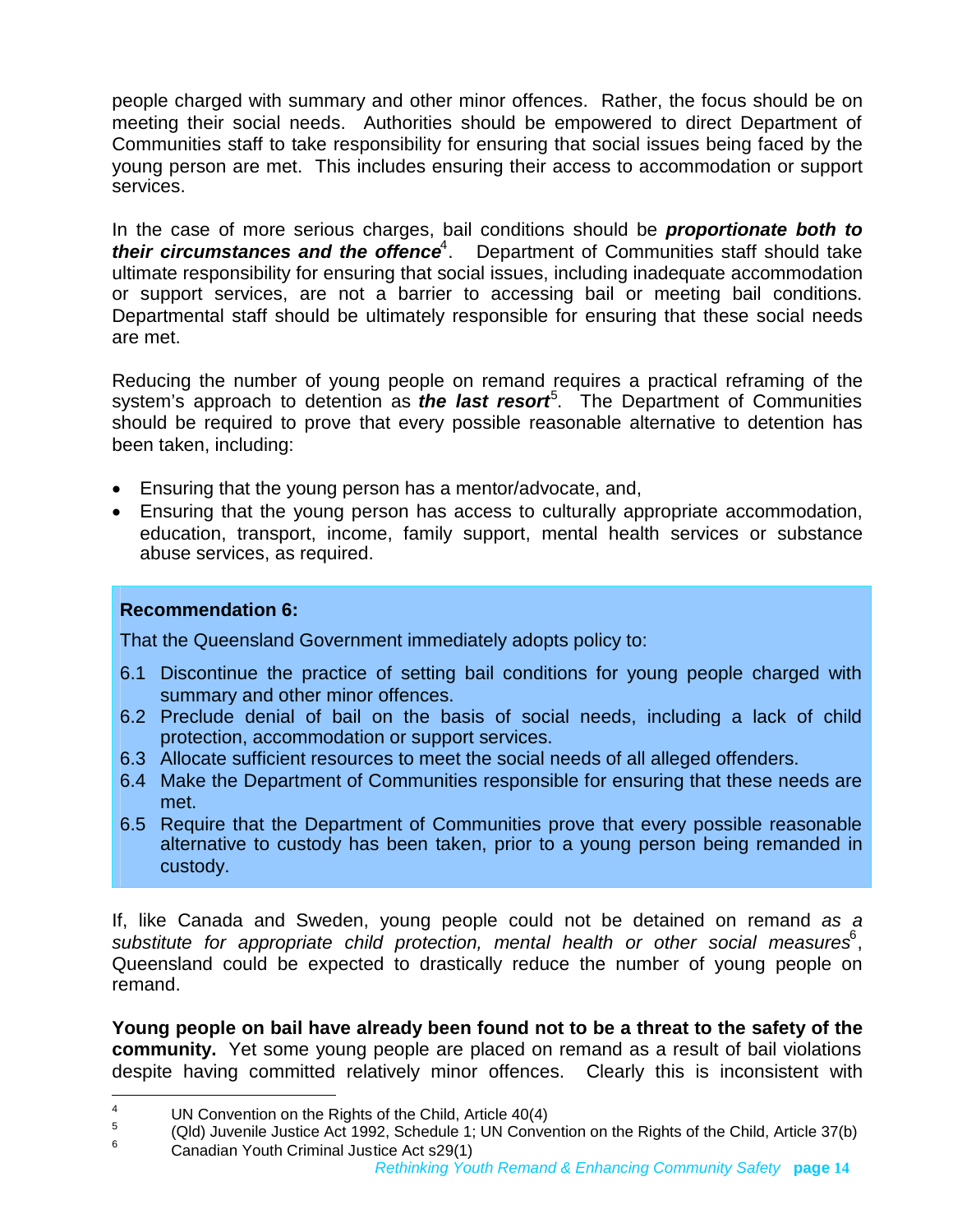international instruments and the Queensland Charter of Juvenile Justice Principles. Preclusion of this option would also contribute significantly to a reduction in remand rates.

#### **Recommendation 7:**

That the Queensland Government legislates to prohibit the use of remand in custody on the basis of social rather than criminal criteria. Provisions should disallow detention:

- 7.1 For alleged summary and other minor offences.
- 7.2 As a substitute for addressing social needs.
- 7.3 As a response to bail violation.

Many studies have demonstrated that social and economic stress and geographic concentration of poverty are key drivers of youth crime and criminalisation<sup>[7](#page-14-1)</sup>. This is particularly marked in Aboriginal and Torres Strait Islander communities. A developmental strategy to reduce the number of young people on remand could be expected to have the added benefit of reducing rates of youth crime.

It is essential that public resources are diverted from Youth Detention Centres to local community-based services. A variety of strategies explored in the USA have consistently found that alternatives to detention are most effective when they are created and operated by community-based organisations, rather than the juvenile justice system. In the USA, Canada and New Zealand, like Australia, culturally appropriate services run by Indigenous community organisations have been consistently found to produce the highest success rates in changing the behaviours of Indigenous young people. This gives communities a stake in the justice system and addresses causes of youth crime through helping build healthy, viable families and communities.

#### **Recommendation 8:**

That the Queensland Government redirects investment from expanding the juvenile justice system to funding a range of community-based crime prevention initiatives.

# <span id="page-14-0"></span>**Addressing Aboriginal and Torres Strait Islander Over-Representation**

The juvenile justice system has been spectacularly unsuccessful in reducing the number of Aboriginal and Torres Strait Islander young people entering the juvenile justice system. Given their life-long experience of non-Indigenous authorities in their lives, there is no logical reason to expect that the mainstream juvenile justice system would command young people's respect.

On the other hand, when appropriately constituted and resourced, initiatives such as Youth Murri Court, Youth Justice Conferences and mentoring programs have achieved considerably greater success in changing the behaviours of Aboriginal and Torres Strait Islander young people. The potential value of community-driven programs playing a more

<span id="page-14-1"></span>7

*Rethinking Youth Remand & Enhancing Community Safety* **page 15** For example, Weatherburn and Lind 1998:5-6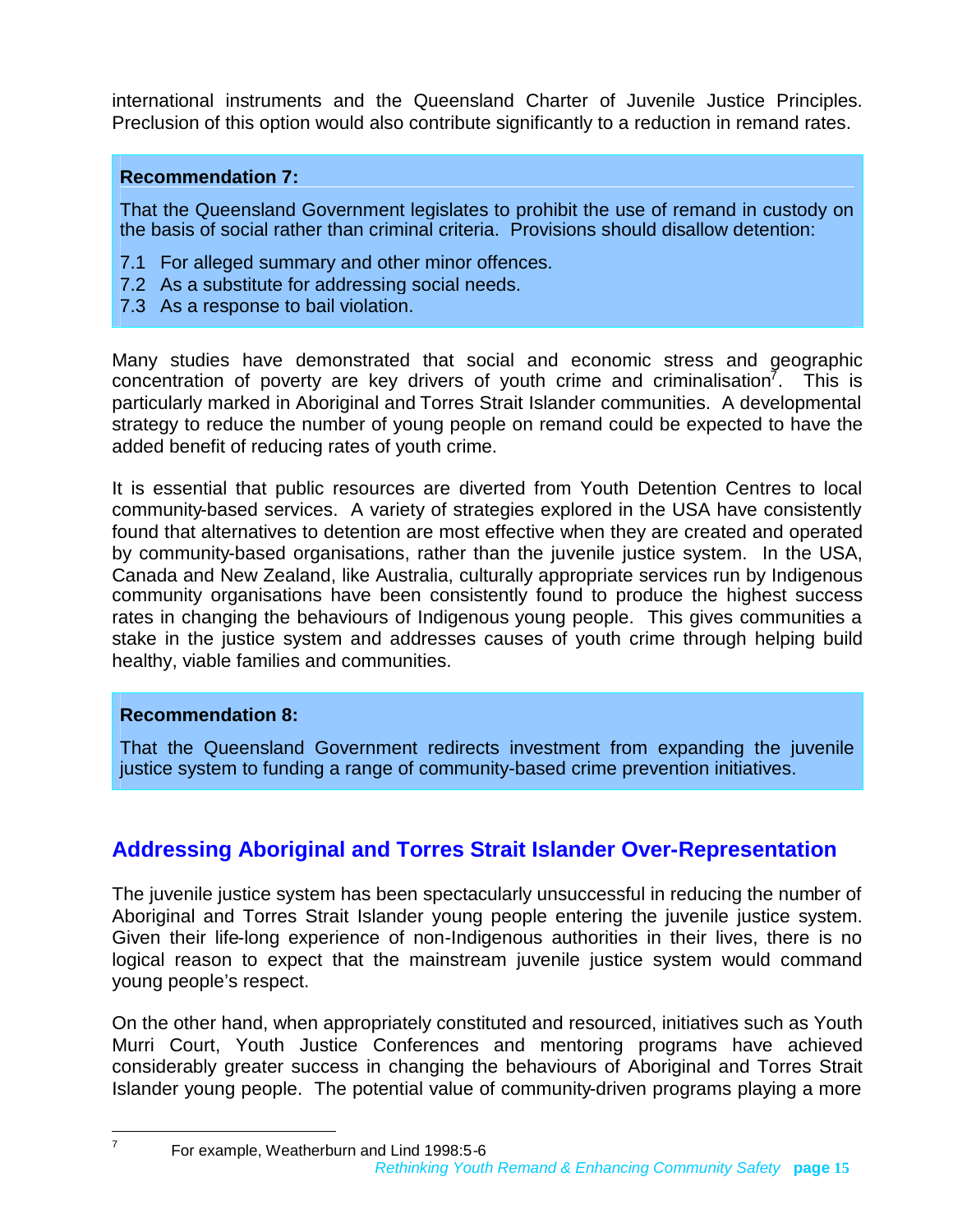central role in the youth justice system is reinforced by the successful outcomes of community-based Indigenous initiatives in other jurisdictions, including New Zealand, Canada and the USA.

**Aboriginal and Torres Strait Islander young people are not a minority group on the periphery of the juvenile justice system.** They constitute over 50% of 10 - 16 year olds on remand. Therefore, responses to address their needs should be seen as a core component of the system - an equally important and equitably resourced process, run parallel with the non-Indigenous system.

Generalised reform strategies cannot be expected to automatically produce positive outcomes for Aboriginal and Torres Strait Islander young people. As demonstrated in Santa Cruz, USA and Canada, it is important to develop a specific strategy rather than assuming that overall reforms will have positive outcomes.

#### **Step 1 - Expanding Existing Successful Service Models**

All the existing models depend upon two key factors for their immediate and ongoing success:

- At an immediate level: Initiatives are effective when implemented at the local level, and include the participation of Elders and community members from the young person's own country.
- In terms of ongoing success: Initiatives will only function effectively in the long term if Elders and community members are properly paid at professional levels and have security of tenure.

It is essential that any programs have adequate funding and a commitment to continuity. Aboriginal and Torres Strait Islander communities are facing many problems, and must make decisions about the areas in which they invest energy and limited human resources. A guarantee of continuity and proper resourcing provides the best chance of developing and maintaining viable alternatives to the mainstream youth justice system for Aboriginal and Torres Strait Islander young people.

A sophisticated mentor program, providing support to young people at all levels of the system, should be the central element of a new, developmental approach to responding to Aboriginal and Torres Strait Islander young people. Allocation of a mentor to every young person exposed to the juvenile justice system could be expected to dramatically improve outcomes. A mentor should be appointed to a young person upon their first contact with the police, playing the role of support person during questioning. This would be consistent with the 1997 findings of HREOC & ALRC:

*The national standards for juvenile justice should require Indigenous young people to be assisted to understand their rights during police questioning through processes developed in conjunction with Aboriginal legal services and other relevant Indigenous organisations.* (Recommendation 215)

*Rethinking Youth Remand & Enhancing Community Safety* **page 16** Mentors should be stable people from the young person's own community, with the ability to instil a sense of cultural pride in the young person. They might be an older young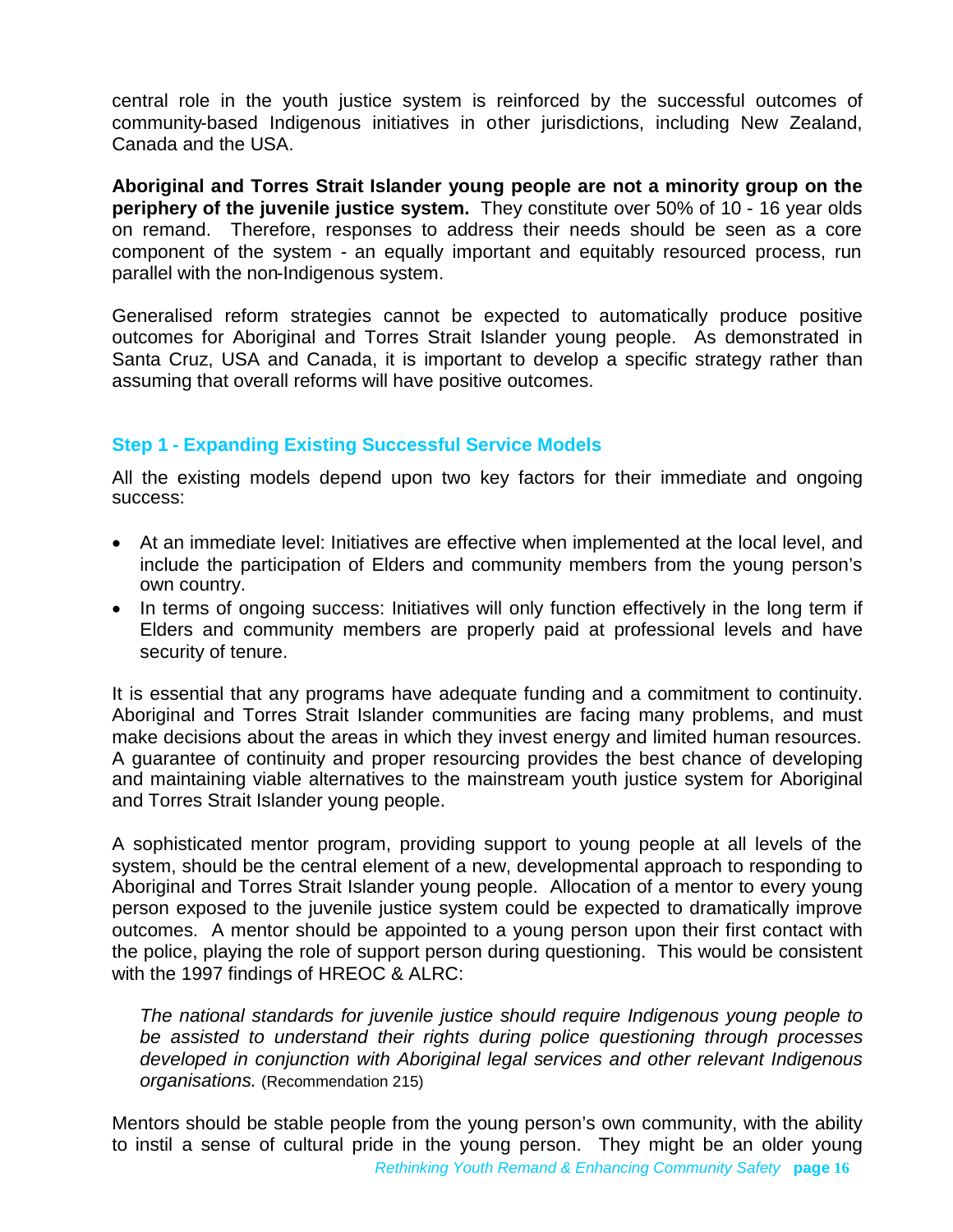person with previous experience in the juvenile justice system, a successful sports person or an older community member. Their role would be to advocate for the interests of the young person within the system and support the young person in addressing their social and personal issues. This would include practical support such as arranging identification documents, helping them access income support or accommodation, arranging mental health or substance abuse services and providing transport to attend school. Given that most re-offending occurs within 2 years, a consistent mentor should support the young person for at least this period.

Local Youth Justice Conferences should be established for all Aboriginal and Torres Strait Islander young people charged with offences throughout Queensland. As in New Zealand, a conference should be the first point of call for all matters which cannot be addressed through earlier diversion of young people from the system, and should be able to accept referrals at any stage of the juvenile justice process. Similarly, a parallel system of conferencing for young people unwilling to admit charges should be established, with the primary goal of addressing the social issues facing the young person. Again, this has been successfully implemented in both Canada and New Zealand. It is also consistent with the HREOC & ALRC findings:

*The national standards for juvenile justice should require governments to ensure Indigenous communities are able to develop their own family group conferencing models. Existing conferencing schemes should be modified to be culturally appropriate.* (Recommendation 202)

Youth Murri Courts should be established throughout Queensland, to address the most serious allegations and matters contested by the young person. Again, it is critical that these be constituted at a local level, under the auspice of local Aboriginal or Torres Strait Islander community organisations.

#### **Recommendation 9:**

That the Queensland Government commits to properly fund and resource Aboriginal and Torres Strait Islander legal and community organisations to:

- 9.1 Develop and implement culturally appropriate models of mentoring and conferencing within local communities.
- 9.2 Establish Youth Murri Courts throughout Queensland.

### **Step 2 - Developing New Preventative Strategies Designed to Minimise Young People's Exposure to the Juvenile Justice System**

Given the wide variety of social issues facing Aboriginal and Torres Strait Islander communities, it is important to identify those which have the greatest impact on youth crime and criminalisation<sup>[8](#page-16-0)</sup>.

Schools provide a central location from which a variety of social needs can be addressed, including access to nutrition and health services. Employment of local Aboriginal or Torres

<span id="page-16-0"></span>*Rethinking Youth Remand & Enhancing Community Safety* **page 17** 8 These priorities were identified by ATSILS 2007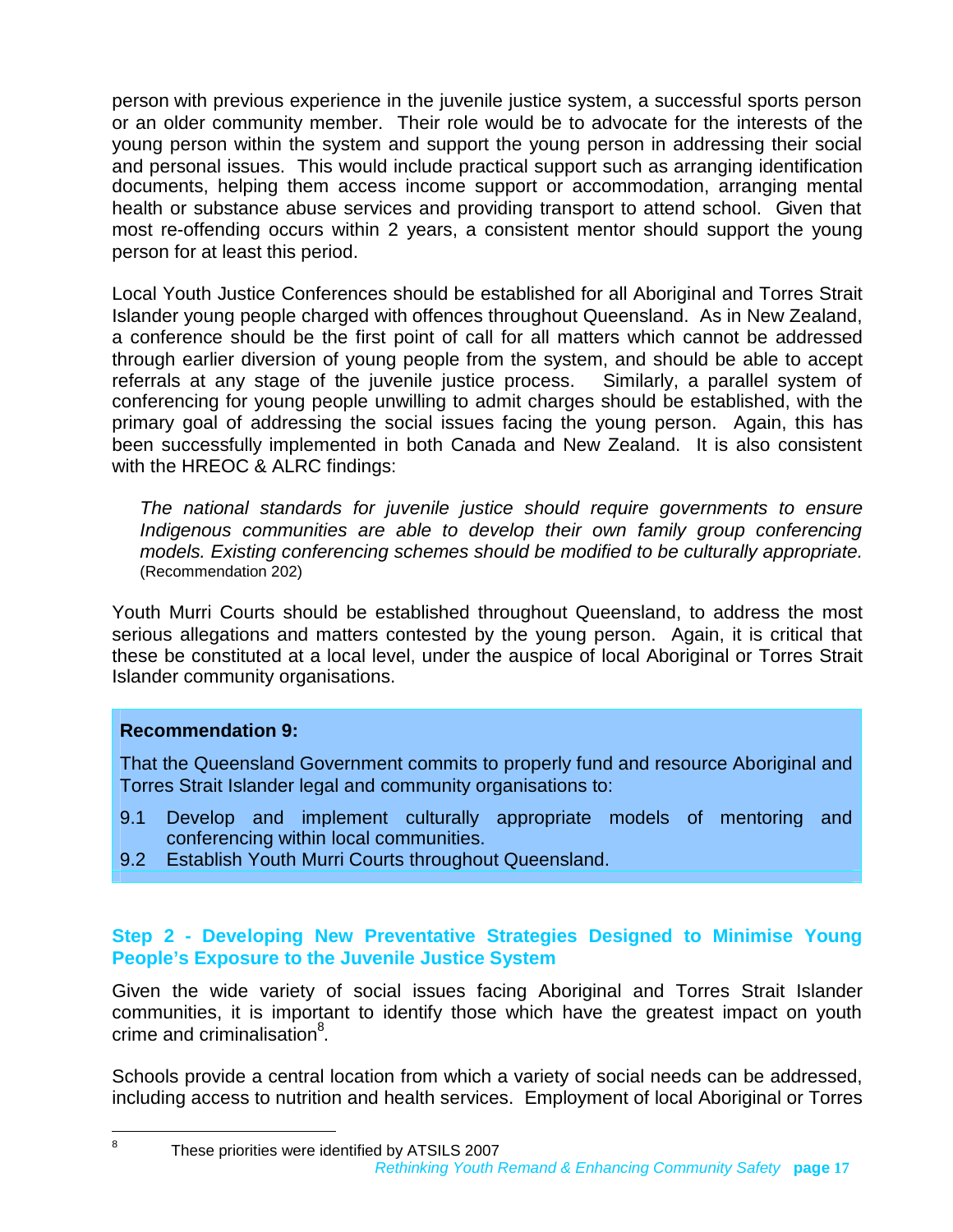Strait Islander people to provide personal encouragement, instill cultural pride and play the role of a surrogate parent has been highly successful in increasing school attendance and academic performance of children, particularly at a primary school level. Similarly, provision of nutritious meals in a school setting has been instrumental in improving children's health and providing an incentive for school attendance.

Living in a safe, secure environment provides an important foundation for young people. An untapped reservoir of potential foster carers exists within Aboriginal and Torres Strait Islander communities. Many have been excluded from the system as a result of a criminal record related to offences many years ago, despite meeting all other child safety principles. Excluded foster carers should be reviewed on a case-by-case basis, taking into account the nature of the original offence and their more recent behaviour.

The Queensland Government should also consider committing to removal of young people from their communities as an action of last resort. This would provide important context to making its departments more accountable for any forcible relocation of young people from their home community, as proposed in **Recommendation 3**.

#### **Step 3 - Developing New Bail Support Mechanisms**

Precluding setting of bail conditions for young people charged with minor offences (**Recommendations 5 & 6**) would go a long way toward reducing the number of Aboriginal and Torres Strait Islander young people in custody on remand. Similarly, placing onus of proof for provision of services to address young people's social needs on the Department of Communities (**Recommendation 6**) would dramatically increase young people's access to services and reduce the number of young people on remand for social reasons.

Every Aboriginal or Torres Strait Islander young person should also be allocated a mentor, as part of their bail conditions.

#### **Recommendation 10:**

That the Queensland Government legislates to require allocation of a local community mentor and provision of the required social services as a condition of bail for young Aboriginal and Torres Strait Islander suspects.

If the worst happened, and no alternative to remand existed for an alleged serious offender, it is important that detention arrangements are culturally appropriate, and provide a genuine learning opportunity for the young person. Any remanded Aboriginal or Torres Strait Islander suspect should be accommodated in a Community Detention *Camp* - not dissimilar to the Swedish Youth Homes model. These small, localised programs would emphasise self respect and pride in cultural identity. Auspiced by local Aboriginal or Torres Strait Islander community organisations, most would be located in rural settings, sufficiently remote that it would be impractical for young people to leave. The camps would be staffed by human services staff who would provide guidance for young people to address their personal issues by engaging traditional skills. Provision of education and training opportunities for young people would be central to the daily routine of the camps.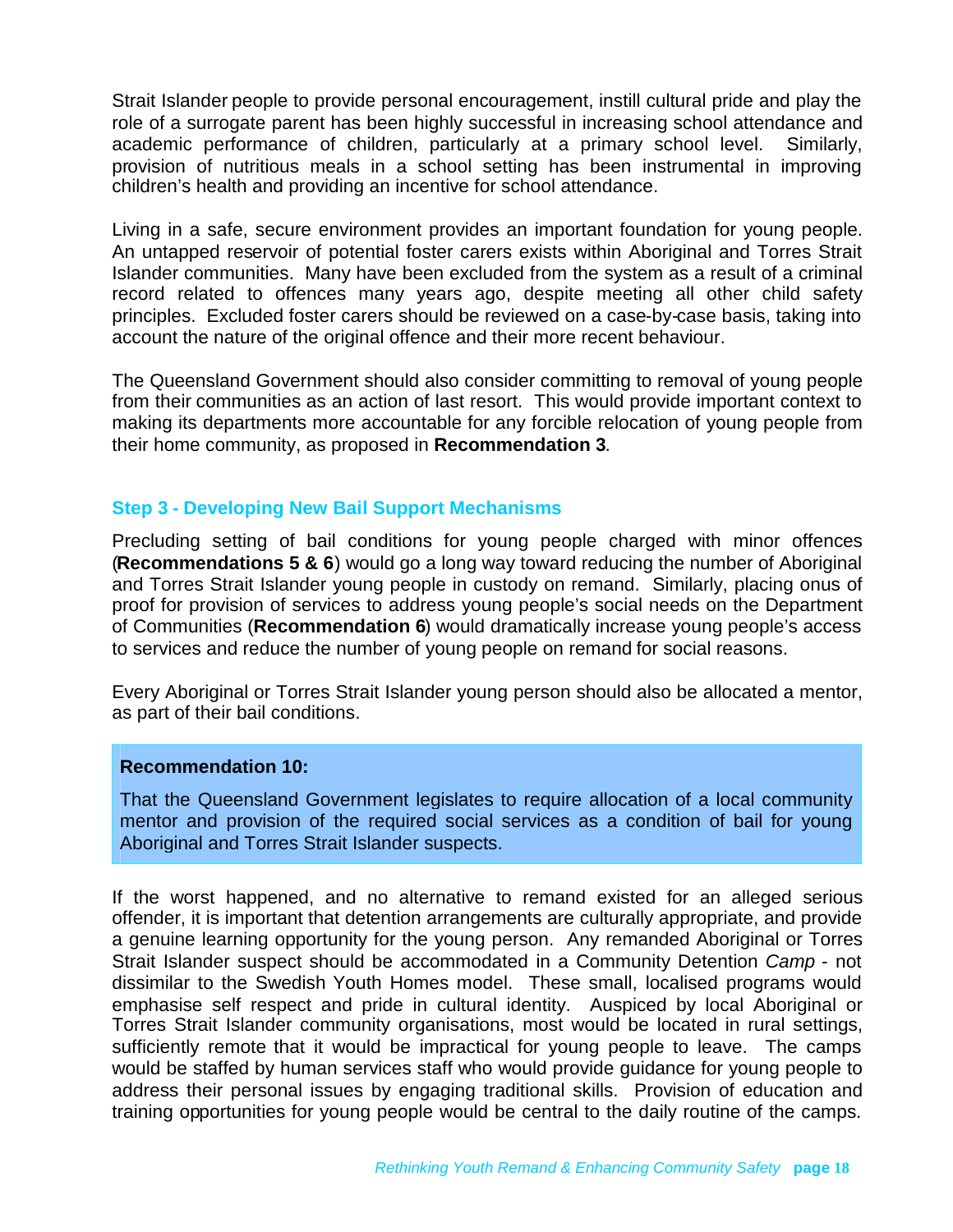Each young person's mentor would be responsible for ensuring that young people could continue their education/training program, or access employment, upon leaving the camp.

#### **Recommendation 11:**

That the Queensland Government provides the necessary resources to:

- 11.1 Enable a local Aboriginal or Torres Strait Islander community to establish a pilot Community Detention Camp.
- 11.2 Use a Participatory Action Research framework to progress, develop and expand this approach.

# <span id="page-18-0"></span>**Prioritising Alternatives to Custody**

Given the large number of young people on remand for minor offences, it is reasonable to expect that many young people in custody on remand in Queensland would be suitable for community-based programs focused on providing support services to the young person and their family. A fundamental shift is required in the way we address youth crime from *cops, courts and corrections* toward addressing the deeper social causes of offending.

The Canadian Youth Criminal Justice Act is based in the belief that the youth justice system should reserve its most serious interventions for the most serious crimes and reduce the over-reliance on detention for non-violent young people. As a result of the Act, Canada has seen a substantial reduction in the rates of both charging and detention of young people. This has been achieved by increasing the use of non-court measures for less serious cases and re-orienting the system's approach to non-court measures so that they are viewed as the normal, expected and most appropriate response to less serious offending by youth.

In order to develop new preventative and early intervention programs in Queensland, it is important to draw on existing successful service models. The Youth Accommodation Bail Service (YBASS), auspiced by the Youth Advocacy Centre (YAC), is a key example. The success of YBASS is predicated on its community development principles.

#### **Step 1 - Community Development Principles for Developing Successful Services**

The YBASS brokerage model has been successful in providing an alternative to remand in custody and reducing the re-offending rates of its participants. YBASS negotiates a shared support arrangement with youth accommodation services, provides support to the young person and brokers the process of meeting a young person's other social needs. These can include provision of essentials (eg. clothes, personal hygiene items), personal development (eg. tutor, sporting costs) or specialist support workers (eg. counsellor, psychiatrist).

The YBASS model has key characteristics that demonstrably contribute to its effectiveness. The strong **social justice values** underpinning the service are at the core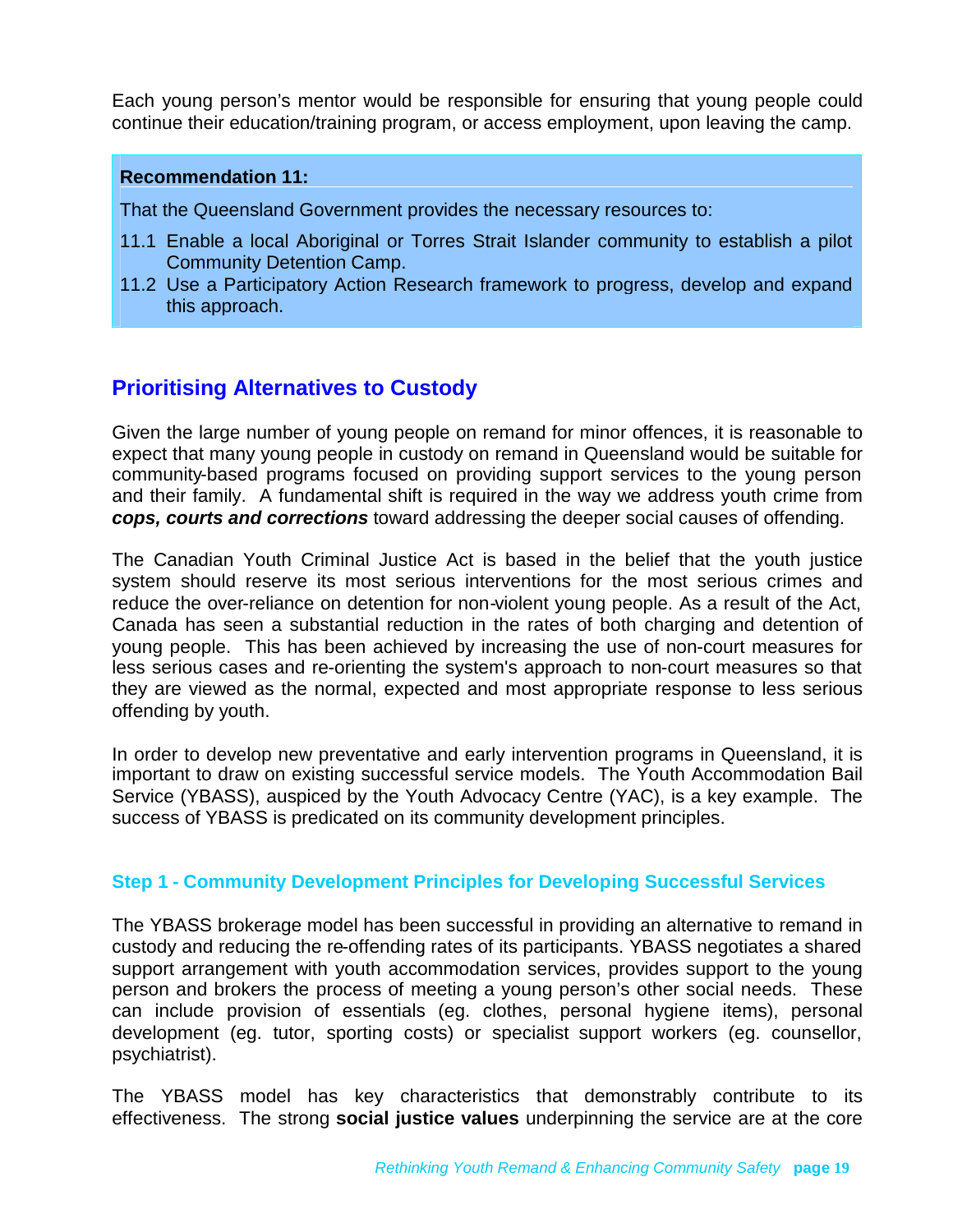of its success. Everyone involved with YBASS is required to commit to applying these values consistently to all aspects of operation of the service.

The service has progressively documented and evaluated the **community development principles** which have grown from this philosophy. YBASS depends on other services for many aspects of service delivery to young people. Developing and maintaining strong relationships with service providers plays a critical role in the credibility of the service, and ultimately, to outcomes for young people. YBASS particularly focuses on developing partnerships with Department of Communities, youth accommodation services and legal professionals. The quality of staff relationships with young people is equally important. The service is committed to establishing non-judgmental, safe, supportive relationships with all young people and prioritising their, often-changing, needs.

Effective service provision requires a balance between taking a planned approach to the needs of all stakeholders and being creative, flexible and responsive. Critical elements in effectively addressing stakeholder needs include having an adequately resourced brokerage budget and allowing workers sufficient autonomy (within clear parameters) to make speedy service delivery decisions. This depends on maintaining strong supportive relationships between staff and taking a collaborative approach to service delivery. It is important that the staff team includes both common ground (compatible values and youth work styles) and differences (a variety of complementary backgrounds and skills, including employment of Indigenous workers and staff familiar with Department of Communities processes). Employment of staff with pre-existing credibility in the sector is important.

#### **Recommendation 12:**

That the Queensland Government commits to developing youth bail support programs in further regional cities and remote communities, and exploring means to implement the community development principles underlying the Youth Bail Accommodation Support Service (YBASS) when establishing these services.

There is a huge discrepancy in young people's access to appropriate advocacy services across Queensland. Provision of an advocate for a young person throughout the justice process is a long term investment in crime prevention, and could play a key role in reducing the number of young people remanded in custody. It would assist in restoring the power differentials between young people and the youth justice system. An advocate should be involved from the beginning of the process, including providing initial advice and support at police interview. Adequate resourcing for advocacy/legal/mentoring services for young people throughout Queensland would reduce the risk of young people being inappropriately remanded in custody. Should the worst happen, it would enable young people to challenge inappropriate remand in custody.

The potential value of advocacy services has been demonstrated in both Cook and Tarrant counties (USA), where *failure to appear* rates have been reduced by 50%.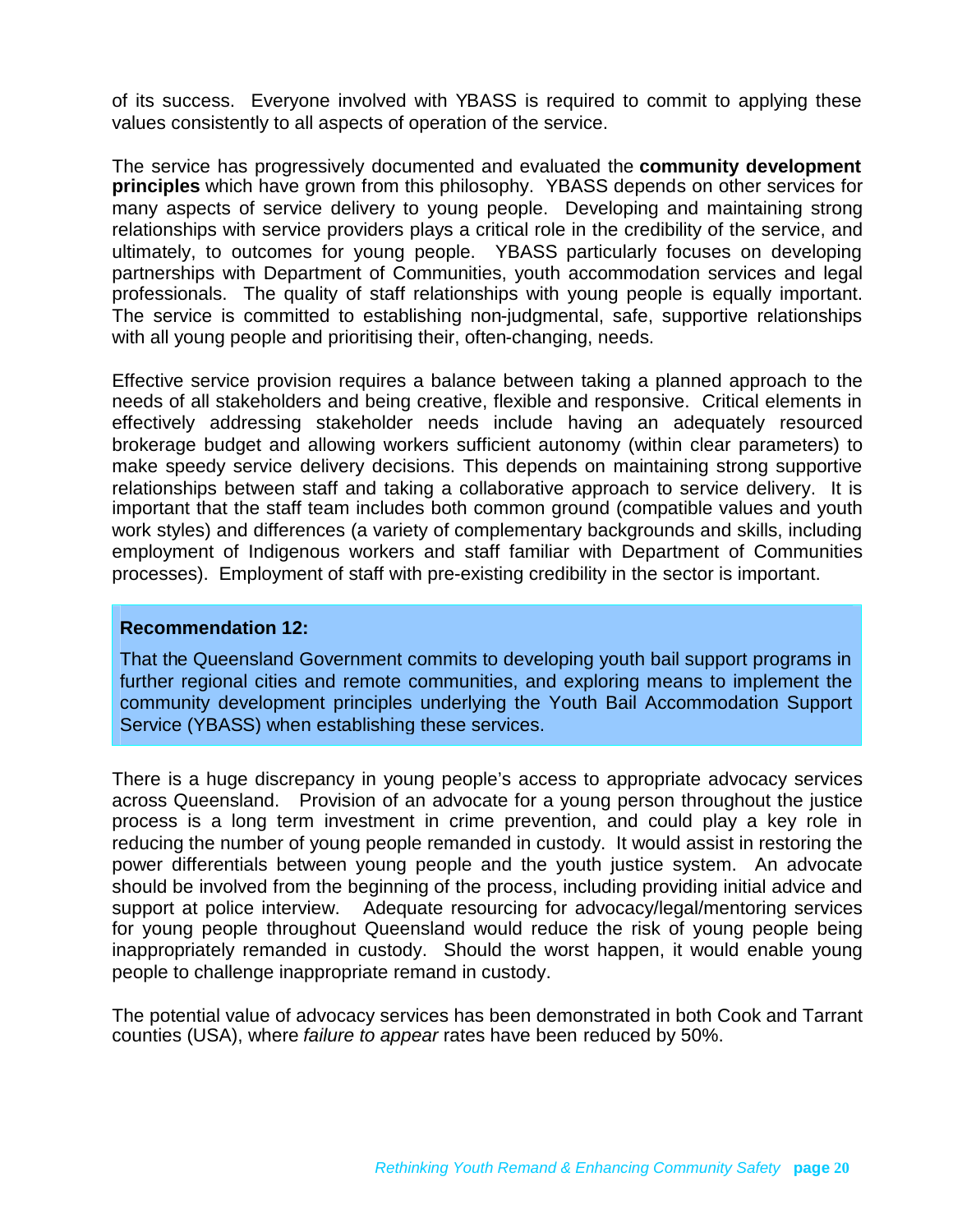#### **Recommendation 13:**

That the Queensland Government expands young people's access to legal representation and support across the state, either through specifically funded community legal centres or youth legal services.

#### **Step 2 - Developing New Preventative Strategies Designed to Minimise Young People's Exposure to the Juvenile Justice System**

There is clear evidence that the more exposure young people have to involuntary supervision within the juvenile justice system, the greater the likelihood that they will reoffend. Therefore, finding means to divert young people, particularly first-time alleged minor offenders, from court should be a high priority.

Instead of investing significant economic resources into forcible means of *protection* or behaviour change, we need to begin to directly address the circumstances that compromise youth and community safety, and invest in programs and supports that facilitate youth and family development. Provision of services to young people and their families should be viewed as a human right, rather than an *optional add-on* to a criminalising process.

The Swedish experience has demonstrated the importance of treating young people's participation in services as fully voluntary. Some of the voluntary programs which should be instituted are:

- Offering families assistance to access income and housing.
- Providing safe/secure/affordable accommodation for young people unable to live at home.
- Extending the range of community-based and residential placements for young people who do not stay with their parents.
- Resourcing young people to participate in culturally and individually appropriate support services.
- Resourcing young people to attend culturally and individually appropriate education/training.

#### **Step 3 - Developing New Bail Support Mechanisms**

Department of Communities (equivalent) staff have historically played the key role in supervision of young people on bail. Substantial international and Australian evidence suggests that community-based support, located outside the young person's family, provides better outcomes for young people and the community. A major reorientation of the roles of the Department and community organisations is required.

There is evidence that inappropriate bail conditions sometimes set young people up for failure. The goal should be to do everything possible to enable young people on bail to meet their bail conditions and stay out of detention. Bail conditions need to become more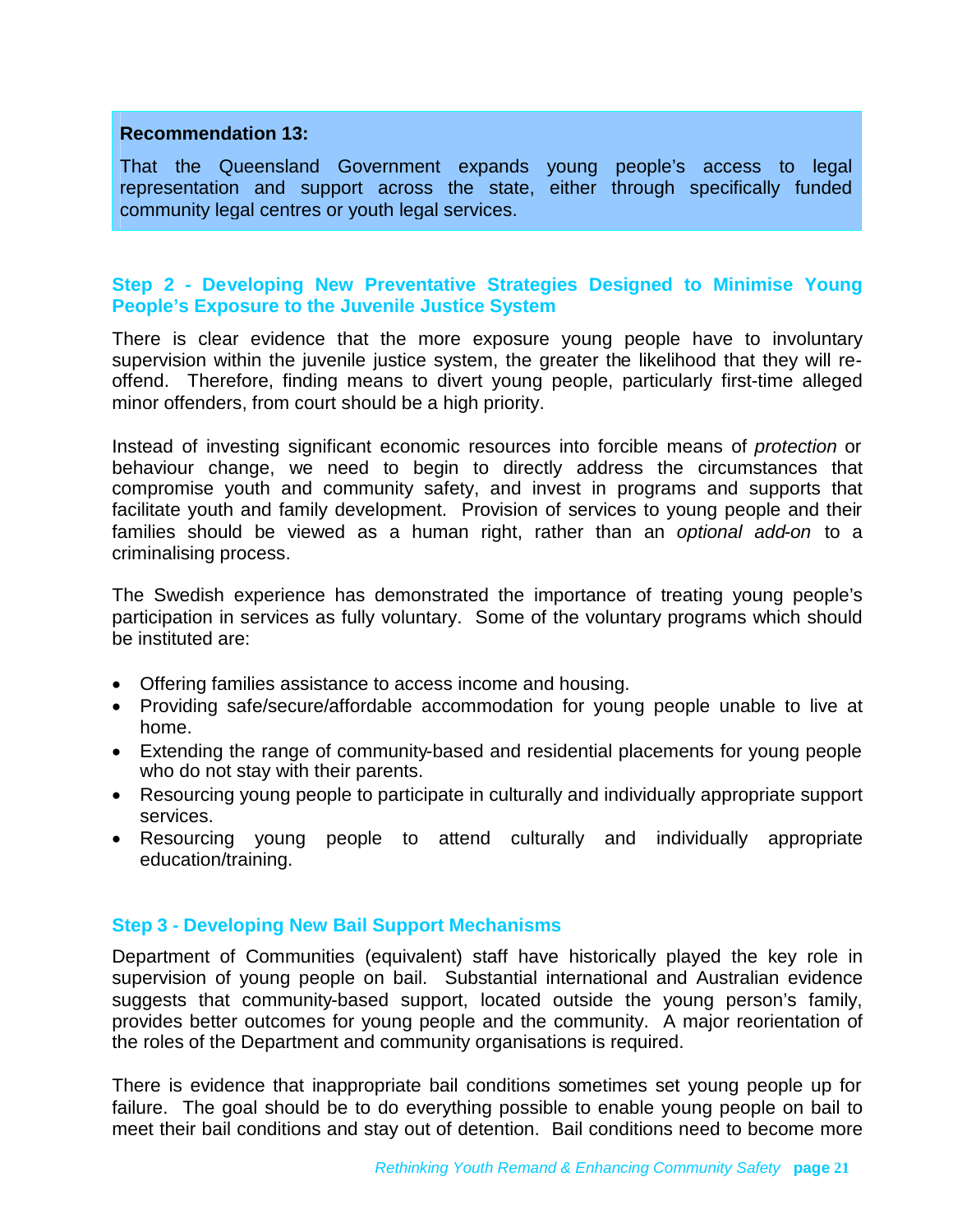flexible and better tailored to the circumstances and needs of individual young people. Youth advocacy can play a critical role in ensuring development of realistic bail conditions, and helping young people meet these. Extended advocacy services for young people throughout Queensland (**Recommendation 13**) should be resourced to undertake this role.

Parents potentially play the most important, ongoing, constant role in supporting their child in the juvenile justice system and beyond. However, often family stresses have contributed to young people offending. An investment in family support can be central to reducing the risk of re-offending. Parents may need support in addressing family and parenting issues. They should be assisted to support their child through the system through access to information, timely notice and opportunities to engage, that take into account their work commitments. Penalising parents through provisions such as parenting contracts/orders or increased requirements to pay compensation/restitution could be expected to undermine parental authority or create a multiplier effect in families without the capacity to pay. This may further reduce parents' ability to support their child.

Given the large number of young people without suitable accommodation and support, provision of services in these areas is essential to reducing remand rates. Over 10 years ago, the HREOC & ALRC report further recommended establishment of bail hostels in all regions. Community-based youth accommodation options must be funded to ensure that young people are not refused bail due to the failure of the systems responsible for meeting their social needs. A variety of bail shelter models have been implemented internationally, and these could contribute to development of best practice in bail accommodation provision.

#### **Recommendation 14:**

That the Queensland Government immediately allocates funding for bail accommodation services in Mt Isa, Rockhampton & Townsville.

A wealth of international models exist which could contribute to improving bail support programs for young people. These include:

- Youth conferencing processes which do not require an admission of guilt (New Zealand).
- Different models of youth advocacy (Tarrant & Cook counties, USA).
- Local, small-scale Evening Reporting Centres, focused on supportive services such as tutoring and counselling (Cook County, USA).
- Small, localised, therapeutic Youth Homes (Sweden).
- Peer Courts (Santa Cruz, USA).

#### **Recommendation 15:**

That the Queensland Government involves youth and community organisations in researching and developing a continuum of new community-based alternatives to remand which divert alleged minor offenders from exposure to involuntary supervision.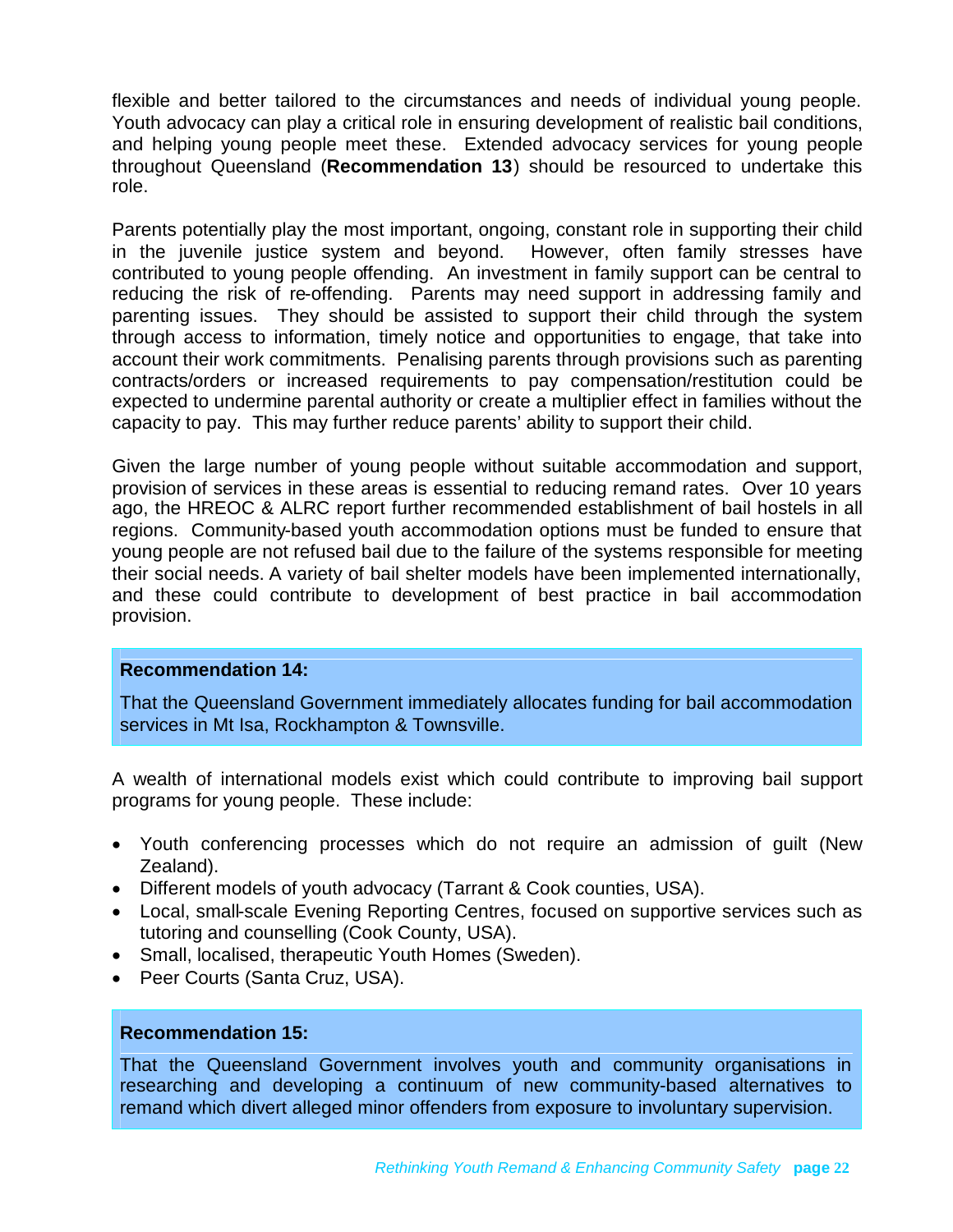# <span id="page-22-0"></span>**Generating a Cultural Shift**

Existing policies and processes have not been adequate to achieve behaviour change amongst authorities involved with the incarceration of young people on remand. Police, Department of Communities staff and juvenile justice authorities continue to contribute to the alarming rates at which young suspects are being detained on remand.

Similarly, little has been done to assuage irrational community fears in relation to youth crime. Therefore, it is hardly surprising that community expectations tend to focus on punishment, rather than rehabilitation of young people. The community wrongly assumes that this enhances public safety.

Information is critical to informed debate. Unfortunately there is little available information about the juvenile remand population in Queensland. All too often, public debate about youth detention is fuelled by misleading media reports that suggest that large numbers of young people are committing serious offences. This has led to a perception that young people are not being adequately 'punished' for their offending. Whilst some young people commit serious offences, this is a small cohort. It is important that deterrent and rehabilitatory options which have a positive impact on the majority of young people are not lost.

#### **Recommendation 16:**

That the Queensland Government takes a *whole of government and community* approach, actively including a wide variety of government instrumentalities and community organisations, to provide community education which:

- 16.1 Addresses irrational fears about the nature of youth crime.
- 16.2 Markets the social and economic benefits of alternatives to detention for young people.

This education should be undertaken with both government employees involved with the juvenile justice system and the wider public.

# <span id="page-22-1"></span>**Preventing Further Escalation of Remand Rates**

Currently, placement restrictions and curfews can be included in young people's bail conditions. New sentencing options such as home/periodic detention, electronic monitoring and anti-social contracts/orders are currently being explored, and could be allowed in bail conditions. Evidence from the UK, where Anti-social Behaviour Orders (ABSO's) are in use, demonstrates that increased numbers of young people have been placed in custody as a result of breaching ABSO's $9$ .

Any extension of possible bail conditions into these areas risks increasing the number of young people on remand in custody due to breach of bail conditions. Judges and

<span id="page-22-2"></span><sup>9</sup> Wadley, Davina *Comparative Analysis of Approaches to Move-On Powers in Other Jurisdictions* in Taylor & Walsh 2006:31-33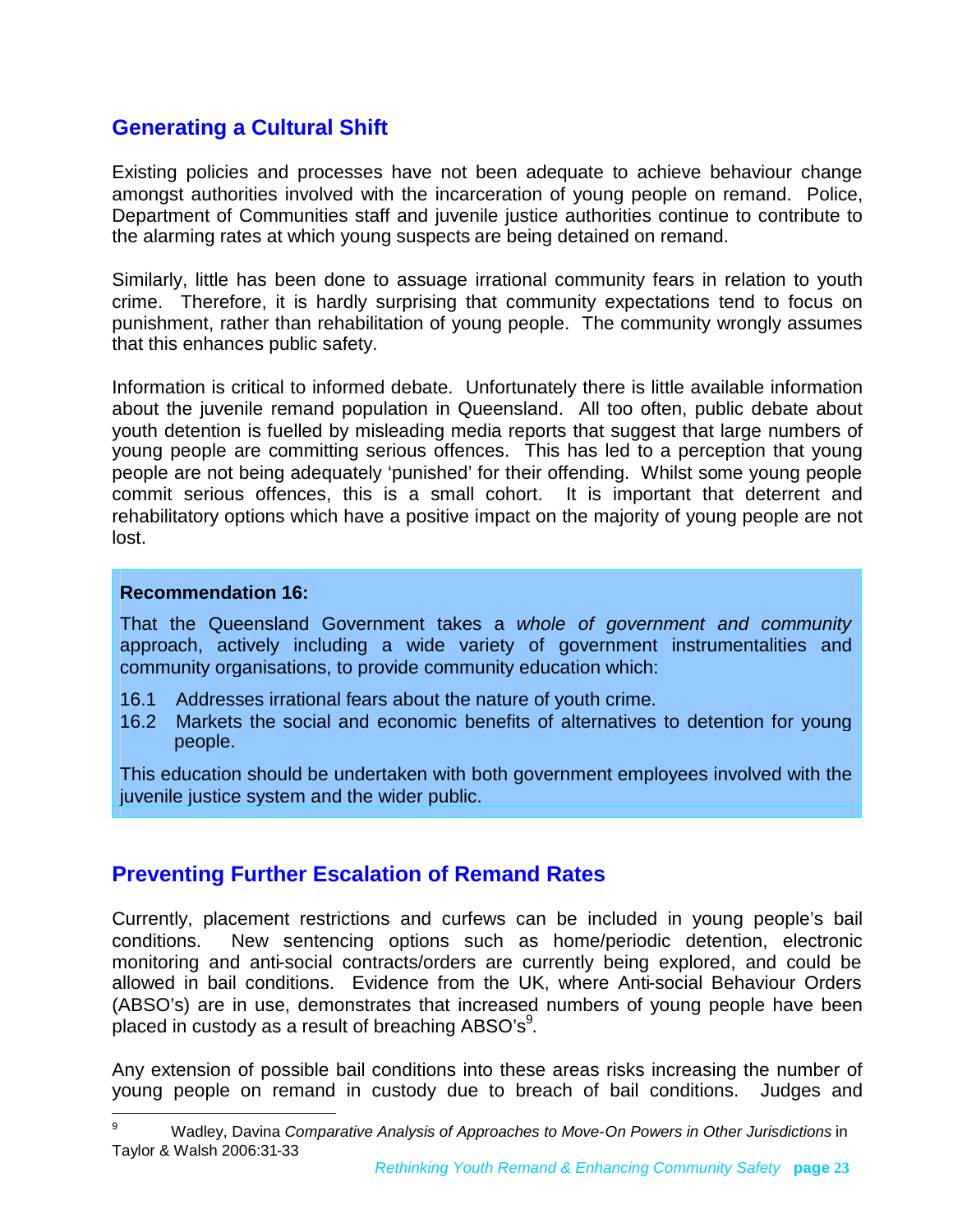magistrates may be more willing to impose such bail conditions than to directly remand young people in custody. Therefore, young suspects who would not otherwise have been detained would be at increased risk of incarceration. This could be expected to further increase the number of young people on remand in Queensland.

#### **Recommendation 17:**

That the Queensland Government avoids creating new ways of increasing the youth remand population through inappropriate bail conditions, including:

- 17.1 Extending the use of placement restrictions or curfews.
- 17.2 Introducing home detention, electronic monitoring or anti-social contracts/orders.

# <span id="page-23-0"></span>**At the very least … Improving Existing Juvenile Justice Processes**

Whilst CAIR believes that a major overhaul of the juvenile justice system is required, there are some preventative actions which should be taken swiftly to address features of the current system which directly contribute to high remand levels.

Arrestrates for young people must be reduced. If the JJA $^{10}$ 's stated goal of detention as a *last resort* is to function effectively in practice, this must be used to inform all police decisions about whether to arrest young people or prefer diversionary alternatives. Detention of all but repeat or serious violent offenders on remand is clearly not *proportionate to the offence***.** Development of clear criteria would help police determine whether a child can be arrested and/or taken to a Youth Detention Centre or adult prison. It would also increase the Department of Communities' accountability for meeting the principles outlined in the Act.

Development and review of risk assessment instruments were the first step in:

- Reducing the number of young people in custody in Broward County, USA, by almost 2/3 and reducing youth violent crime rates by 1/3. It also saved the county millions of dollars.
- Addressing disproportionate rates of incarceration for coloured young people in Multnomah County, USA. The county achieved equitable incarceration rates for all races of young people and reduced violent crime rates by almost 1/4.

### **Recommendation 18:**

That, at the very least, the Queensland Government immediately:

- 18.1 Directs police to prioritise use of diversionary alternatives to arrest of young people in all situations.
- 18.2 Consults with the community sector whilst developing the Risk Assessment Instrument for government use, to ensure that it protects against the inappropriate remand in custody of young people charged with minor offences.

<span id="page-23-1"></span>*Rethinking Youth Remand & Enhancing Community Safety* **page 24** <sup>10</sup> (Queensland) Juvenile Justice Act 1992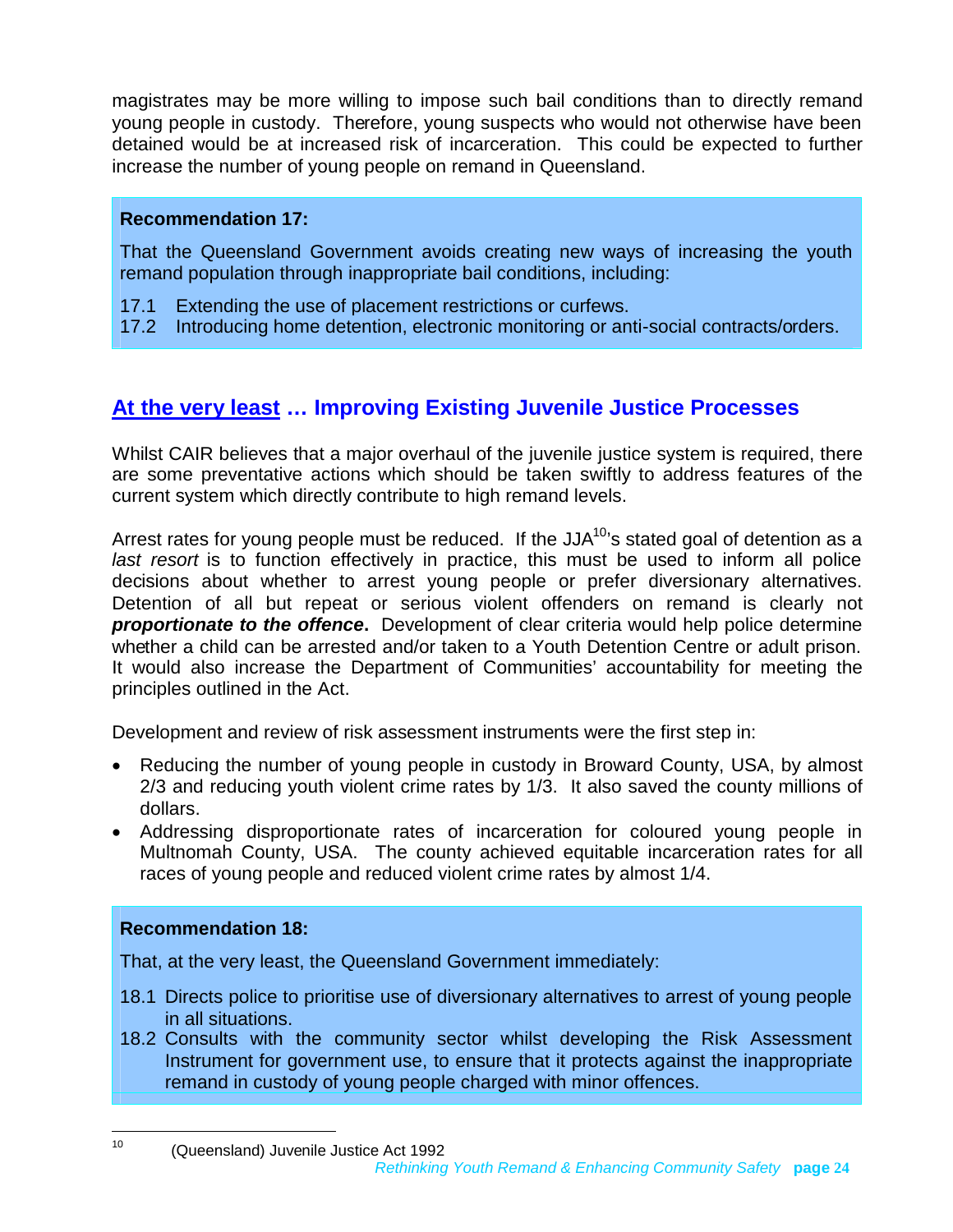The New Zealand experience has demonstrated that viable systems can be put in place to ensure that any young person on remand is detained *for the shortest possible period of time*[11](#page-24-0). In New Zealand, all young people charged with an offence participate in a family conference at some point in the juvenile justice process. The normal deadline for completion of a conference is 1 month. However, when a young person is on remand, a conference must be convened within 7 days and completed within a further 7 days. Similarly, young people on remand in Queensland should be fast-tracked to attend a conference or appear in court, to minimise the damaging effects of detention.

#### **Recommendation 19:**

That, at the very least, the Queensland Government immediately establishes stringent guidelines to expedite the legal process for young people being held on remand in custody. This should include a requirement that a conference is convened or the young person appears in court within 7 days, and that the case continues to be reconvened at least every 7 days until resolved.

This would be aided by extending the range of 'serious' offences which could be finalised by a magistrate, and allowing these to be dealt with in a summary way. Consideration of this option was raised by the (then) Queensland Children's Court Magistrate in 1999, as a means of reducing the length of time young people spent on remand $12$ .

#### **Recommendation 20:**

That, at the very least, the Queensland Government immediately reviews the jurisdiction of the Children's Court magistrate to include property offences involving monetary limits of \$5000.

Failure to appear in court is a key cause of inappropriate custody on remand. This can be readily addressed in the short term. Magistrates should be enabled to dismiss simple offences on public interest and determine simple offences in the absence of a young person, on their request in writing, and impose an unsupervised order. Police prosecutors should have the authority to modify or drop charges in relation to Children's Court matters. The Department of Communities should be reoriented toward information provision and support to attend court, including taking responsibility for:

- Notifying young people and their parents of court dates, and reminding them of these in the lead-up to appearances, including 24 hours prior to appearance.
- Providing practical support to enable court attendance, such as ensuring availability of transport or negotiating systems to enable parents to attend court without threatening their employment.

Again, the reorientation of the role of government welfare authorities toward helping young people avoid incarceration has occurred with considerable success in Cook County, USA.

<span id="page-24-0"></span> $11$  The Beijing Rules, 13.1

<span id="page-24-1"></span><sup>12</sup> Mr A. Pascoe SM in Children's Court of Queensland Annual Report 1998-1999, cited in YAC 2007:24-25.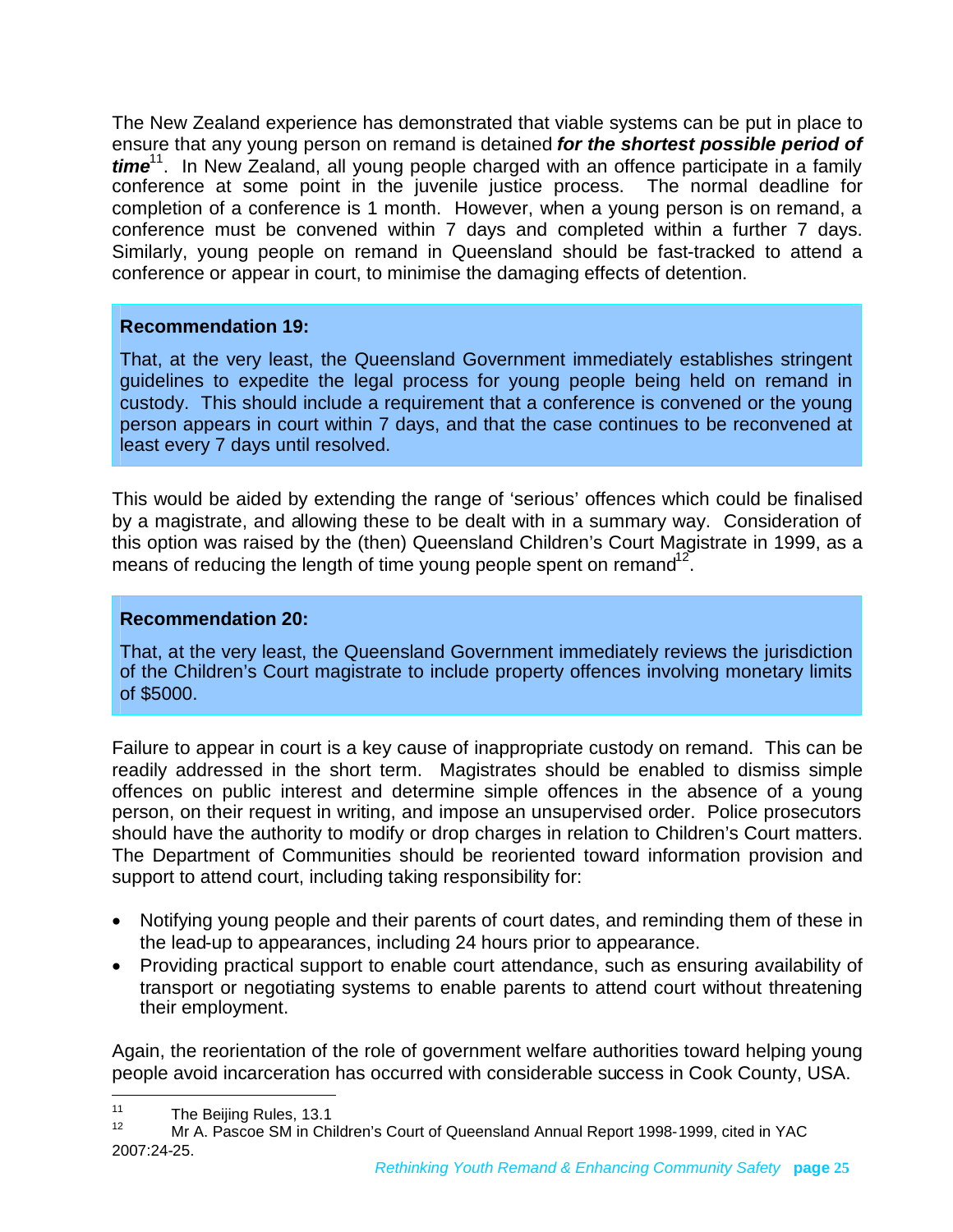#### **Recommendation 21:**

That, at the very least, the Queensland Government immediately acts to reduce the number of young people on remand due to failure to appear, through:

- 21.1 Enabling magistrates to dismiss simple offences on public interest.
- 21.2 Enabling magistrates to determine simple offences in the absence of a young person, on their written request, and impose an unsupervised order.
- 21.3 Authorising police prosecutors to negotiate, amend and withdraw Children's Court matters.
- 21.4 Reorienting the role of Department of Communities to focus on preventing failure to appear.

In 1997, the *Seen and Heard* report to Federal Parliament focused on the need for specialists in several areas of the juvenile justice system. Implementation of the following recommendations in Queensland would go a long way toward increasing the efficiency and effectiveness of the system:

- There is at least one police officer trained in children's issues in each patrol and each major police station has a specialised youth officer who deals only with matters involving young people (Recommendation 206).
- All DPP staff who prosecute juvenile justice matters be given specialised training in children's issues particularly concerning the exercise of the discretion to withdraw charges in minor matters (Recommendation 231).
- All magistrates and judges who hear juvenile justice matters receive specialised training, including components on matters such as communications skills, child development, Indigenous culture, juvenile justice procedures and the structural causes of offending (Recommendation 236).

The system would be further enhanced by appointment of more specialist Children's Court Magistrates, through reducing the current delays due to magistrate and judges' unfamiliarity with the jurisdiction. Like New Zealand (where over 75% of young people are now diverted from the juvenile justice system by specialist police), a focus on police training could be expected to reap significant dividends in remand reduction. Further, given the larger amount of time required to represent young people in criminal matters, Legal Aid Queensland should be resourced at a higher rate for representing children than adults.

#### **Recommendation 22:**

That, at the very least, the Queensland Government immediately appoints and resources specialist police, Children's Court magistrates, police prosecutors and legal practitioners to expedite proceedings within the juvenile justice system. That resourcing for this initiative at least meets the levels recommended by Human Rights and Equal Opportunities Commission and the Australian Law Reform Commission in 1997.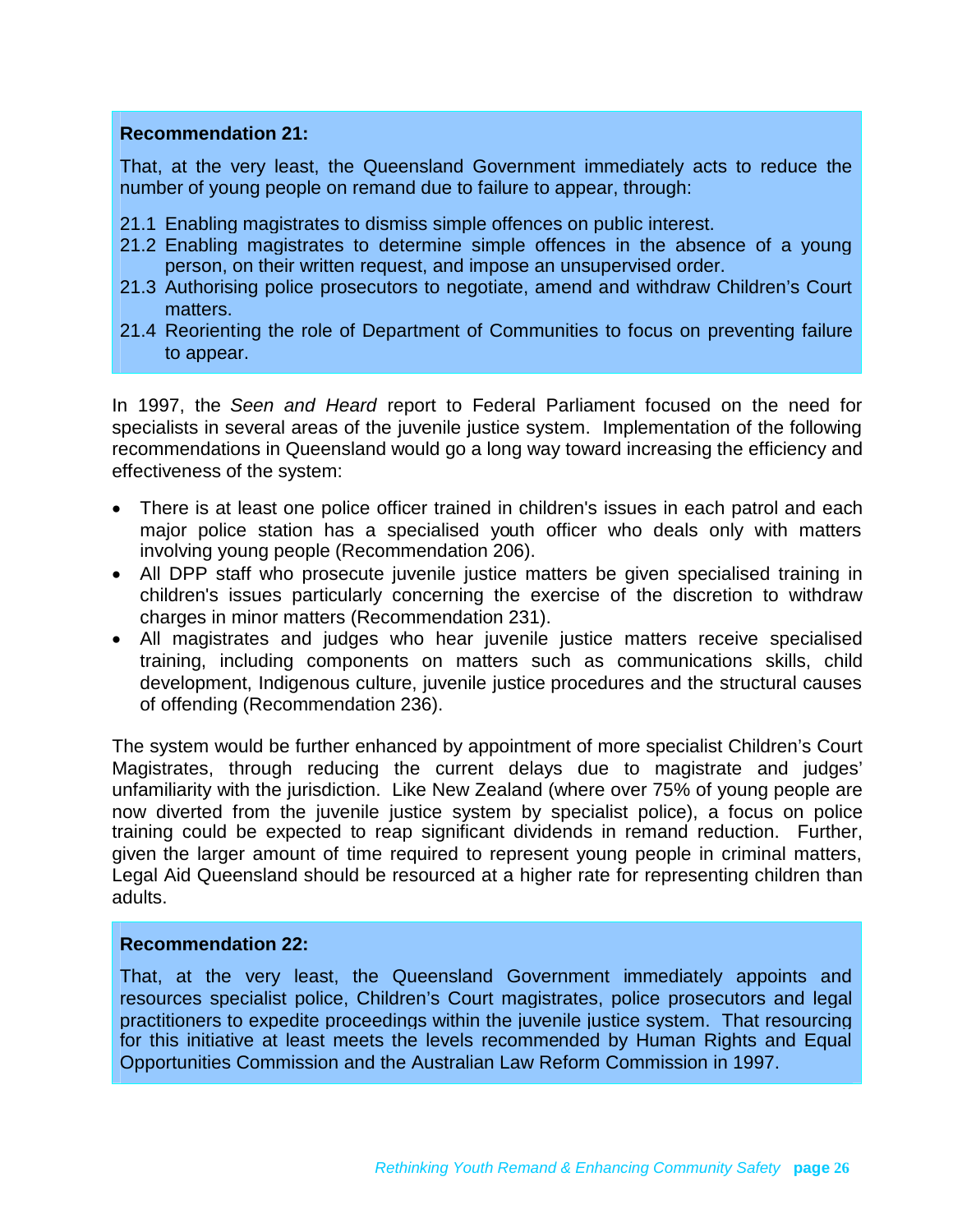# <span id="page-26-0"></span>**Larger Policy Considerations**

#### *When a jurisdiction invests in expanding its secure detention capacity, its policies and practices become more oriented towards using this additional jail space.* (Faraqee 2002:18)

Many young people in Queensland Youth Detention Centres and adult prisons are eligible for alternatives to detention. All too often, young people are detained for lack of community-based alternatives to detention, or an unwillingness to make use of these alternatives. Alternatively, they are detained due to inadequate wider support services, particularly housing, mental health or drug/alcohol services.

International experience clearly demonstrates that communities which opt to expand community-based alternatives rather than increase the number of secure beds found they could reduce youth detention populations and save millions of dollars without compromising public safety. In many cases youth crime rates reduced significantly as a result.

The **Supporting Information and Evidence** which follows clearly demonstrates that a decision to increase the number of secure beds for young people directly leads to increased numbers remanded in custody, and actively contributes to increases in youth and adult crime rates. If Queensland wants to reduce rates of juvenile offending and criminalisation and the cost of addressing these increases, it is imperative that we dramatically reduce the number of young people on remand. Capacity drives utilisation; utilisation drives increased offending and recidivism.

All too often, young people's detention on remand reflects failures by other systems, particularly the child protection, welfare, mental health and education systems. In order to address the wider issues facing youth and families who come into contact with the juvenile justice system, it is essential that government work collaboratively with community organisations to address this crisis in youth detention.

By adopting a social justice approach, Queensland could realistically begin to tackle the causes of crime, such as unemployment, poverty, unstable home environments, mental illness and drug addiction. This would be a significantly more cost-effective means of addressing youth crime, than locking up alleged minor offenders in Youth Detention Centres.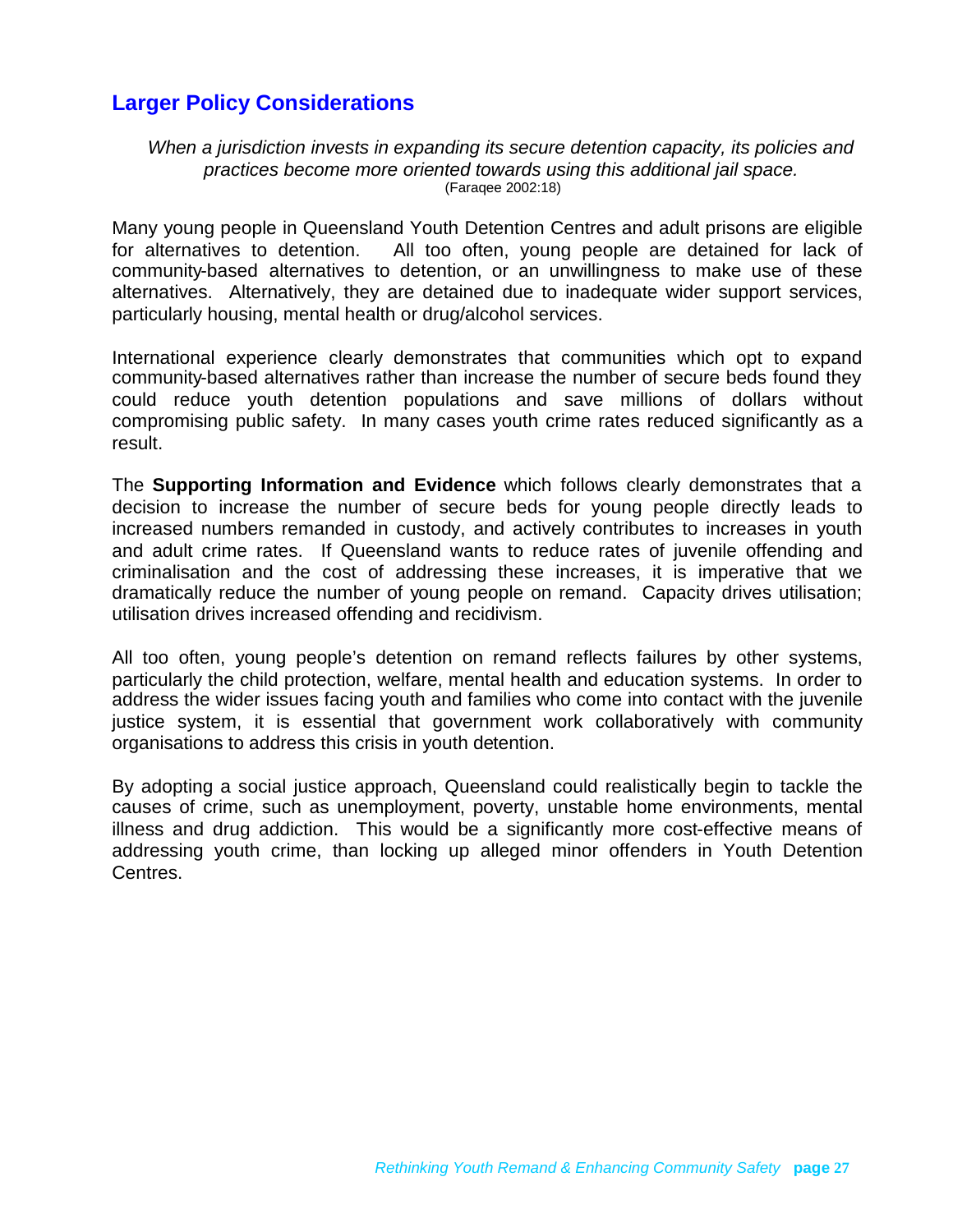<span id="page-27-0"></span>

(ATSILS) Aboriginal & Torres Strait Islander Legal Service (Qld South) Ltd. (2007) **Submissions on Review of Juvenile Justice Act 1992**, ATSILS, Brisbane.

Bail Accommodation Interest Group (2000) **Alternatives to Detention: A Community Response to the Forde Inquiry Recommendation 6**, Bail Accommodation Interest Group, Brisbane.

Building Blocks for Youth (2005) **No Turning Back: Promising Approaches to Reducing Racial and Ethnic Disparities Affecting Youth of Color in the Justice System**, A Project of the Building Blocks for Youth Initiative, USA. (Download available: [http://www.buildingblocksforyouth.org/noturningback/ntb\\_fullreport.pdf\)](http://www.buildingblocksforyouth.org/noturningback/ntb_fullreport.pdf)

Commission for Children and Young People and Child Guardian (2007) **Snapshot 2007: Children and Young People in Queensland**, author, Brisbane. (Download available: <http://www.ccypcg.qld.gov.au/about/publications/snapShot07.html>)

Department of Communities (2007) **Review of the** *Juvenile Justice Act 1992***: Issues Paper 2007, Queensland Government, Brisbane.** (Download available: <http://www.communities.qld.gov.au/youth/youth-justice/documents/pdf/issues-paper.pdf>)

Department of Justice, Canada (2007) **Youth Criminal Justice Act**, webpage with links to information & full text of the *Youth Criminal Justice Act 2002*. (Download available: <http://www.justice.gc.ca/en/ps/yj/ycja/ycja.html>)

Faruqee, Mishi (2002) **Rethinking Juvenile Detention: A Report by the Juvenile Justice Project of the Correctional Association of New York**, USA. (Download Available: [http://www.correctionalassociation.org/JJP/publications/rethinking\\_detention.pdf\)](http://www.correctionalassociation.org/JJP/publications/rethinking_detention.pdf)

Forde, Leneen (1999) **Final Report of the Commission of Inquiry into Child Abuse in Queensland Institutions**, Queensland Government, Brisbane. (Download Available: [http://www.communities.qld.gov.au/community/redress](http://www.communities.qld.gov.au/community/redress-scheme/documents/forde_comminquiry.pdf)[scheme/documents/forde\\_comminquiry.pdf](http://www.communities.qld.gov.au/community/redress-scheme/documents/forde_comminquiry.pdf))

Gilmore, Jenny (2004) **Youth Bail Accommodation Support Service: Service Evaluation**, Evaluation Report produced for Youth Advocacy Centre Inc., Brisbane.

(HREOC & ALRC) Human Right and Equal Opportunity Commission & Australian Law Reform Commission (1997) **Seen and Heard: Priority for Children in the Legal Process**, ALRC 84, Report of the National Inquiry into Children, ALRC, Canberra. (Download Available: [http://www.austlii.edu.au/au/other/alrc/publications/reports/84/ALRC84.html\)](http://www.austlii.edu.au/au/other/alrc/publications/reports/84/ALRC84.html)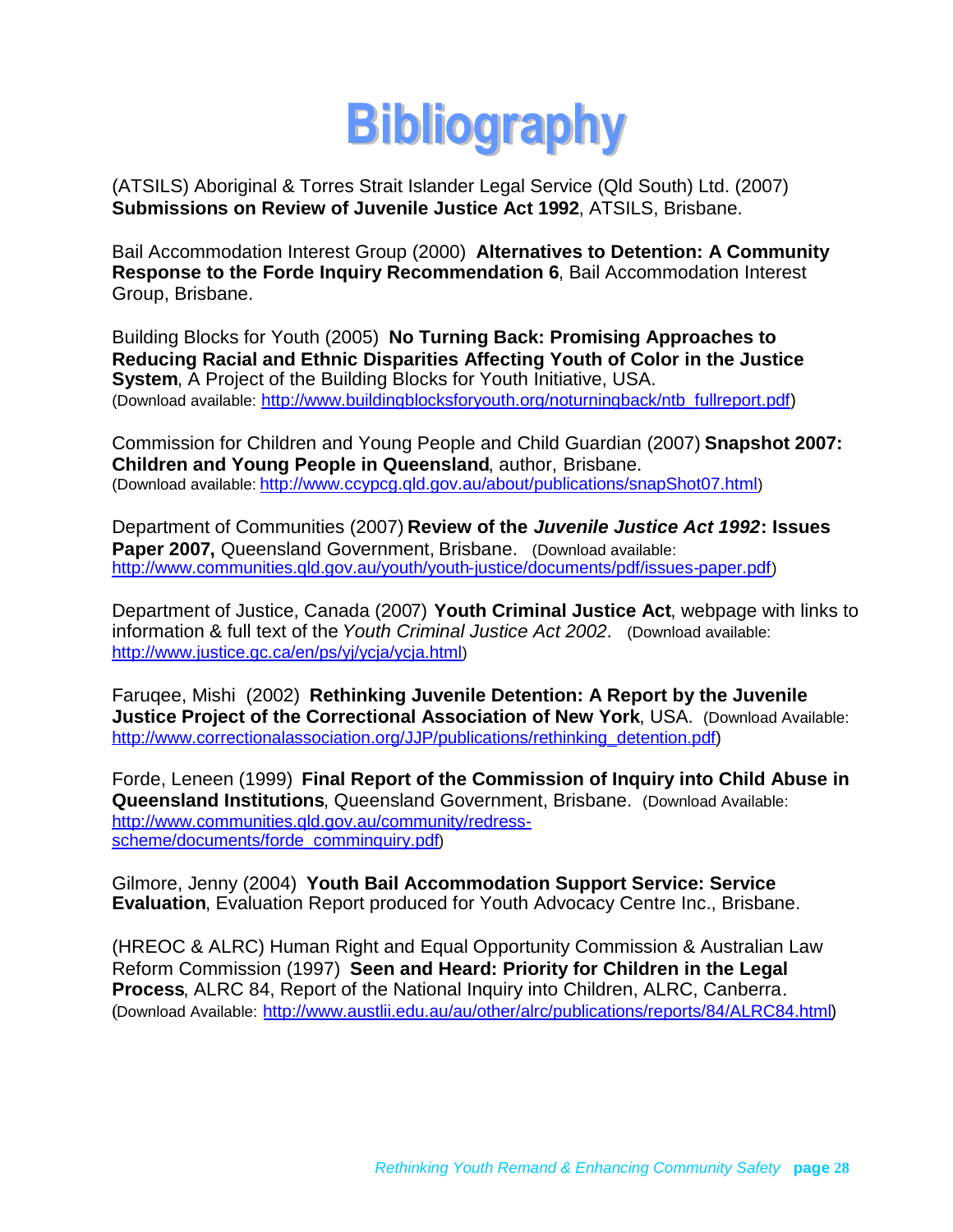Kilroy, Debbie (2004) **Submission of Sisters Inside to the Anti-Discrimination Commissioner for the Inquiry into the Discrimination on the Basis of Sex, Race and Disability Experienced by Women Prisoners in Queensland**, Sisters Inside, Brisbane. (Download available: <http://www.sistersinside.com.au/media/adcqsubmission.pdf>)

King, Sue, Bamford, David & Sarre, Rick (2005) **Factors Affecting Remand in Custody: Final Report to the Criminology Research Council**. (Download available: <http://www.aic.gov.au/crc/reports/2005-11-remand.pdf>)

Kriminalvarden (nd) **The Swedish System of Sanctions - Det svenska Påföljdssystemet,** author, Sweden. (Download available: [http://www.kriminalvarden.se/upload/Informationsmaterial/Sanctionssyst.pdf\)](http://www.kriminalvarden.se/upload/Informationsmaterial/Sanctionssyst.pdf)

Logan Youth Legal Service (2007) **Submission on the Review of the Juvenile Justice Act 1992**, Youth and Family Service (Logan City) Inc., Brisbane.

Lynch, Mark, Buckman, Julianne & Krenske, Leigh (2003) **Youth Justice: Criminal Trajectories**, No 265: *Trends and Issues in Crime and Criminal Justice* Series, Australian Institute of Criminology, Canberra. (Download Available: <http://www.aic.gov.au/publications/cfi/cfi042.pdf>)

Mulligan, Kobie (2007) **Submission Response to the Review of the Juvenile Justice Act 1992**, Youth Affairs Network of Queensland, Brisbane.

NSW Audit Office (2005) Auditor-General's Report to Parliament 2005 Volume 5, author, Sydney. (Download available: [http://www.audit.nsw.gov.au/publications/reports](http://www.audit.nsw.gov.au/publications/reports%20/financial/2005/vol5/100_0776_DepartmentOfJuvenileJustice.pdf) [/financial/2005/vol5/100\\_0776\\_DepartmentOfJuvenileJustice.pdf\)](http://www.audit.nsw.gov.au/publications/reports%20/financial/2005/vol5/100_0776_DepartmentOfJuvenileJustice.pdf)

Office of the High Commissioner for Human Rights (1990) **Convention on the Rights of the Child.** (Download Available: <http://www.unhchr.ch/html/menu3/b/k2crc.htm>)

Office of the High Commissioner for Human Rights (1985) **United Nations Standard Minimum Rules for the Administration of Juvenile Justice ("The Beijing Rules")**. (Download available: [http://www.unhchr.ch/html/menu3/b/h\\_comp48.htm](http://www.unhchr.ch/html/menu3/b/h_comp48.htm))

Parton, Felicity, Day, Andrew & White, Jack (2004) *An Empirical Study on the Relationship Between Intellectual Ability and an Understanding of the Legal Process in Male Remand Prisoners*, **Psychiatry, Psychology and The Law**, Vol 11 No 1, April. (Download of Excerpt Available: [http://goliath.ecnext.com/coms2/gi\\_0199-2351192/An-empirical](http://goliath.ecnext.com/coms2/gi_0199-2351192/An-empirical-study-on-the.html#abstract)[study-on-the.html#abstract](http://goliath.ecnext.com/coms2/gi_0199-2351192/An-empirical-study-on-the.html#abstract))

Sarnecki, Jerzy & Estrada, Felipe (2004) **Juvenile Crime in Sweden: A Trend Report on Criminal Policy, the Development of Juvenile Delinquency and the Juvenile Justice System, Department of Criminology, Stockholm University, Sweden. (Download available:** [http://www.esc-eurocrim.org/files/youth\\_crime\\_in\\_sweden\\_sarnecki\\_estrada\\_final\\_version.doc\)](http://www.esc-eurocrim.org/files/youth_crime_in_sweden_sarnecki_estrada_final_version.doc)

Sisters Inside Inc (2007) **Submission to the Review of the Juvenile Justice Act 1992,** author, Brisbane. (Download available: [http://www.sistersinside.com.au/reports.htm\)](http://www.sistersinside.com.au/reports.htm)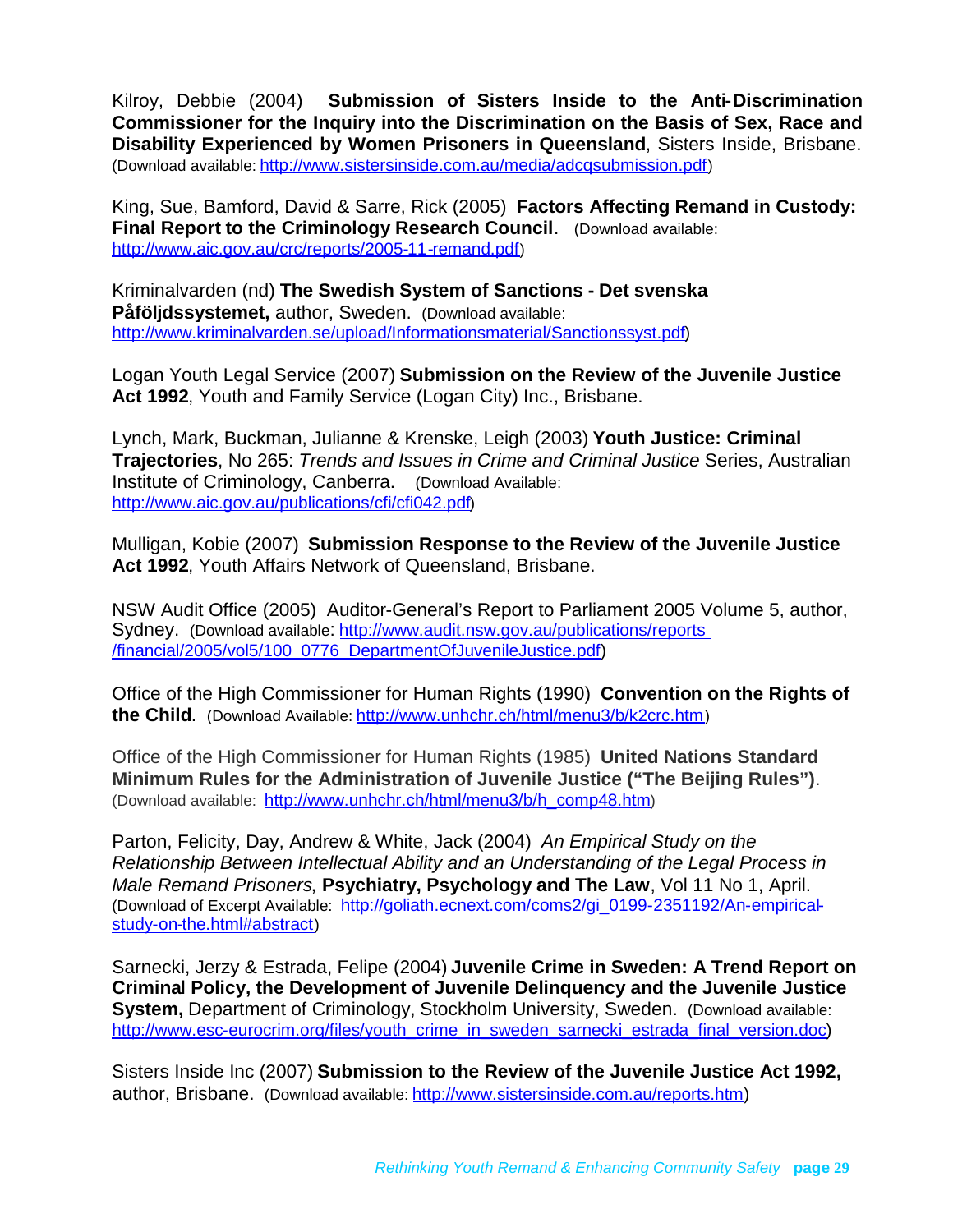Stewart, Anna, Dennison, Susan & Waterson, Elissa (2002) **Pathways from Child Maltreatment to Juvenile Offending,** No 241: *Trends & Issues in Crime and Criminal Justice* Series, Australian Institute of Criminology, Canberra. (Download available: [http://www.aic.gov.au/publications/tandi/ti241.pdf\)](http://www.aic.gov.au/publications/tandi/ti241.pdf)

Taylor, Monica & Walsh, Tamara, eds (2006) **Nowhere to Go: The Impact of Police Move-On Powers on Homeless People in Queensland**, The University of Queensland & Queensland Public Interest Law Clearing House, Brisbane. (Download available: [http://www.qpilch.org.au/\\_dbase\\_upl/Nowhere%20To%20Go.pdf\)](http://www.qpilch.org.au/_dbase_upl/Nowhere%20To%20Go.pdf)

Taylor, Natalie (2007) **Juveniles in Detention in Australia, 1981-2006**, Technical and Background Paper No.26, Australian Institute of Criminology, Canberra. (Download available: [http://www.aic.gov.au/publications/tbp/tbp026/\)](http://www.aic.gov.au/publications/tbp/tbp026/)

Tresidder, Julia & Putt, Judy (2005) **Review of Data on Juvenile Remandees in Tasmania**, Australian Institute of Criminology, Canberra. (Download available: [http://www.aic.gov.au/publications/reports/2005-11-juvenileRemandees.pdf\)](http://www.aic.gov.au/publications/reports/2005-11-juvenileRemandees.pdf)

Uniting Care Queensland Centre for Social Justice (2007) **Submission to Review of Juvenile Justice Act 1992 Review**, Uniting Care Queensland, Brisbane.

Vignaendra, Sumitra & Fitzgerald, Jacqueline (2006) **Reoffending Among Young People Cautioned by Police or Who Participated in a Youth Justice Conference**, No. 103, October, Contemporary Issues in Crime and Justice, Crime and Justice Bulletin, NSW Bureau of Crime Statistics and Research. (Download Available: [http://www.bocsar.nsw.gov.au/lawlink/bocsar/ll\\_bocsar.nsf/vwFiles/CJB103.pdf/\\$file/CJB103.pdf\)](http://www.bocsar.nsw.gov.au/lawlink/bocsar/ll_bocsar.nsf/vwFiles/CJB103.pdf/$file/CJB103.pdf)

Weatherburn, Don & Lind, Bronwyn (1998) **Poverty, Parenting, Peers and Crime-Prone Neighbourhoods**, No 85: *Trends and Issues in Crime and Criminal Justice* Series, Australian Institute of Criminology, Canberra. (Download available: [http://www.aic.gov.au/publications/tandi/ti85.pdf\)](http://www.aic.gov.au/publications/tandi/ti85.pdf)

(YAC) Youth Advocacy Centre (2007) **Submission on the Review of the** *Juvenile Justice Act 1992* **Issues Paper 2007**, Youth Advocacy Centre, Brisbane.

(YANQ) Youth Affairs Network of Queensland (2007) **Stop Locking Up Children in Queensland Adult Prisons**, author, Brisbane. (Download available: http://www.yang.org.au/images/stories/Documents/campaign\_kit\_jan\_07.pdf)

Youth Bail Accommodation Support Service (2007) **Youth Bail Accommodation Support Service: A Statistical Profile**, YBASS, Brisbane.

Youth Transition Funders Group (2006) A Blueprint for Juvenile Justice Reform, 2<sup>nd</sup> Edition, USA. (Download available: [http://www.ytfg.org/documents/JEHT\\_SecondEdition.pdf\)](http://www.ytfg.org/documents/JEHT_SecondEdition.pdf)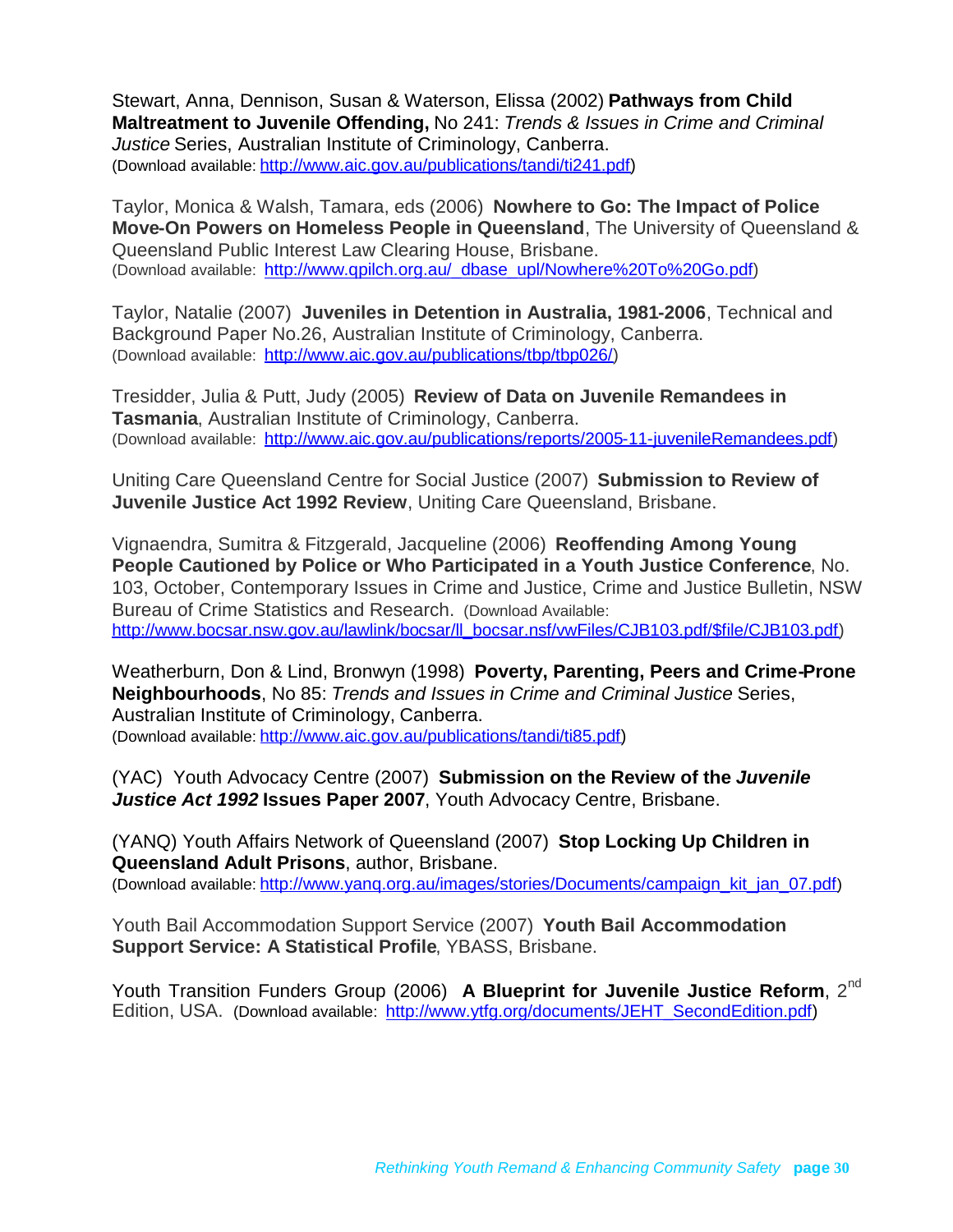# **Supporting Information And Evidence**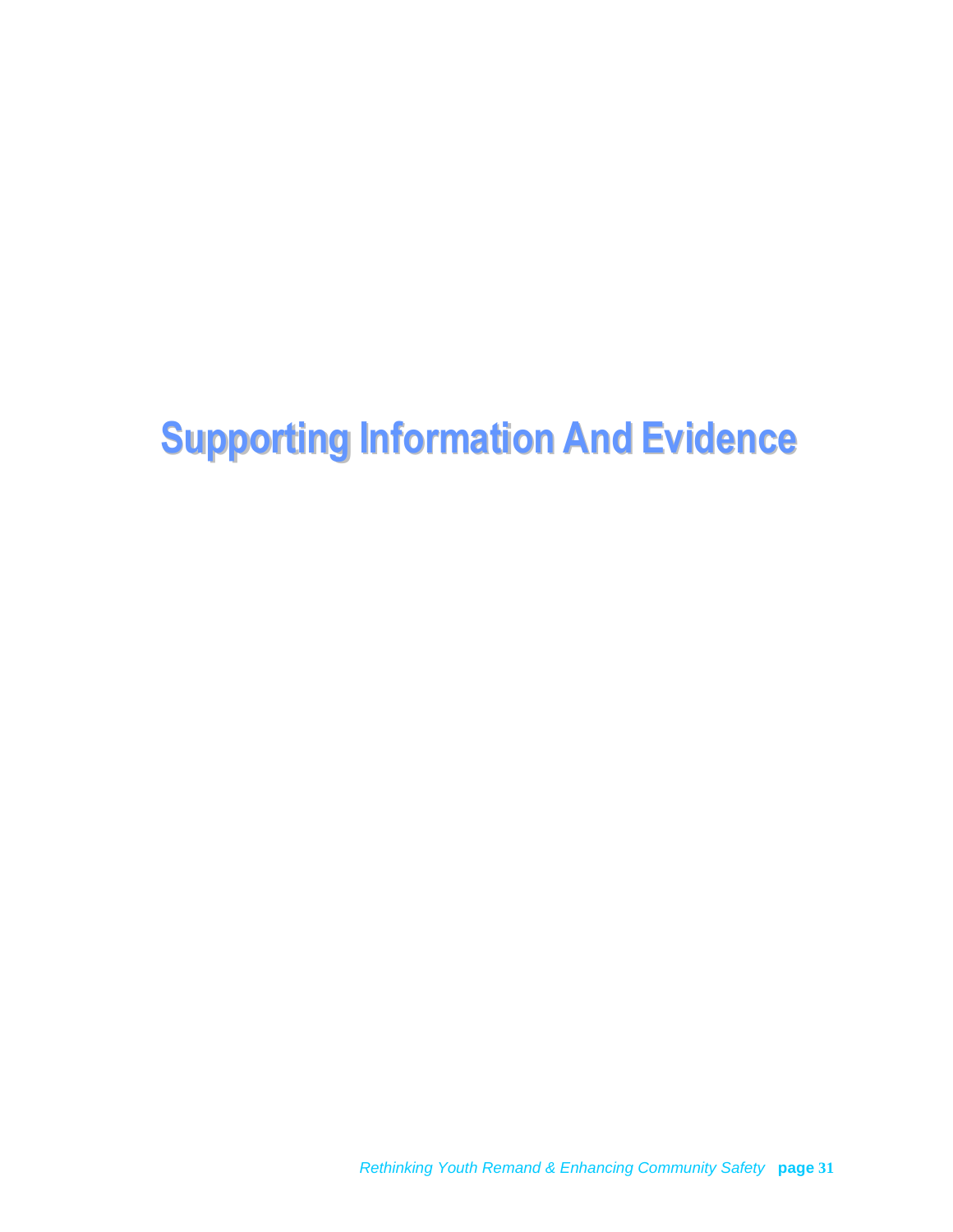# <span id="page-31-0"></span>**The Context**

# <span id="page-31-1"></span>**About CAIR** *(Coalition Against Inappropriate Remand)*

CAIR is a coalition of community-based organisations with a social justice focus. The Coalition includes Christian and secular, youth, legal and educational organisations. Together Coalition members employ over 15,000 people, represent over 250 organisations and individuals, and are supported by thousands of volunteers.

CAIR was formed to work together to abolish inappropriate remand in custody of young people in Queensland. The aims of CAIR are:

- 1. To seek a moratorium on building new youth detention centre capacity until a social impact assessment has been completed.
- 2. To undertake research to develop a continuum of responses to address the rates of remand.
- 3. To seek the support of the broader sector from across the state for this continuum of responses.
- 4. To work with the government to advance the responses developed.

This discussion paper should be seen in the context of Coalition members' support for significant wider reforms within the youth justice system. The new Juvenile Justice Act should aim to reduce young people's engagement with the justice system in general, and minimise the damaging affects of detention in particular. At present, however, the juvenile justice system in Queensland criminalises poverty and disadvantage and further discriminates against young people who are often already struggling with every day life.

We believe that it is time for Queensland to lead the way in addressing existing unjust, ineffective and inefficient practices in juvenile justice. (The wider juvenile justice reforms sought by CAIR members are listed in **Appendix 1**.) In particular, it is time for Queensland to reduce the number of unconvicted young people in custody.

### <span id="page-31-2"></span>**Profile of Young People on Remand in Queensland**

The current review of the JJA has highlighted the large numbers of young people inappropriately incarcerated on remand in Queensland. The Queensland Government has acknowledged that:

*High numbers of young people held in custody is a commonly identified concern in Australia and overseas. Young people may be detained in custody … before a finding of guilt has been made or before their sentence has been finalised.* (Department of Communities 2007:10)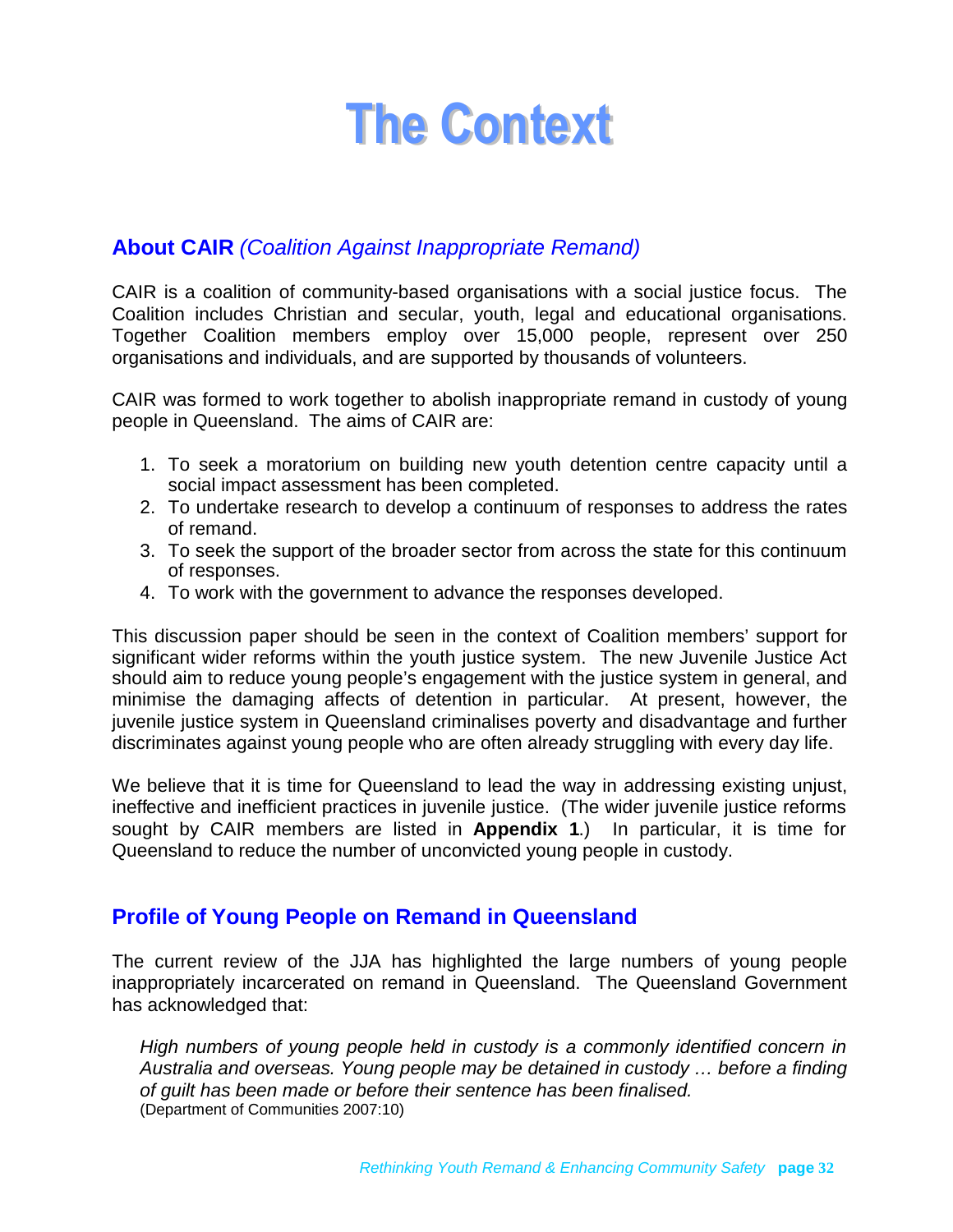*Indigenous young people are over-represented at all stages of the youth justice system, including … status in a detention centre (on remand and on custodial sentence).* (Department of Communities 2007:11)

However, what the Department has failed to acknowledge in the *Issues Paper* is that**:**

- **1. Queensland leads Australia in rates of detention of unconvicted young people, and,**
- 2. **Aboriginal and Torres Strait Islander young people are massively overrepresented**.

Further, indications are that a 10 - 16 year old is at least 4 times more likely to be remanded in custody in Queensland than an adult $^{13}$  $^{13}$  $^{13}$ .

### **Rates of Detention on Remand**

Overall rates of incarceration of young people in Australia have more than halved since 1981, and have remained relatively stable since 2000. Whilst overall incarceration rates in Queensland have been slightly lower than national averages over the past 5 years, very little improvement has occurred in Queensland's rates of incarceration of young people since 1981. The relative stability in rates of youth incarceration in Queensland is in marked contrast with the significant reductions being achieved in other states … most notably, Victoria, which achieved an 839% reduction its Youth Detention Centre population between 1981 and 2006.<sup>[14](#page-32-1)</sup>

The trend toward incarcerating unconvicted young people has been clearly emerging over the past 15 years. Despite the fact that the total Youth Detention Centre population was similar in 1992 and 2005<sup>[15](#page-32-2)</sup>, there has been a dramatic increase in the proportion of young people remanded in custody, compared to those serving sentences, in Youth Detention Centres in Queensland:

- In 1992 remandees accounted for 20% of the Youth Detention Centre population.
- In 1998 remandees accounted for 50% of the Youth Detention Centre population.
- In 2005 remandees accounted for 63% of the Youth Detention Centre population.<sup>[16](#page-32-3)</sup>
- By 30 June 2006 remandees accounted for 74% of the Youth Detention Centre population.[17](#page-32-4)

**In other words, Queensland's achievements in reducing the rate of sentencing of young people to Youth Detention Centres have been offset by similar increases in the rate of young people being remanded in custody.**

<span id="page-32-0"></span><sup>&</sup>lt;sup>13</sup> According to the Bail Accommodation Interest Group (2000:3), in 2000, when 52% of young prisoners were on remand, only 12% of adult prisoners were on remand.

<span id="page-32-2"></span><span id="page-32-1"></span> $14$  Based on Taylor 2007:11

Based on Australian Institute of Criminology graph, included in Commission for Children and Young People and Child Guardian 2007:99

<span id="page-32-3"></span>Department of Families Youth and Community Care cited in Bail Accommodation Interest Group 2000:26, and Taylor 2006 cited in Commission for Children and Young People and Child Guardian 2007:99

<span id="page-32-4"></span><sup>17</sup> Taylor 2007:34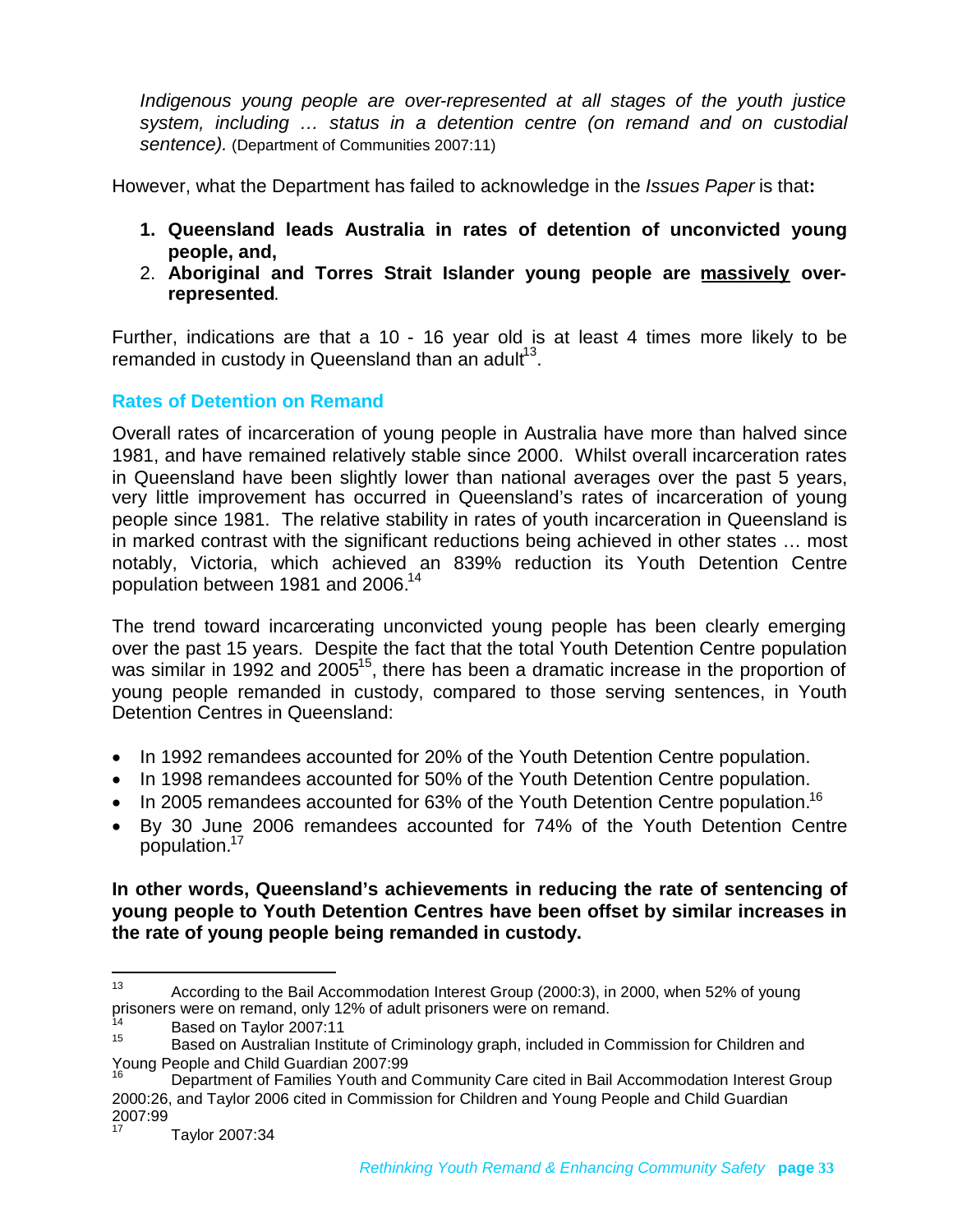This increase in detention on remand is despite the fact that in Queensland there were general **decreases in youth offending** in 2005-6 (continuing the overall trend of recent years), **and** that young people are rarely involved in serious offences against people, **and** that a number of alternatives to court exist, **and** that the number of young people appearing before the courts decreased.<sup>[18](#page-33-0)</sup>

As at 2002-3, just under 50% of young people in Youth Detention Centres nationally were on remand<sup>[19](#page-33-1)</sup> - a rate that remained relatively constant until 2005. This is a matter of serious concern. Of even greater concern is the evidence that young people have consistently been detained on remand in Queensland at significantly higher rates than the national average. A detailed study based on a quarterly census in 2002-3 found that:

- In Victoria, between 17% and 35% of young people in detention were unsentenced.
- In WA, between 30% and 39% of young people in detention were unsentenced.
- In NSW, between 41% and 59% of young people in detention were unsentenced.
- In SA, between 54% and 63% of young people in detention were unsentenced.
- $\bullet$  In Qld, 58% to 72% of young people in detention were unsentenced.<sup>[20](#page-33-2)</sup>

The most recent data from the first two quarters of 2006 is alarming. Nationally, the percentage of young people on remand in Australia ranged from 58% to 60%. In Queensland, during the same period, the percentage of young people in custody on remand ranged from 72% to 74% - between 12% and 16% higher than the national average in each quarter.[21](#page-33-3) Hopefully, these increases at both a state and national level are not indicators of an emerging trend.

### **Over-Representation of Aboriginal and Torres Strait Islander Young People**

**Aboriginal and Torres Strait Islander young people comprise more than half the total Youth Detention Centre population in Queensland<sup>[22](#page-33-4)</sup>. This compares poorly with** an average incarceration rate (both sentenced and on remand) of approximately 20% amongst adult Aboriginal and Torres Strait Islander prisoners<sup>[23](#page-33-5)</sup>.

In 2001, rates of Aboriginal and Torres Strait Islander over-representation reached a disturbing high, with this group of young people 33 times more likely to be in custody in Queensland than non-Indigenous young people. Whilst rates have progressively improved over the past 5 years, in 2006, Aboriginal and Torres Strait Islander young people were still incarcerated at 15 times the rate of non-Indigenous young people.<sup>[24](#page-33-6)</sup>

<span id="page-33-1"></span><span id="page-33-0"></span><sup>&</sup>lt;sup>18</sup> Commission for Children and Young People and Child Guardian 2007:95-100<br><sup>19</sup> People's Charlton & McCall 2004, aited in Tracidder & Butt 2005:0

<span id="page-33-2"></span><sup>&</sup>lt;sup>19</sup> Based on Charlton & McCall 2004, cited in Tresidder & Putt 2005:9.<br><sup>20</sup> Based an Charlton & McCall 2004, sited in Tresidder & Butt 2005:0.

Based on Charlton & McCall 2004, cited in Tresidder & Putt 2005:9. Other state/territory data has not been included - smaller jurisdictions fluctuated widely because of their low number of detainees.

<span id="page-33-3"></span> $\frac{21}{22}$  Based on Taylor 2007:34

<span id="page-33-4"></span> $\frac{22}{23}$  Taylor 2007:39

<span id="page-33-6"></span><span id="page-33-5"></span> $\frac{23}{24}$  King et al 2005:69

<sup>24</sup> Taylor 2007:24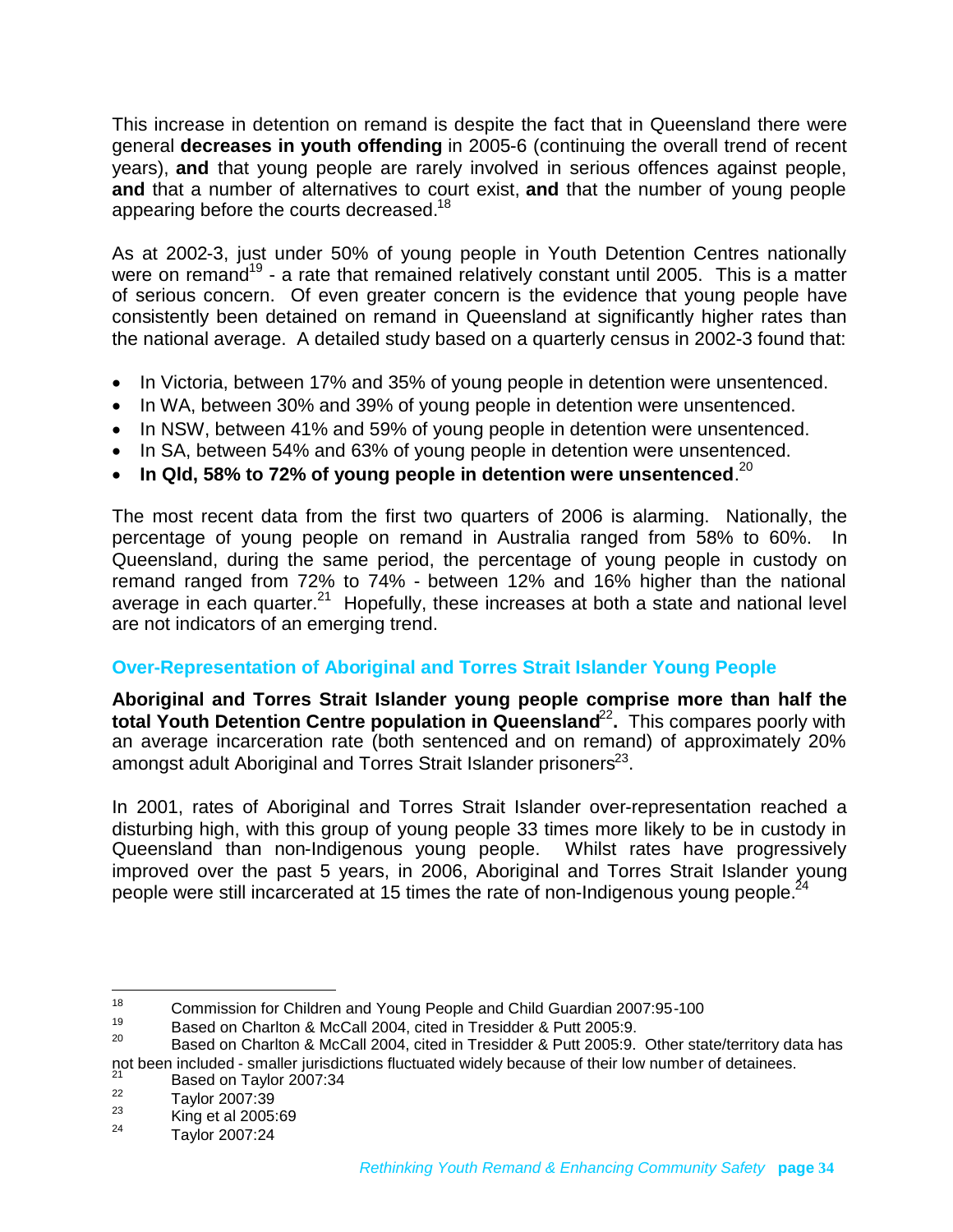Aboriginal and Torres Strait Islander young people are particularly over-represented amongst 10 - 14 year olds in Queensland Youth Detention Centres<sup>[25](#page-34-0)</sup>:

- In 2000, 79% of 10-14 year olds in custody were Aboriginal or Torres Strait Islander.
- In 2001, 69% of 10-14 year olds in custody were Aboriginal or Torres Strait Islander.
- In 2002, 67% of 10-14 year olds in custody were Aboriginal or Torres Strait Islander.
- In 2003, 67% of 10-14 year olds in custody were Aboriginal or Torres Strait Islander.
- In 2004, 55% of 10-14 year olds in custody were Aboriginal or Torres Strait Islander.
- In 2005, 78% of 10-14 year olds in custody were Aboriginal or Torres Strait Islander.
- In 2006, 61% of 10-14 year olds in custody were Aboriginal or Torres Strait Islander.

The percentage of Aboriginal and Torres Strait Islander 15 - 16 year olds in custody fluctuated between 48% and 65% over the same period<sup>[26](#page-34-1)</sup>. Overall, across the 4 quarters of 2005-6, between 51% and 59% of the young people in juvenile detention in Queensland were Aboriginal and Torres Strait Islander. Again, Queensland compared unfavourably with national averages of between 44% and 46% across the same period.<sup>[27](#page-34-2)</sup> During 2005-6, Aboriginal and Torres Strait Islander young people were remanded in custody at a similar rate to non-Indigenous young people<sup>[28](#page-34-3)</sup>.

### **Current Government Policy**

Over the past 15 years, the Queensland Government has been very **successful** in reducing the number of 10 - 16 year olds sentenced to Youth Detention Centres. A range of alternate sentences have been widely utilised. These include informal cautions/warnings, formal cautions, discharge, conferencing, fines, good behaviour bonds, pre-sentence supports, community service and suspended sentences.

Queensland has been equally spectacularly **unsuccessful** in addressing the dramatic increase in the number of young people in custody on remand. A variety of possible reasons for the large number of young people on remand in custody have been identified and detailed in this paper. Perhaps the most startling features of the youth remand population are:

- The number of young people remanded in custody due to lack of appropriate accommodation and/or support, as highlighted by the Forde Inquiry.
- The number of young people spending longer periods on remand than the likely sentence for the offence with which they have been charged, due to weaknesses in legislation and court processes.

Despite funding some innovations such as the Youth Bail Accommodation Support Service (YBASS), Government juvenile justice funding continues to be largely directed toward maintaining and increasing the capacity of Youth Detention Centres, rather than addressing the remand issue through (cheaper) community-based alternatives and improvements in the government systems affecting young people.

<span id="page-34-0"></span> $\frac{25}{26}$  Based on Taylor 2007:13

<span id="page-34-1"></span> $^{26}$  Based on Taylor 2007:14

<span id="page-34-3"></span><span id="page-34-2"></span> $\frac{27}{28}$  Based on Taylor 2007:39

<sup>28</sup> Taylor 2007:36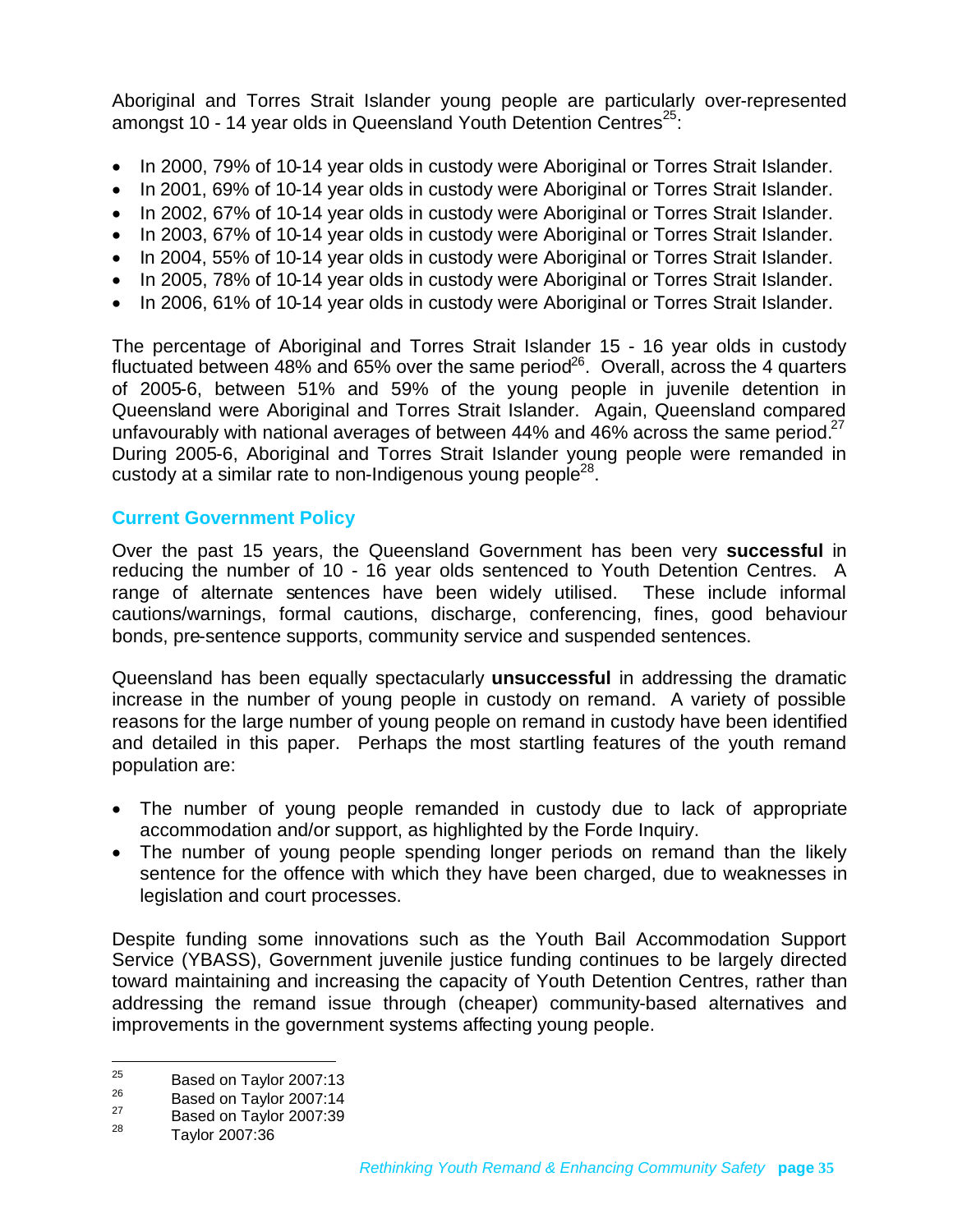The Queensland Government recognises that detention on remand can adversely affect young people:

*Consequences may include community stigma towards the young person (irrespective of the court outcome) and increased participation in crime following release.* (Department of Communities 2007:10)

The Department asserts that a decision to hold a young person on remand *must balance the presumption of innocence with the protection of the community*<sup>[29](#page-35-0)</sup>. Yet the current reality is that young people are held on remand in custody for months, or even years, whilst awaiting finalisation of charges unlikely to result in a sentence of that length (eg. breaking, entering and taking a laptop - an item worth over  $$1000$ <sup>[30](#page-35-1)</sup>. The Youth Advocacy Centre recently cited a case where young woman with no criminal history was accused of unlawfully taken a \$2.20 chocolate bar and may have been detained after failing to appear in court $^{31}$  $^{31}$  $^{31}$ .

By default, government policy makes detention the major response to young people with health and welfare needs in the juvenile justice system. Youth Detention Centre beds in Queensland are predominantly, and increasingly, allocated to young people on remand. Despite the consistently reducing demand for secure beds for sentenced young people, the Premier has recently announced plans to increase the Youth Detention Centre capacity in North Queensland by 48 beds<sup>[32](#page-35-3)</sup>. By contrast, less than one hour later, the Minister for Communities made a statement to the Queensland Parliament on the value and importance of early intervention in reducing youth crime<sup>[33](#page-35-4)</sup>.

This **policy incongruence** is at the core of this discussion paper.

<span id="page-35-0"></span><sup>&</sup>lt;sup>29</sup> Department of Communities 2007:10

<span id="page-35-2"></span><span id="page-35-1"></span> $^{30}$  YAC 2007:24

<span id="page-35-3"></span> $\frac{31}{32}$  YAC 2007:26

 $\frac{32}{33}$  Hon AM Bligh, Hansard, Thursday 1 November 2007 (9.38am)

<span id="page-35-4"></span><sup>33</sup> Hon LH Nelson-Carr, Hansard, Thursday 1 November 2007 (10.22am)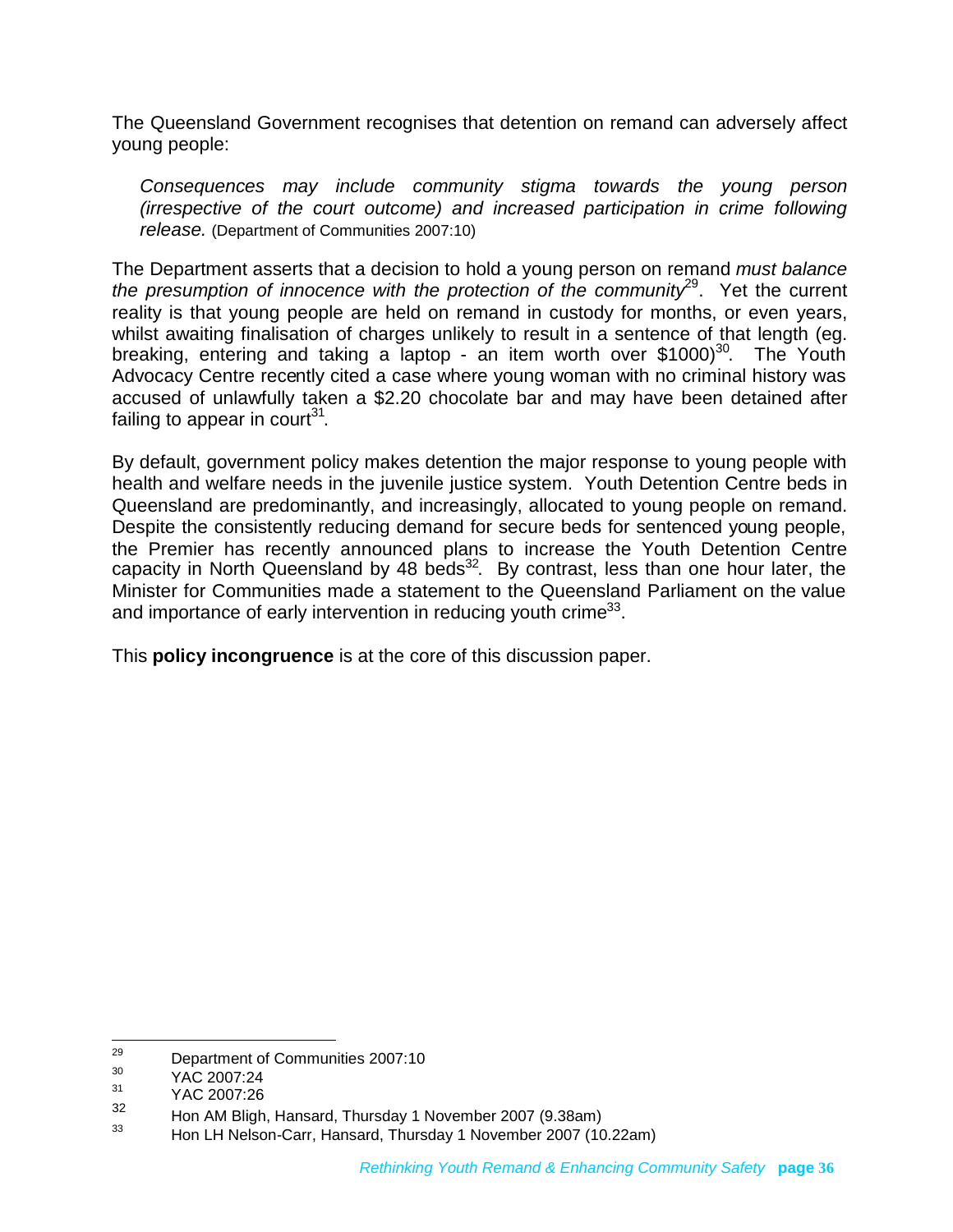# <span id="page-36-0"></span>**The Problems**

# <span id="page-36-1"></span>**Applying Policy in Practice**

Unacceptable numbers of alleged young offenders are being inappropriately held on remand in Queensland Youth Remand Centres and adult prisons … and, Aboriginal and Torres Strait Islander young people comprise a hugely disproportionate percentage of these. In allowing this situation to occur, Queensland is in contravention of a number of international human rights obligations and its own legislation and policies.

Australia is a signatory to both the *UN Convention on the Rights of the Child*, and the *UN Standard Minimum Rules for the Administration of Juvenile Justice (The Beijing Rules*). According to the UN Convention:

*The arrest, detention or imprisonment of a child shall … be used only as a measure of last resort and for the shortest appropriate period of time.* (Article 37(b), UN Convention on the Rights of the Child)

More specifically, The Beijing Rules state:

*Detention pending trial shall be used only as a measure of last resort and for the shortest possible period of time*, and, *Whenever possible, detention pending trial shall be replaced by alternative measures, such as close supervision, intensive placement or placement with a family or in an educational setting or home.* (13.1 & 13.2, UN Standard Minimum Rules for the Administration of Juvenile Justice)

The Convention specifically addresses the issue of proportionality:

*A variety of dispositions, such as care, guidance and supervision orders, counselling, probation, foster care, education, and vocational training, programs and other alternatives to institutional care shall be available to ensure that children are dealt with in a manner appropriate to their well-being and proportionate both to their circumstances and the offence.*

(Article 40(4), UN Convention on the Rights of the Child)

Indeed, the current Queensland JJA appears to support these sentiments. It includes a *Charter of Juvenile Justice Principles* which is designed to guide all actions related to the administration of juvenile justice in Queensland. These include:

- *a recognition of the vulnerability and maturity of children and their need for special protection when they have contact with the criminal justice system.*
- *the diversion of the young person from the criminal justice system as opposed to the institution of formal criminal proceedings wherever appropriate.*
- *the detention of a young person as a last resort.*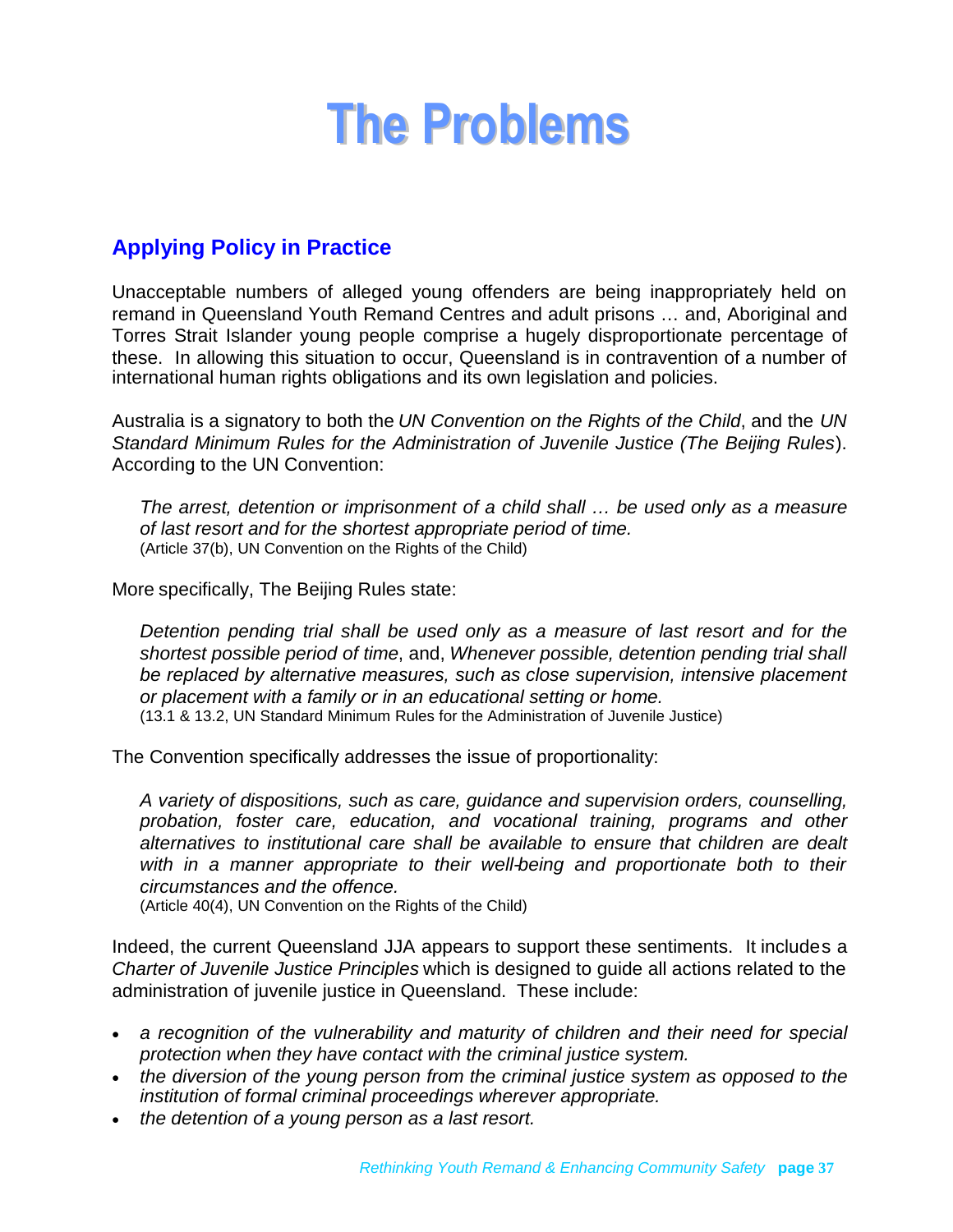*a focus on the rehabilitation of a young offender.* (Schedule 1, Juvenile Justice Act 1992, cited in Department of Communities 2007:6)

**So why, since the enactment of this legislation, has the remand rate grown from 20% to over 70% of the Queensland Youth Detention Centre population?** Clearly there are problems with translating policy into practice.

# <span id="page-37-0"></span>**Limited Data**

Limited information is publicly available about young people being held on remand in Queensland Youth Detention Centres and adult prisons. However, national data indicates that alleged offenders are being held for relatively minor offences:

- Less than 10% of young people remanded in custody ended up serving a custodial sentence.
- 44% of young people who had their first experience of supervision within the juvenile justice system in Australia in 2005-6 ended up in Youth Detention Centres - most often on remand.[34](#page-37-1)

A recent Victorian study found that that between 2000 and 2003 there was a statistically significant decline in the seriousness of the criminal histories of (adult and juvenile) suspects on remand<sup>[35](#page-37-2)</sup>. A major study of the juvenile remand population in Tasmania found that two key factors were at the core of high remand rates:

- Young people ended up in custody on remand as a result of their personal circumstances - a variety of health and welfare reasons, particularly unstable home environment or mental health concerns, reduced young people's likelihood of getting bail.
- Young people were in remand for long periods due to delays in the juvenile justice system - accessing legal representation, police investigations and court processes often moved slowly.<sup>[36](#page-37-3)</sup>

Given the higher proportion of young people on remand in Queensland Youth Detention Centres than interstate, it is likely that a larger proportion are being held for minor offences, and even more young people in breach of their first supervision order are in custody. The Queensland Government has acknowledged the importance of health and welfare issues in the local youth remand population. Local anecdotal evidence confirms that juvenile justice processes are frequently drawn out over months or, sometimes, years. This is despite the clear intention of Queensland legislators to take a more appropriate, rehabilitatory approach. Current sanctions for many young people are **in***appropriate to their wellbeing*, and **dis***proportionate to their circumstances* and/or *to the offence.*

<span id="page-37-1"></span> $\frac{34}{35}$  Cited in Mulligan 2007:28

<span id="page-37-3"></span><span id="page-37-2"></span> $\frac{35}{36}$  King et al 2005:73

<sup>36</sup> Tresidder & Putt 2005:27-29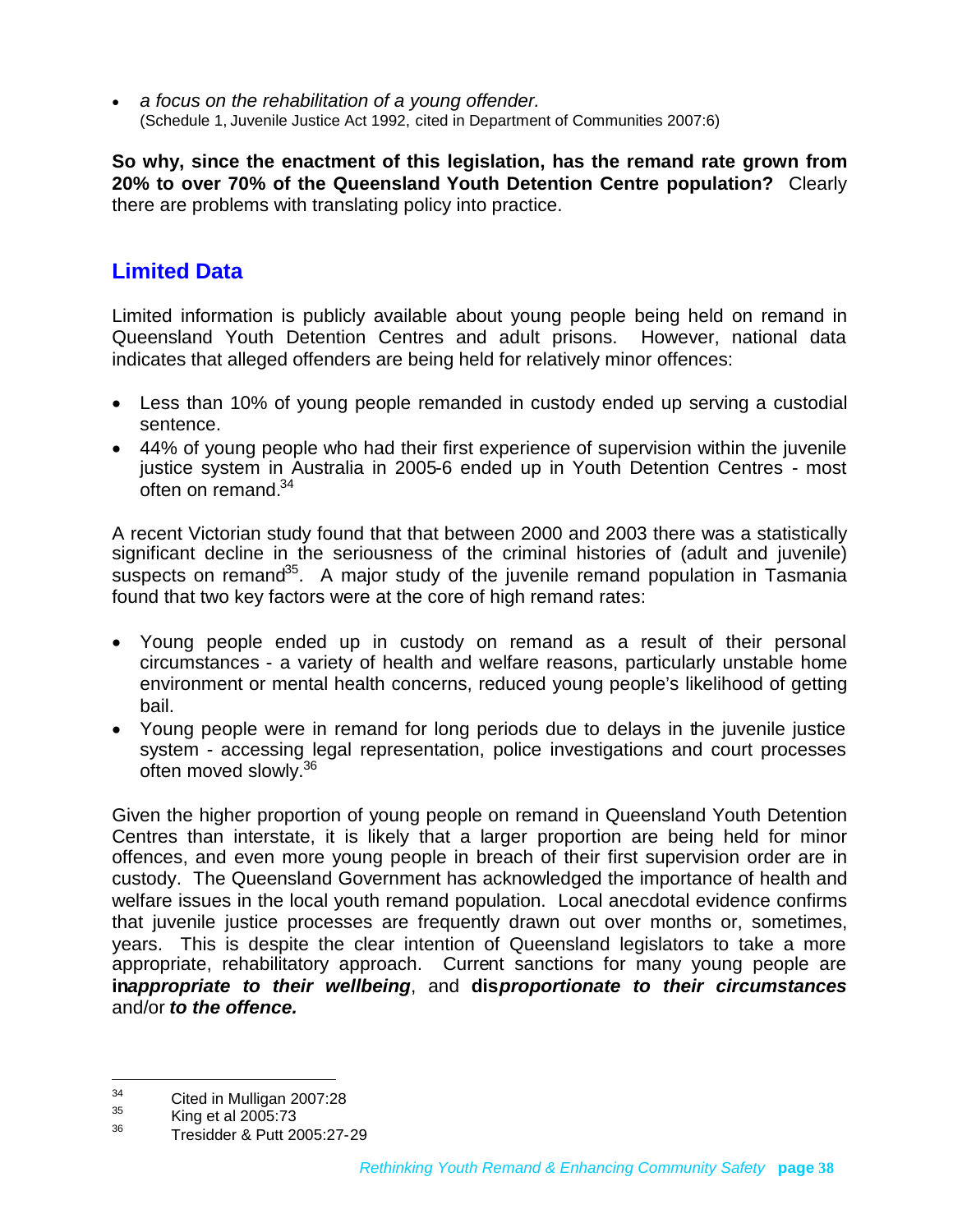It is difficult to address this problem in an evidence-based manner, without the necessary information. In the absence of clear data about the remand and wider Youth Detention Centre populations in Queensland, this paper has largely depended on logical deduction, anecdotal evidence and data from other jurisdictions.

# <span id="page-38-0"></span>**The Social and Family Context**

The limited research available on remand populations in Australia has found that:

- 10-16 year olds in Queensland are more than 4 times more likely to be on remand than adults<sup>[37](#page-38-1)</sup>.
- The majority of people held on remand (both adult and juvenile) are more likely than others in custody to be homeless, unemployed or have some form of mental health issue $^{38}$  $^{38}$  $^{38}$ .
- There has been a massive increase in the number of people with mental health issueswh[o](#page-38-3) are detained because they have nowhere else to  $g_0^{39}$ .
- The vast majority of (adult and juvenile) women in custody have a history of abuse, with up to 98% having been physically abused and 89% sexually abused (many of these as a child) $40$ .
- The four key factors which play a central role in the decision to remand in custody (amongst both juveniles and adults) are - prior correctional history, history of drug and alcohol dependence and a *mental disorder*<sup>[41](#page-38-5)</sup>.
- Up to 25% of remand prisoners have difficulty understanding court procedures, and the majority of these are suspected of having an intellectual disability<sup>[42](#page-38-6)</sup>.
- People with intellectual disabilities are particularly over-represented in the remand population - mainly *due to not understanding their bail conditions, previous breaches* of bail conditions or lack of appropriate supports, accommodation and resources<sup>[43](#page-38-7)</sup>.
- People who appear in court in a drug affected state are more likely to be remanded in custody, despite often being arrested for relatively minor offences $^{44}$  $^{44}$  $^{44}$ .

Further, there is clear evidence from Victoria of a significant change in the nature of the (adult and youth) remand population:

- A decrease in the seriousness of the criminal history of remandees.
- An increase in the number with illicit drug, and to a lesser extent, alcohol, issues.
- An increase in the proportions with a history of treatment for a *mental disorder*.<sup>[45](#page-38-9)</sup>

<span id="page-38-1"></span><sup>&</sup>lt;sup>37</sup> Based on Bail Accommodation Interest Group 2000:3

<span id="page-38-3"></span><span id="page-38-2"></span> $\frac{38}{39}$  Morgan & Henderson 1998, 2001 cited in King et al 2005:57

<span id="page-38-4"></span> $39$  Cited in Mulligan 2007:30

<span id="page-38-5"></span> $^{40}$  Kilroy 2004:8,26

<span id="page-38-6"></span> $^{41}$  King et al 2005:73.

<span id="page-38-7"></span> $\frac{42}{43}$  Parton et al 2004.

<sup>43</sup> Attorney-General's Department 1995/2000; Hays 1993/1994; Jackson et al 1994; Lyall et al 1995 cited in Parton et al 2004.

<span id="page-38-9"></span><span id="page-38-8"></span> $^{44}$  King et al 2005:96

King et al 2005:73-75. These trends were in marked contrast with the perceptions of police and court officials who saw the main function of remand in custody as being the protection of the community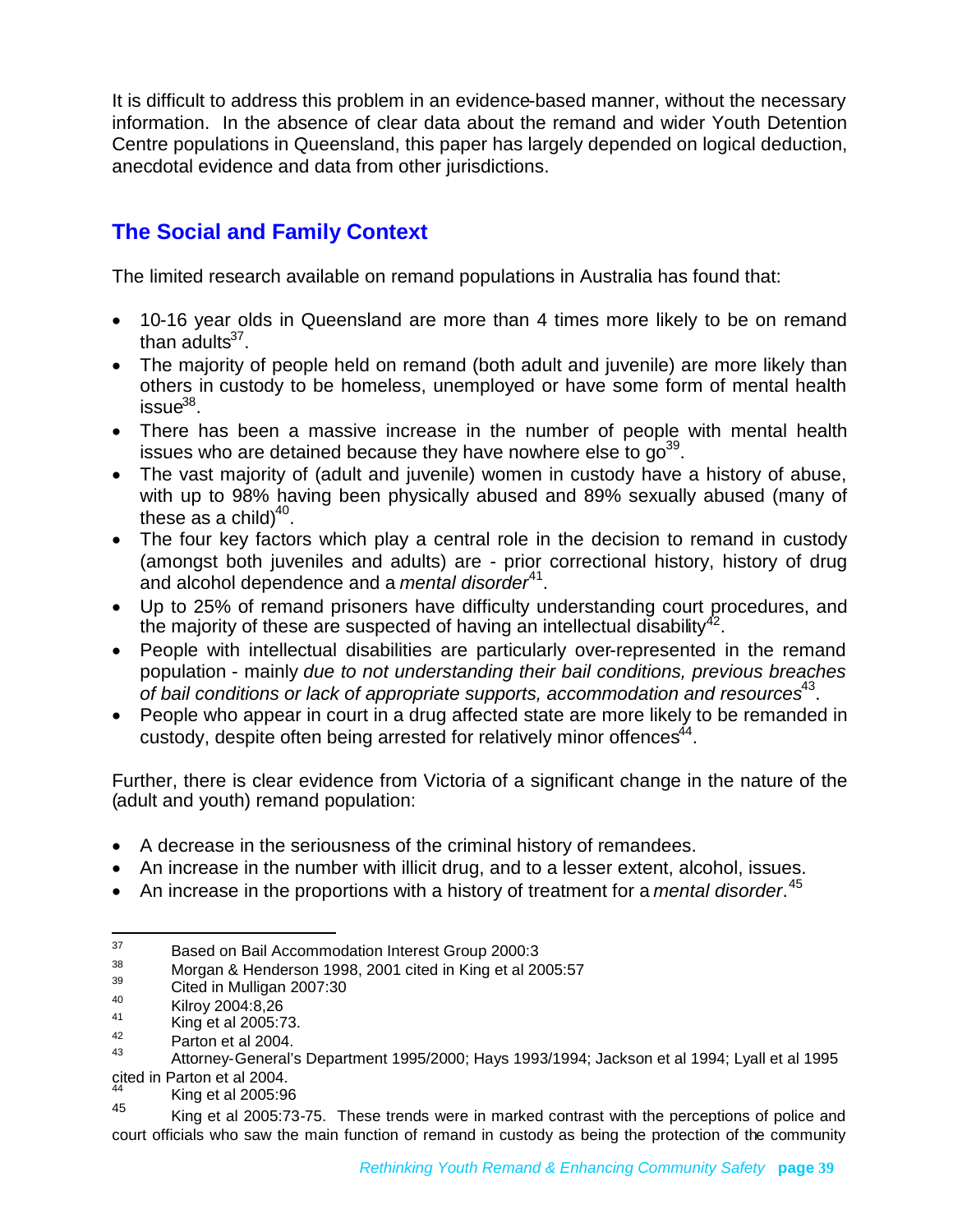Anecdotal evidence from Queensland indicates that some young people end up on remand due to inflexible and inappropriate bail conditions. For example, a young person may be required to report to police on the north side of Brisbane, yet be attending school on the south side. They may therefore be forced to choose between maintaining their bail conditions and continuing their schooling.<sup>[46](#page-39-1)</sup> This situation is exacerbated when the bail conditions are disproportionate to the alleged offence, particularly in the case of street or petty offences. Further, bail conditions such as placement restrictions and curfews are unlikely to aid in rehabilitation, are highly onerous and a failure to comply often results in young people being detained on remand.

In 1999, the Forde Inquiry concluded that many young people in Queensland are remanded in custody due to lack of appropriate accommodation and support. The Inquiry recommended:

*That alternative placement options be developed for young people on remand in order to reduce the number placed in juvenile detention centres.* (Recommendation 6)

Whilst some action has been taken in response to this recommendation, remand in custody remains the most common outcome for young suspects without suitable accommodation.

All the evidence indicates that the issue of high remand rates amongst young people in Queensland relates more to issues of *social* justice, than *criminal* justice. This is particularly true of Aboriginal and Torres Strait Islander young people.

# <span id="page-39-0"></span>**Racial Disparities in Remand***[47](#page-39-2)*

Addressing the problem of racial disparity in youth remand rates should not be seen as a 'post-script' to a wider problem. Over 50% of the 10-16 year olds on remand in Youth Detention Centres are Aboriginal or Torres Strait Islander. These groups are particularly significantly over-represented amongst 10-14 year olds in Queensland Youth Detention Centres. The over-representation of young Aboriginals and Torres Strait Islanders is the single most significant problem facing the juvenile justice system.

Aboriginal and Torres Strait Islander young people face many of the same social and economic issues as non-Indigenous young people. But the extent to which they face these difficulties, and the depth of these issues as a cause of crime, is significantly greater. The historical dislocation and separation of Aboriginal and Torres Strait Islander families has resulted in cycles of dysfunction, with families having faced social and economic problems for several generations. Many families are characterised by an inability to care for children as a result of lack of parenting experience themselves and/or

<span id="page-39-1"></span>from serious offenders. However, officials also recognised the reality that alleged offenders were often placed on remand for lack of drug/alcohol, mental health or intellectual disability services (ibid: Chapter 5).  $^{46}$  Cited in Mulligan 2007:30

<span id="page-39-2"></span>This section is minimally referenced, because the facts are beyond dispute ... they are largely accepted as 'common knowledge'.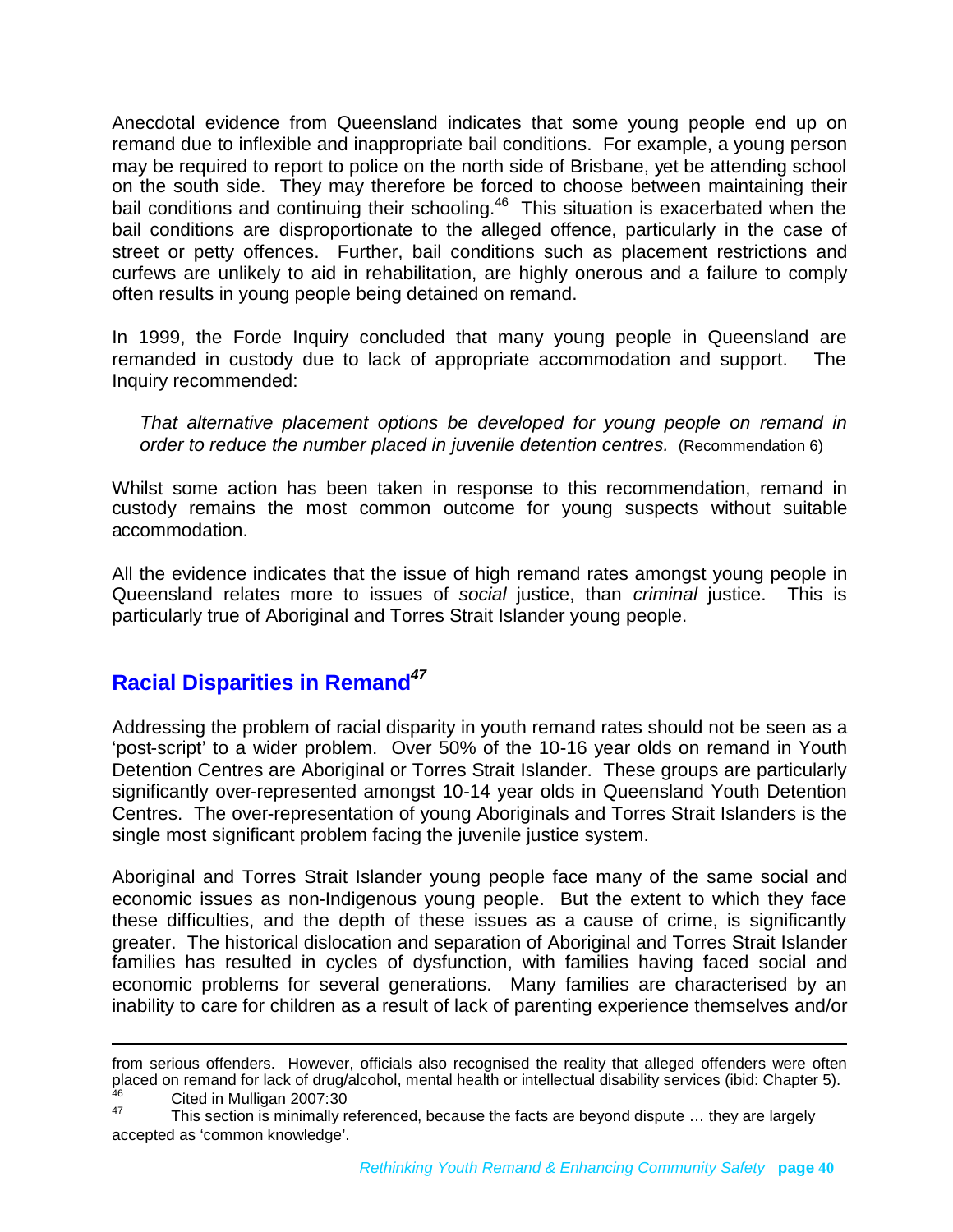alcohol and drug abuse. Domestic violence is a daily reality for many young people still living with their families. Most young offenders have been disconnected from the education system - often since Year 3. Many do not have safe, secure accommodation or reliable income. Many do not have regular access to healthy food. Many do not have the basic documentation required to access services - a Birth Certificate or Medicare Card - or the transport required to reach them. They therefore face a high level of mental and physical health problems, and may turn to violence or substance abuse in response. They often also identify particularly strongly with their peer group, in the absence of more positive life supports.

Limited culturally appropriate services exist for young people at risk of incarceration as a result of homelessness. In particular, there are few culturally appropriate accommodation services. Whilst foster care with more functional Aboriginal or Torres Strait Islander families may be the ideal situation, particularly for 10-14 year olds, many potential foster carers do not qualify for a *Blue Card* due to old criminal convictions. (This is hardly surprising given the prevalence of criminal history, often for relatively minor or once-off offences, amongst Aboriginal and Torres Strait Islander community members.)

Bail conditions are often set for young people charged with 'street offences' or 'petty offences' under the Summary Offences Act, Regulatory Offences Act, Police Powers and Responsibilities Act and some traffic matters. Many Aboriginal and Torres Strait Islander young people live in perpetually unstable accommodation. Their frequent presence in public places often contributes to being charged with summary offences. Their homelessness means they cannot provide a reliable address to receive correspondence. These young people face *particular difficulties reporting to comply with … conditional bail programs when their main priority is securing a roof over their heads*<sup>[48](#page-40-0)</sup>. They are therefore particularly vulnerable to failing to meet bail conditions or failing to appear in court, and being remanded in custody. Yet, the original alleged offence was clearly one which did not require incarceration 'for the protection of the community', since they were granted bail. Detention for summary offences is both **dis***proportionate to their circumstances and the offence.*

The workings of the juvenile justice system are an even greater mystery for many Aboriginal and Torres Strait Islander, than non-Indigenous, young people. In addition to the powerlessness experienced by all young people facing the system, Aboriginal and Torres Strait Islander young people must also deal with cultural discomfort. There is considerable evidence to show that these young people often fail to understand what is happening to them, putting them at risk of greater legal vulnerability. Many police, lawyers and magistrates/judges fail to understand the background and needs of these young people. This lack of understanding is evident in the allocation of inappropriate 'support people' when police record an interview - for example, appointing someone from a different tribal group to the young person<sup>[49](#page-40-1)</sup>.

The juvenile justice system is at risk of having a limited impact on Aboriginal and Torres Strait Islander young people's behaviour. It provides no significant differentiation from

<span id="page-40-0"></span> $48$  ATSILS 2007:7

<span id="page-40-1"></span><sup>49</sup> ATSILS 2007:16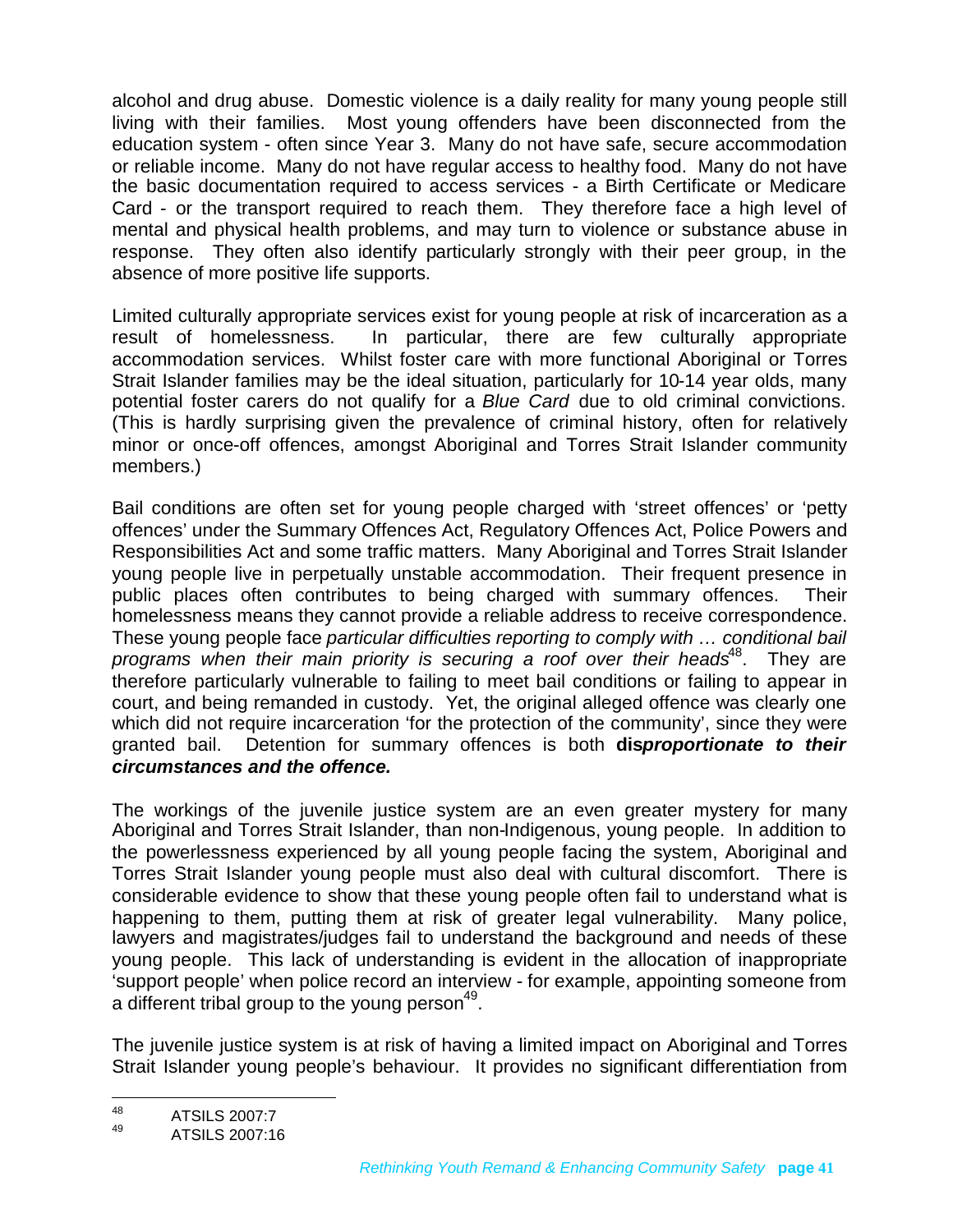the many other authorities that take a similarly punitive, controlling role in the young person, and their family's, life.

Yet, there is clear evidence that interventions in which appropriate Elders play a key role, do have a significant impact on Aboriginal and Torres Strait Islander young people's behaviour. Often, however, these potentially productive alternatives are inadequately resourced and are sometimes inappropriately structured. For example, for Murri Courts or conferencing to have the desired effect on young people, they must include Elders who know, or know of, the young person or their family. They should be from the area of, or belong to the *country*, of the alleged offender. Without this mantle of authority, the process can be seen as 'white man's law' and treated with indifference by young people. Inclusion of inappropriate Aboriginal or Torres Strait Islander community members does not engender respect by the young person, and removes the ability for these potentially positive forums to be effective in reducing recidivism.

# <span id="page-41-0"></span>**The Fiscal and Social Costs of Youth Detention Centres**

In 2000, it was estimated that the cost of detaining a young person in Queensland was \$300 per day. By comparison, a brokerage program was estimated to cost \$106 per day,and a community placement program, \$278 per day.<sup>50</sup> The relative cost of keeping an Aboriginal or Torres Strait Islander young person in custody, compared with investing in a mentor program, is significant<sup>[51](#page-41-2)</sup>. According to the NSW Auditor General, a more recentestimate of the average cost of incarcerating a young person is \$567 per day<sup>52</sup>. This compares with the average cost of community-based supervision (\$35 per day) and ayouth justice conference (\$10 per day[\)](#page-41-4) $^{53}$ .

This is only the immediate cost. It does not take into account the future costs associated with an increased likelihood of offending amongst young people who are detained, compared with those who are supported to address the deeper causes of their offending. Long term costs are likely to be even higher for Aboriginal and Torres Strait Islander young people caught in a multi-generational pattern of offending. Repeated studies have demonstrated a link between severity of penalties (pre or post conviction) and future offending<sup>[54](#page-41-5)</sup>.

Recent Australian data demonstrate that the earlier a young person is *supervised* by the juvenile justice system, the more likely that they will have repeated interactions with the system and/or receive a custodial sentence. For example, young people initially under supervision at age 11 were found to spend 24% of their supervised time in custody at

<span id="page-41-1"></span><sup>50</sup> Bail Accommodation Interest Group 2000:1-2. Based on a model of "Brokerage Program" (targeted at 15+) involving service delivery provided by youth shelters to employ relevant staff to assist young people whilst being accommodated on remand and a "Bail Community Placement Program" (targeted at U15's) involving a support network of caregivers in given communities.

<span id="page-41-2"></span>This is despite the demonstrated effectiveness of mentoring in reducing recidivism. ATSILS 2007:13

<span id="page-41-4"></span><span id="page-41-3"></span> $^{52}$  Department of Juvenile Justice cited in NSW Audit Office 2005:220<br> $^{53}$  Department of Juvenile Justice sited in NSW Audit Office 2005:220

<span id="page-41-5"></span> $^{53}$  Department of Juvenile Justice cited in NSW Audit Office 2005:220

<sup>54</sup> Including Vignaendra & Fitzgerald 2006 and Cunneen & White 1995 & Patterson et al 2000 cited in Tresidder & Putt 2005:8.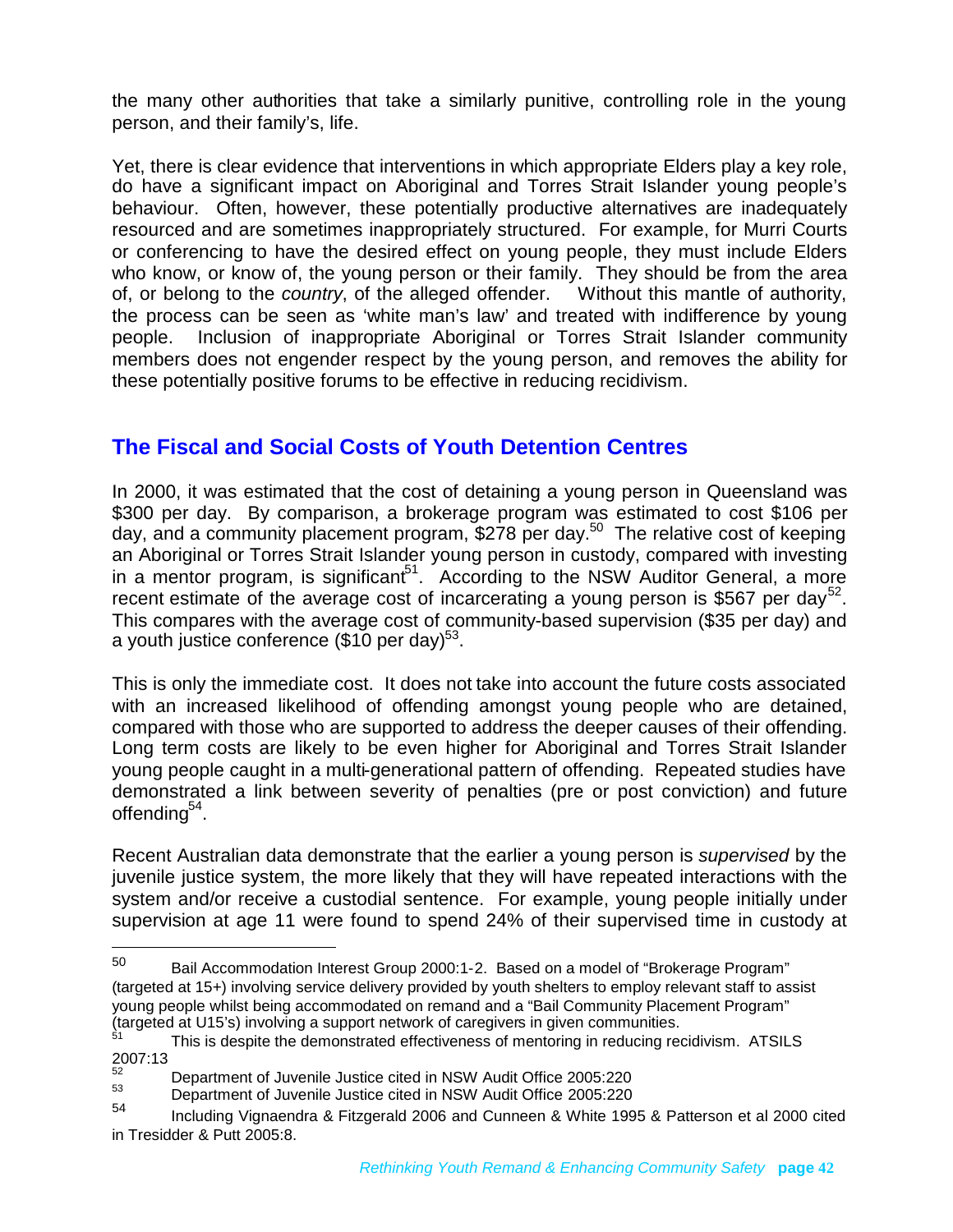age 15, whereas young people initially under supervision at age 14 were found to spend 4% of their supervised time in custody at age 15. This study also found that around 35% of young people aged 10-12 in 2001-2, were also in supervision in 2005-6, compared to only8% whose first experience of supervision was at age 14[.](#page-42-1)<sup>55</sup>

Further, a recent longitudinal study in Queensland found that there was a very high rate of progression from juvenile supervised orders to the adult corrections system. Over 79% of all juveniles on supervised orders in 1994/5 (89% of Aboriginal and Torres Strait Islander young people and 91% of young people also on care and protection orders) had progressed to the adult corrections system by 2002. Clearly the current punitive responses to juvenile offending are not effective deterrents and *more innovative, early intervention … can be expected to return the greatest crime prevention dividend.*[56](#page-42-2)

The JJA focuses on short term punitive strategies which have failed to address rates of criminalisation amongst young people, and have resulted in increases in remand levels. The *Issues Paper* for the review of the Act implies a commitment by the Department of Communities to continuing on this path. Its proposals are characterised by increased use of volunteers to administer bail and sentencing, and increasingly punitive measures for them to administer. Further pressure on already disadvantaged families can only reduce their ability to improve family circumstances and relationships. Similarly, added pressure on already disadvantaged Aboriginal and Torres Strait Islander communities can only reduce their ability to improve the situation of their communities.

It seems illogical that cheaper, demonstrably more effective, community-based, culturally appropriate alternatives have not been funded to work with relatively few young people, and that further bail support programs have not been established. Apart from the evidence that many young people on remand do not belong in custody, communitybased, culturally appropriate responses clearly offer the potential of significant social and economic cost savings in both the short and long term.

The current approach defies all the evidence about how best to reduce rates of crime and incarceration. This trend can only result in further social and economic costs - for young people, their families, other victims of crime and the wider community. This is a false economy.

# <span id="page-42-0"></span>**Disproportionate Focus on Youth Detention**

Given the number of young suspects likely to be on remand for minor offences, it is reasonable to expect that many young people in custody on remand in Queensland would be suitable for community-based programs focused on providing support services to the young person and their family. In fact, young people's access to mainstream youth services, particularly accommodation services, may be reduced as a result of beingon bail<sup>57</sup>. Yet, funding for alternatives to detention is severely limited. Clearly, the Queensland Government prioritises funding of secure beds over alternatives to

<span id="page-42-1"></span><sup>55</sup> Cited in Mulligan 2007:32-33

<span id="page-42-3"></span><span id="page-42-2"></span> $^{56}$  Lynch et al 2003:2-6

<sup>57</sup> ATSILS 2007:17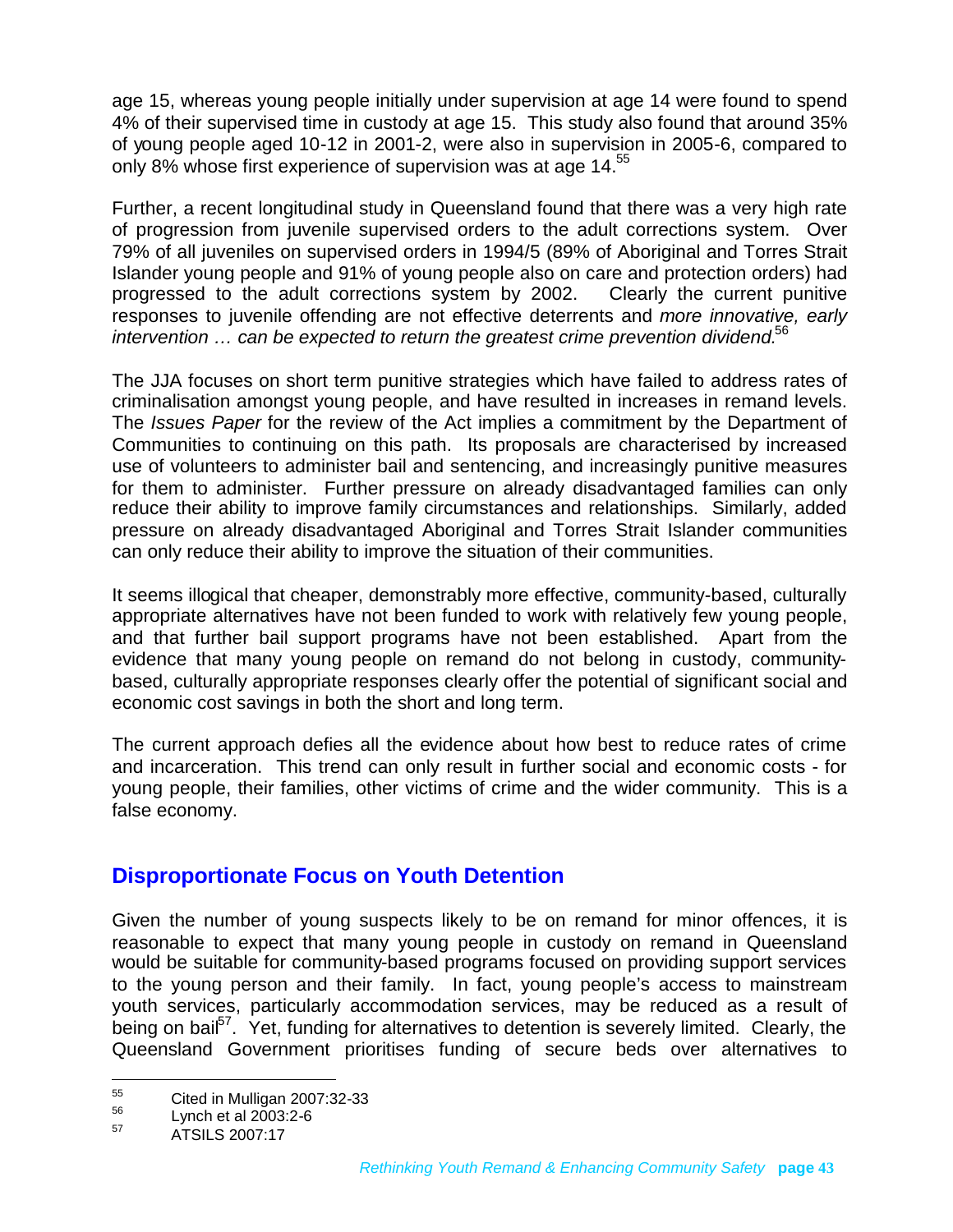detention. Funding is highly disproportionately allocated to Youth Detention Centres at the expense of alternative government and community-based interventions. This applies to both preventative programs and bail services.

Departmental restructuring has directly contributed to the number of young people on remand in custody. Prior to de-amalgamation, the Department of Families was able to grant bail for young people to reside as directed by the Department. Where a young person sought bail but did not have stable accommodation, the court would release the young person into the care of the Department of Families on the basis that the Department would be responsible for finding them accommodation. These orders recognised that whilst it might not have been possible to sort out the young person's accommodation problems on the day of court, further work by the Department would achieve this. These types of orders are no longer made.<sup>[58](#page-43-0)</sup>

There is now disagreement between Department of Community and Department of Child Safety as to who is responsible for arranging accommodation for young people. The Department of Communities further claims that it does not have the legal authority to undertake this responsibility. It appears that neither department is adequately resourced to meet the accommodation needs of young suspects - whether or not they are currently under the care of the Department of Child Safety.<sup>[59](#page-43-1)</sup> According to one service:

*In practice what happens now is that if a young person in the care of the Department of Child Safety is arrested and brought to court, it is unlikely that their CSO from the Department of Child Safety will be there. Therefore it is left to the court officer from the Department of Communities (perhaps after contacting the CSO) to inform the court of options and if, in the limited time available, options have not been found, it is likely the young person will be remanded in custody. For young people not in the care of the Department of Child Safety, it is even more unlikely that accommodation options will be found, because for these young people neither the Department of Child Safety nor the Department of Communities are legally responsible for doing so.* (Logan Youth Legal Service 2007:33)

In response to recommendations of the Forde Inquiry, the Queensland Government funded the Youth Bail Accommodation Support Service (YBASS). YBASS is the only independent bail support program for young people in Queensland. The service recognises that many of the young people who are vulnerable to incarceration on remand have high levels of social need. YBASS provides the courts with an alternative to remand in custody, through brokering culturally appropriate placements for young people on bail and providing the necessary supports.<sup>[60](#page-43-2)</sup> YBASS is funded to work with young people in Greater Brisbane, Moreton and Sunshine Coast regions. Since opening in 2001, YBASS has worked with 483 young people (as at 31 December 2007). Currently YBASS works with 90 young people per year. By comparison, Queensland Youth Detention Centres typically accommodated 90-100 young people (that is, approximately 55-65 young suspects on remand) on any given day in 2004-5<sup>[61](#page-43-3)</sup>. In other

<span id="page-43-1"></span><span id="page-43-0"></span> $^{58}$  YAC 2007:26; Logan Youth Legal Service 2007:22

<span id="page-43-2"></span> $^{59}$  YAC 2007:26

 $^{60}$  YBASS 2007:1; Gilmore 2004:18

<span id="page-43-3"></span><sup>61</sup> Commission for Children and Young People and Child Guardian 2007:99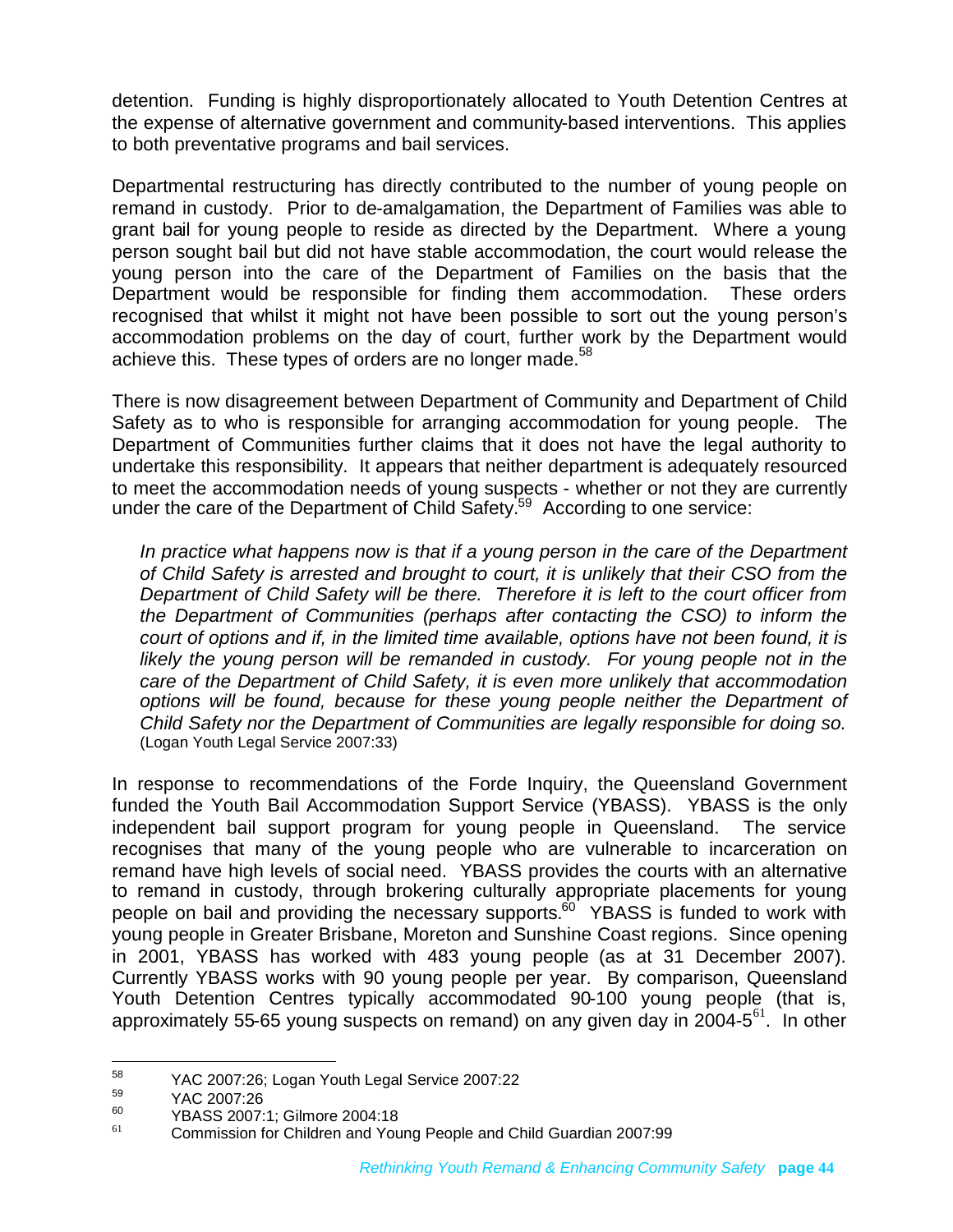words, many more unsentenced young people have been detained, than provided with bail support and many young people are effectively detained on remand due to homelessness.

YBASS is only resourced to provide services to a fraction of the young people in remand or at risk of remand in Brisbane. Allocation of \$1 million in the 2006-7 Queensland Government budget for a bail accommodation service in Cairns is a positive development. Yet the problem remains, that no services exist for young people in other major Queensland population centres outside South East Queensland, or in remote communities.

# <span id="page-44-0"></span>**Lack of Community Understanding**

The Department of Communities asserts that a decision to hold a young person on remand *must balance the presumption of innocence with the protection of the community*[62](#page-44-1) . The Issues Paper for the Review of the JJA argued that the *expectations of the victim and community*[63](#page-44-2) were important considerations when examining sentencing and diversionary options. It is important to distinguish between:

- Community *expectations* the reactions or preferences of community members, possibly based on lack of information, and,
- Community *best interest* evidence-based data on the likely outcomes of different sentencing and diversionary options.

The community at large seems overwhelmed by a culture of fear. The community at large appears fearful of young people, and seems to believe that many are serious, violent offenders. The community at large appears to believe that youth crime is increasing. The community at large seems unaware of the **facts** about youth crime, that:

- Locking young people up (particularly for minor offences) is likely to increase long term crime rates.
- Many young people in Youth Detention Centres, particularly those on remand, have committed very minor offences of the kind that have commonly occurred in past generations. (Imagine if young people in the 1940's had been detained for scrimping apples!)
- Many young people only ever commit a single, minor, juvenile offence.
- Youth crime rates, at worst, have been relatively consistent over many years, and there is some evidence of a small downward trend.
- There is significant evidence that a developmental approach to alleged offending by young people reduces youth criminalisation and may reduce youth crime rates.

<span id="page-44-1"></span> $^{62}$  Department of Communities 2007:10

<span id="page-44-2"></span><sup>63</sup> Department of Communities 2007:7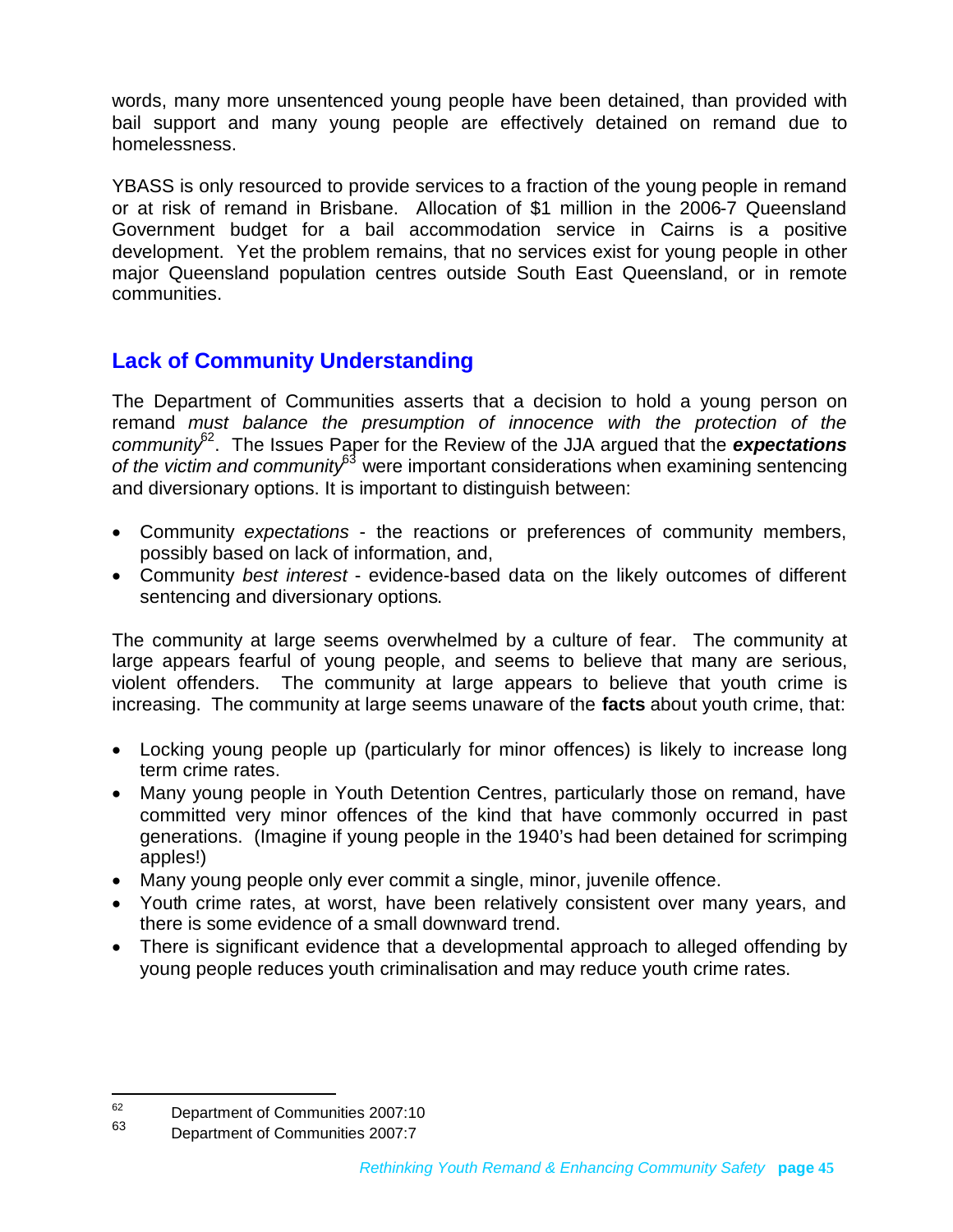# <span id="page-45-0"></span>**Re-offending Post-Remand**

Young people are much more likely to re-offend if they have been in custody.

The Queensland Government has repeatedly acknowledged that detention (particularly on remand) can result in increased involvement in crime post-release<sup>[64](#page-45-1)</sup>. The Minister for Communities recently stated that:

*… by intervening with some young people early on and giving them the attention they need there can be significant positive changes in their behaviour and future. This in turn leads to a reduced risk of the young person reoffending and hence being able to reintegrate into society.* (Hon LH Nelson-Carr, Hansard, 1 November 2007, 10.22am).

Many studies have documented the detrimental effects of custody on juveniles, including the risk of *further and worse behaviour as a result of associating with other young offenders*[65](#page-45-2) .

There is a significant body of evidence, from several states including Queensland, to suggest that diversionary strategies have a deterrent and rehabilitative effect for most young people. For example, a major longitudinal study in NSW investigated the rate of re-offending over 5 years amongst young people who were diverted from the court system. It compared this with findings on rates of re-offending amongst young people who went straight to court. Indications were that:

- Young people who were cautioned by police were least likely to re-offend.
- Young people who participated in youth justice conferences appeared less likely to re-offend that those who proceeded straight to court.

Whilst acknowledging that police are more likely to caution young people facing minor charges, the gap between the group of young people who were cautioned and those who experienced more punitive responses was significant. This suggests that diversion and non-supervised sentences are meaningful *real consequences* for most first-time offenders.<sup>[66](#page-45-3)</sup>

Similarly, the use of culturally appropriate shaming processes in Youth Murri Court has been *extremely successful in reducing recidivism for a broad spectrum of offences[67](#page-45-4)* . This includes both summary offences and those categorised as serious offences.

The Queensland Government has acknowledged that many young people in the juvenile justice system have protection issues $68$ . Their home is already an unsafe place. Large

<span id="page-45-5"></span><sup>68</sup> Department of Communities 2007:6

<span id="page-45-1"></span><sup>&</sup>lt;sup>64</sup> For example Department of Communities 2007:10; The Hon LH Nelson-Carr (Minister for Communities), Hansard, 1 November 2007 (10.22am).

<span id="page-45-3"></span><span id="page-45-2"></span><sup>&</sup>lt;sup>65</sup> Including Cunneen & White 1995, and Patterson et al 2000, cited in Tresidder & Putt 2005:8

<span id="page-45-4"></span> $^{66}$  Vignaendra & Fitzgerald 2006:13

ATSILS 2007:15. It is important to note that these shaming processes are only effective when implemented in a culturally appropriate way. Of particular importance is the involvement of Elders and others from the community with which the young person identifies.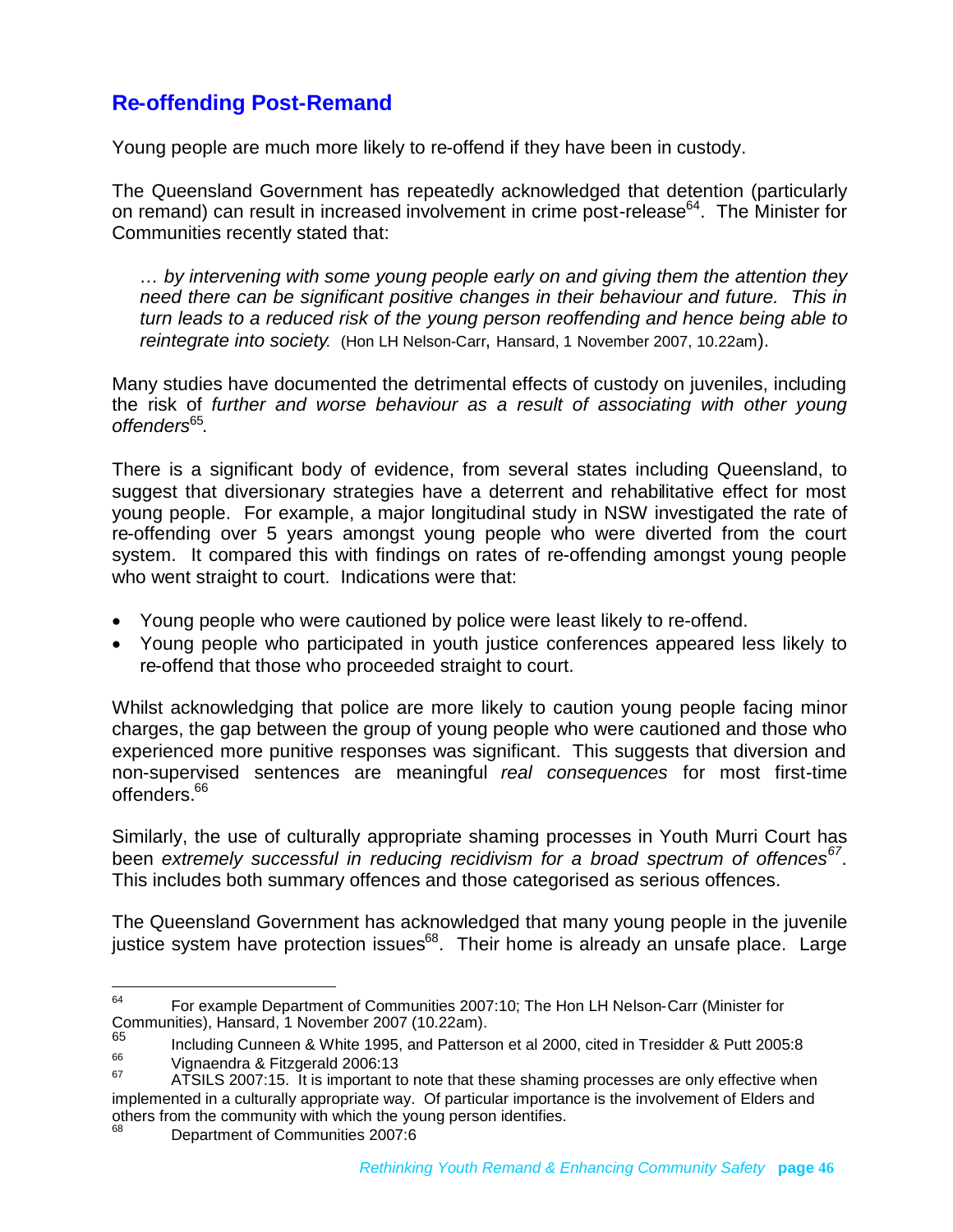numbers of Aboriginal and Torres Strait Islander young people on remand do not live with their parents. Repeated studies have demonstrated the contribution of neglect and abuse to youth offending<sup>[69](#page-46-0)</sup>, particularly amongst Aboriginal and Torres Strait Islander young people[70](#page-46-1) and young women. Over 50% of women in Queensland prisons were in care as a child, approximately 25% were detained as a child, and many report having been abused in Youth Detention Centres<sup>[71](#page-46-2)</sup>. Yet, most emerging sentencing options (and potential bail conditions) suggest an increase in the use of punitive responses based in the young person's home environment. This indicates a focus on immediate cost savings at the expense of long term costs:

- **Home Detention** is cheaper than detention. Parents become unpaid *prison officers*, and the young person's home becomes a *prison*. However, the role of family members becomes confused. Parents are likely to be distracted from playing a developmental role with their child. This could be expected to contribute to further, long term, family breakdown. It is certainly unlikely to improve the young person's home environment, or their parents' ability to provide support.
- **Electronic Monitoring** makes both parents and the community into unpaid *prison officers*. It demonstrates a lack of faith in the young person's parents, and effectively detains both parents and the young person. It could be expected to have similar affects to home detention, further undermining parental confidence or willingness to take a supportive role with their child.
- **Curfews** may also force young people to remain in an unsafe home environment. This could be expected to result in a high rate of breach of curfews. It defies the evidence about the importance of group association in the lives of young people, particularly for those homeless young people who regard their social group as their 'family', and depend on their peers for safety, support and self confidence. (This is particularly common amongst Aboriginal and Torres Strait Islander young people<sup> $2$ </sup>.) This is an onerous requirement which again places the most vulnerable young people at even greater risk of detention.
- **Anti-social contracts and orders** may also force young people to remain in an unsafe home environment. The evidence from Britain indicates that anti-social contracts/orders do little to change behaviour or tackle the root causes of disadvantage. In fact, orders can exacerbate the very problems which led to offending. They can be a cause of increasing homelessness, through leading to eviction and exclusion from housing. An increased number of young people were placed in custody in Britain as a result of breaching orders. $73$

To force young people to live in an unsafe home environment under threat of detention can only **either** increase rates of remand **or** increase rates of neglect/abuse amongst these young people (thus increasing the risk of future offending).

<span id="page-46-0"></span> $69$  This includes physical abuse (Stewart et al 2002; Weatherburn & Lind 1998), sexual abuse (Kilroy 2004:8, 26) and exposure to domestic violence (American Society of Pediatrics 1999 cited in Mulligan 2007:8).

<span id="page-46-2"></span><span id="page-46-1"></span> $^{70}$  ATSILS 2007:3-4

<span id="page-46-3"></span> $\frac{71}{72}$  Kilroy 2004:8

<span id="page-46-4"></span> $^{72}_{73}$  ATSILS 2007:8

<sup>73</sup> Wadley, Davina *Comparative Analysis of Approaches to Move-On Powers in Other Jurisdictions* in Taylor & Walsh 2006:31-33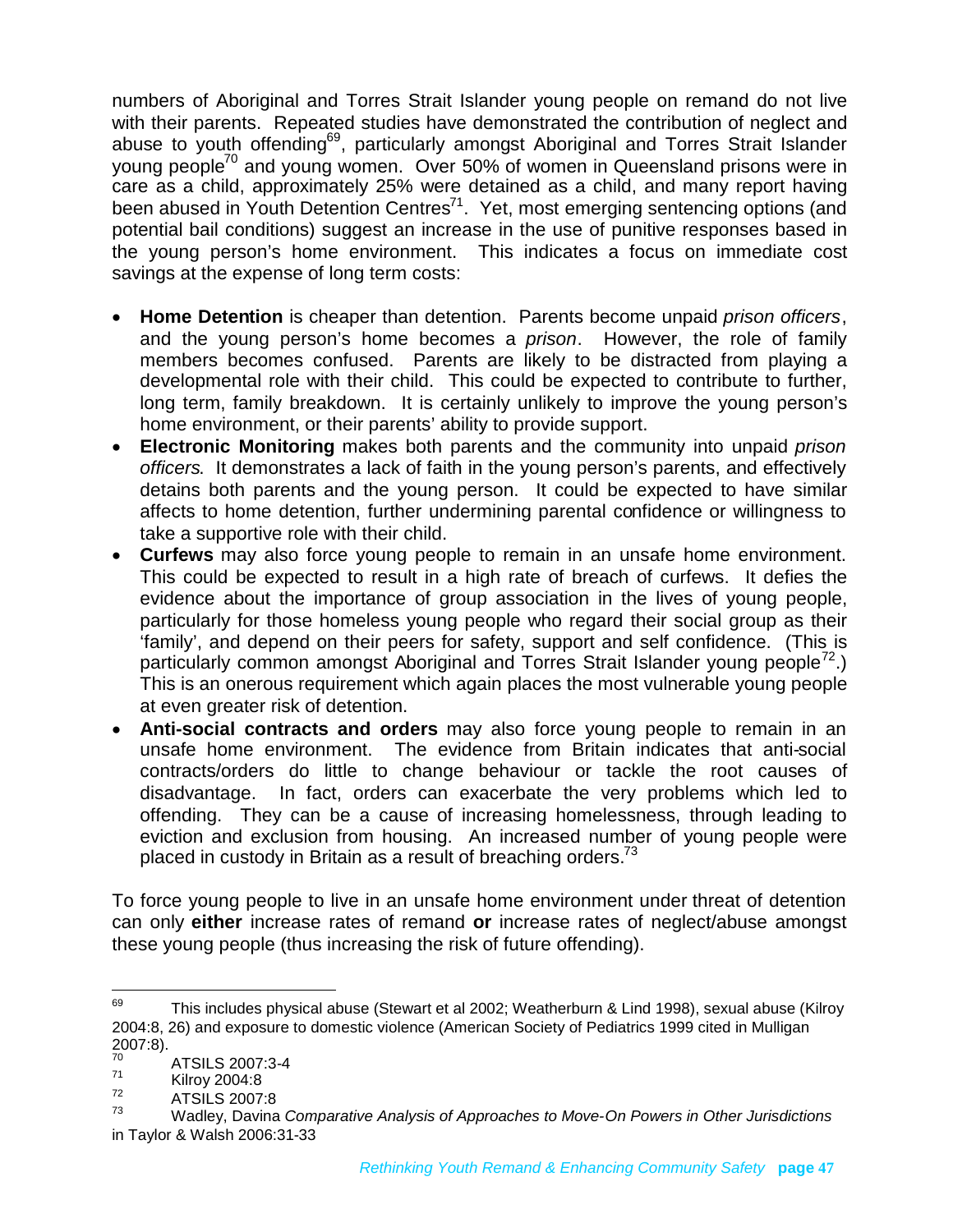# <span id="page-47-0"></span>**Efficiency & Effectiveness of the Current System**

According to stakeholders in the Tasmanian study on the juvenile remand population, **long periods** on remand resulted from:

- Inadequate access to, or poor level of service by legal representatives;
- Defence lawyers having to wait for evidence from the prosecution;
- Negotiations between defence and prosecution;
- Further investigation of matters by the police;
- Other matters being investigated and further charges laid; and
- Preparation of pre-sentence reports.<sup>[74](#page-47-1)</sup>

These Tasmanian findings are strikingly similar to anecdotal evidence from Queensland. For example, similar concerns were raised by participants in the YANQ Juvenile Justice Review Forum held in September 2007.

**Too many young people are being arrested.** The current interaction between the JJA and the Police Powers and Responsibilities Act 2000 (PPRA) has led to high levels of arrest, which in turn have led to high levels detention of young suspects on remand. Whilst police are required to consider diversionary alternatives to commencing court proceedings against a juvenile (S11, JJA), once police have determined to commence court proceedings the JJA (S12) provides that the preferred method for commencing court proceedings is through notice to appear, or complain and summons. In practice, however, these provisions have very limited application - they do not apply to indictable offences and the PPRA (S365 (3)) specifically preserves the power of arrest where a police officer reasonably believes this is necessary to achieve certain purposes (eg. questioning or investigation of an indictable offence). Therefore, police have wide discretion to arrest young people without regard to the provisions of the JJA.

**Too many young people charged with 'serious' offences are spending long periods on remand.** The limited definition of 'serious' offences in the JJA (S8 (2)(a)) means that young people are often detained for offences which would be dealt with summarily for adults. This is an outdated provision which includes, for example, breaking and entering and taking property worth over \$1000 (eg. a single laptop). Since these charges must be dealt with by a judge, this can take months and sometimes years.

**Too many young people charged with minor offences are on remand.** Magistrates are unable to dismiss charges 'in the public interest', and police prosecutors are not able to withdraw or negotiate even minor charges without recourse to a police inspector. As a result, young people charged with offences such as evading a rail fare or stealing a chocolate bar, end up with a criminal record. Delays in dealing with these matters often results in young people being placed on remand due to failure to appear in court. It has also resulted in delays which can extend the length of time in detention for alleged minor offenders.[75](#page-47-2)

<span id="page-47-1"></span> $74$  Tresidder & Putt 2005:27-28

<span id="page-47-2"></span>YAC 2007:26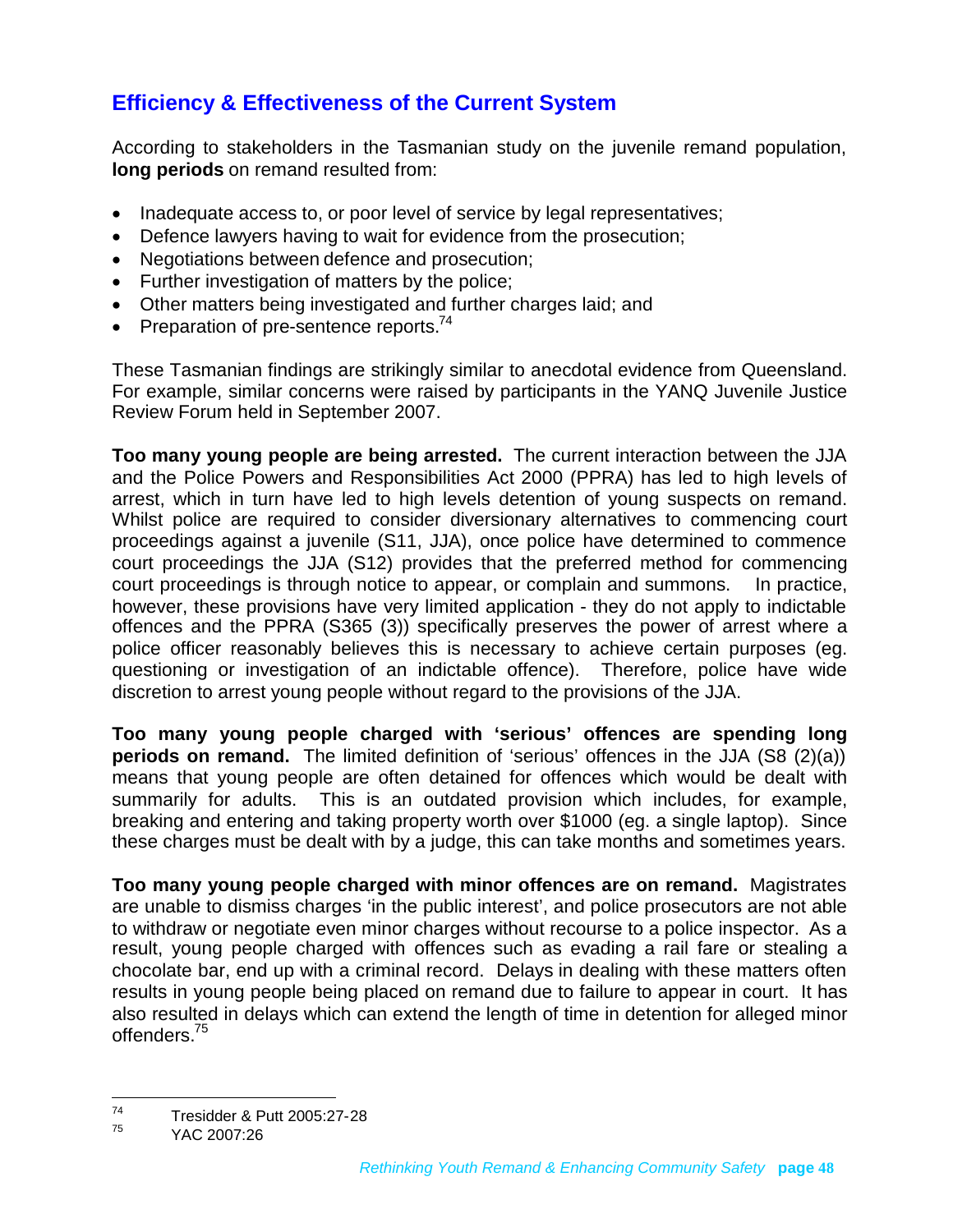Queensland legislation and policy recognises that young people have very different needs to adults. One implication of this recognition is the need for justice processes which are designed to address the particular vulnerabilities of young people. It is essential that key authorities - particularly police, legal practitioners and magistrates/judges - are familiar and experienced in these.

In practice, a lack of adequately experienced and skilled juvenile justice authorities plays a key role in maintaining the unjust incarceration of many young people on remand. Queensland's juvenile justice system is inadequately resourced to address the specialist needs of young people.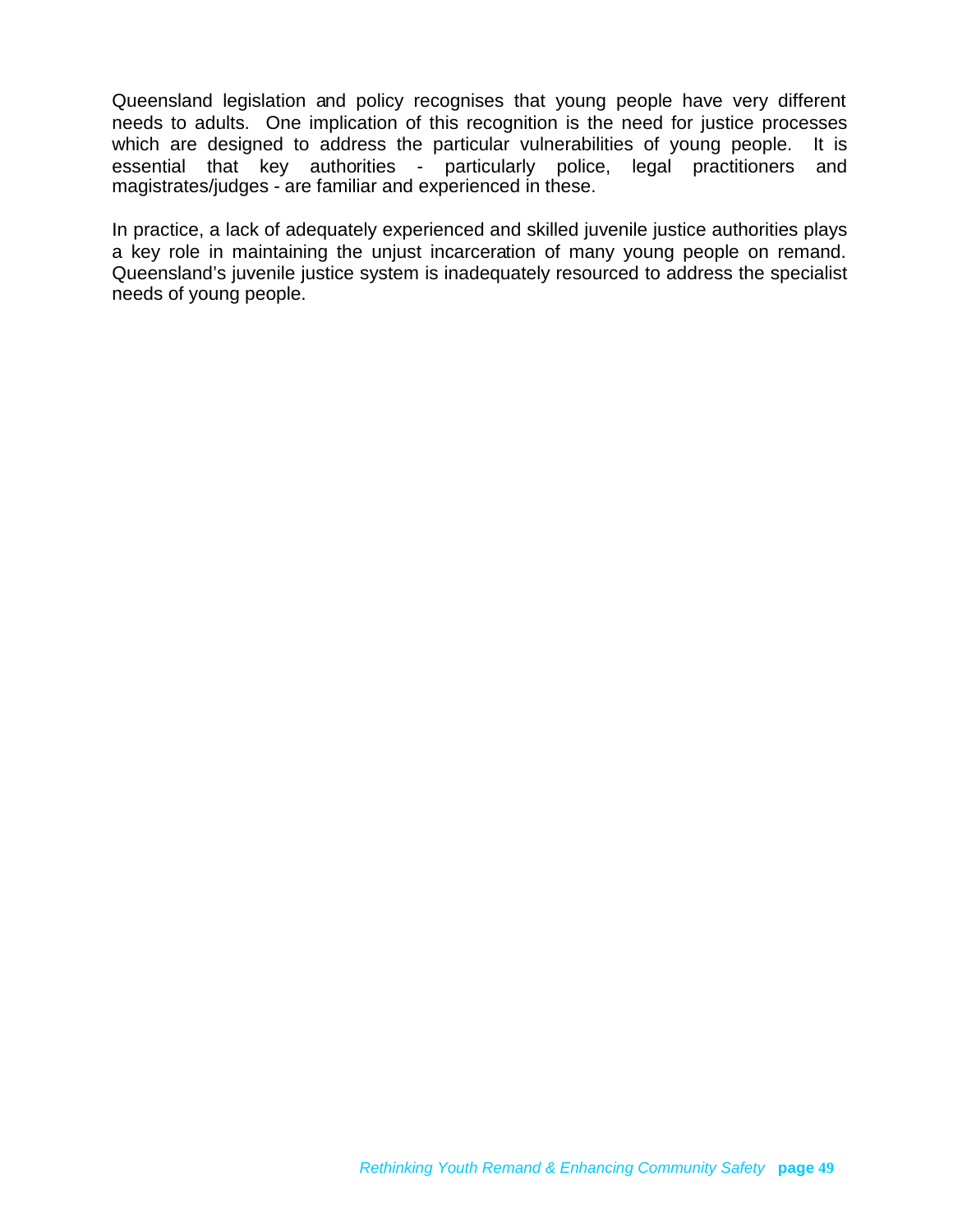# <span id="page-49-0"></span>**International Case Studies**

A wealth of international evidence supports the merits of taking a non-custodial approach to remand for young people. Data consistently demonstrates that community-based interventions for most unconvicted young people are both cheaper and more effective than remanding these young people in custody.

The following case studies outline successful reforms in the area of remand in custody, being undertaken in 4 countries - Canada, the USA, Sweden and New Zealand. (Some information on their overall approach to juvenile justice is included to provide context to these reforms.)

# <span id="page-49-1"></span>**Case Study 1 - Canadian Legislative Reform***[76](#page-49-2)*

The current Queensland and 'old' Canadian youth justice systems are very similar. Prior to 2002, Canada had the highest rate of youth incarceration in the Western world (including the USA). The courts were over-used for minor cases that could be better dealt with outside the courts and sentencing decisions resulted in disparities and unfairness in youth sentencing. In particular, the system did not make a clear distinction between serious violent offences and less serious offences. The *Renewal of Youth Justice* strategy was developed to address these (and other) problems. As a result, the Youth Criminal Justice Act 2002 was developed.

The best way to deal with youth crime is to prevent it - through community-based crime prevention and by addressing the social conditions associated with the root causes of delinquency. (Department of Justice, Canada <http://www.justice.gc.ca/en/ps/yj/aboutus/yoas7.html>**)**

The new Act is driven by a commitment to prevent youth crime by addressing its underlying causes, responding to the needs of young people and providing support for young people at risk. It focuses on ensuring that young people's rights are respected, and reducing the over-reliance on incarceration for unconvicted young people (and those who have not committed a violent offence). The Act contains many provisions that provide stronger legislative direction intended to:

- Reduce the number of young people remanded (and sentenced) to detention.
- Re-orient the system's approach to non-court measures so that they are viewed as the normal, expected and most appropriate response to less serious offences.

Detention as a response to social welfare issues has been prohibited:

<span id="page-49-2"></span> $76$  Information on the Canadian experience sourced from the website of the Department of Justice, Canada: http://www.justice.gc.ca/en/ps/yj/aboutus/yoas8.html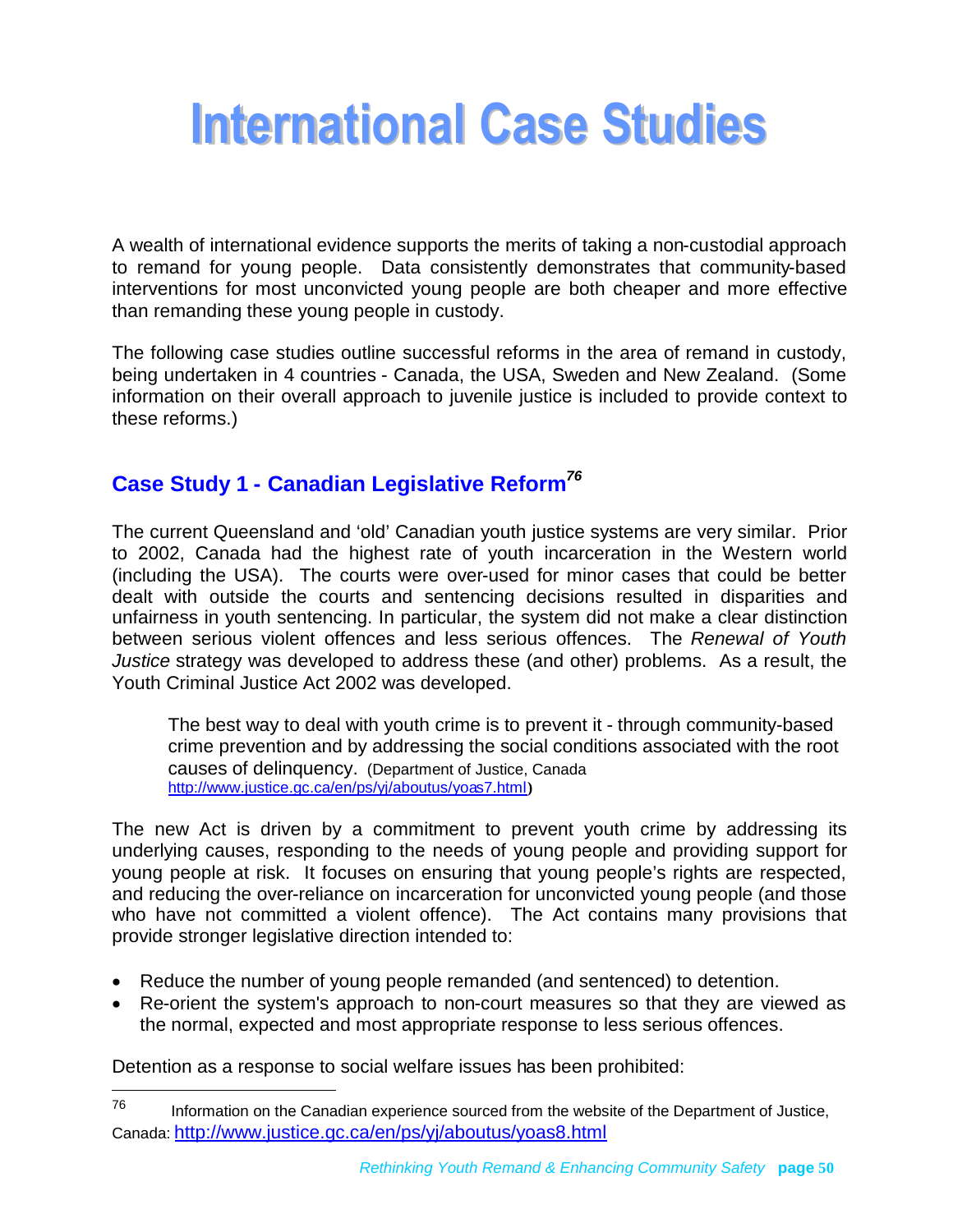- s29 (1) *A youth justice court judge or a justice shall not detain a young person in custody prior to being sentenced as a substitute for appropriate child protection, mental health or other social measures.*
- Similarly, s39 (5) prohibits a custodial sentence as a substitute and s39 (2) requires the court to consider *all alternatives to custody raised at the sentencing hearing …*

The legislation also includes provisions designed to increase the number of cases addressed outside the court system, thus allowing youth courts to focus on the more serious cases. These measures are particularly strong in relation to Indigenous young people:

- Police must consider alternatives to the laying of charges in all cases involving Indigenous youth and, when appropriate; exercise their discretion to take no legal measure.
- Police departments are required designate youth specialists and provide specialised training to all officers involved in the administration of the Act.
- When a court judge denies bail, the judge must consider releasing the young person into the custody of his or her parents, or another responsible person.
- Indigenous communities must be provided with resources to develop bail supervision and other programs that will serve as alternatives to detention.
- Young people can only be removed from their community as an absolute last resort.
- Child Safety must continue to provide services to clients charged with an offence, and work in a more integrated/coordinated way with Youth Justice services.

The Canadian government has also legislated to establish focussed diversion measures for Indigenous young people which incorporate the following principles:

- Indigenous culture must be integrated into the program.
- Diversion schemes should involve the use of Indigenous elders and Indigenous culture.
- Programs should be able to accept referrals at any stage of the criminal justice process. In particular, they are able to accept referrals from an Indigenous community before any charges have been laid and, if possible, before the authorities have become involved.

Further, the welfare department is made more accountable for its treatment of Indigenous young people. It is required to collect and publish monthly statistics showing:

- The number of youth that have been transported away from their home community.
- The reason for the movement.
- The time that the young person spent away from his or her community.

According to a 2005 Canadian Department of Justice report, under the new Act (which was enacted in March 2003) the charge rate for youth in 2003 decreased by 17% from the figure for 2002 (the most significant annual decrease in 25 years), and use of custodial sentences had decreased significantly in all major offence categories. As at 2003, official publications were unclear whether detention of youth by police had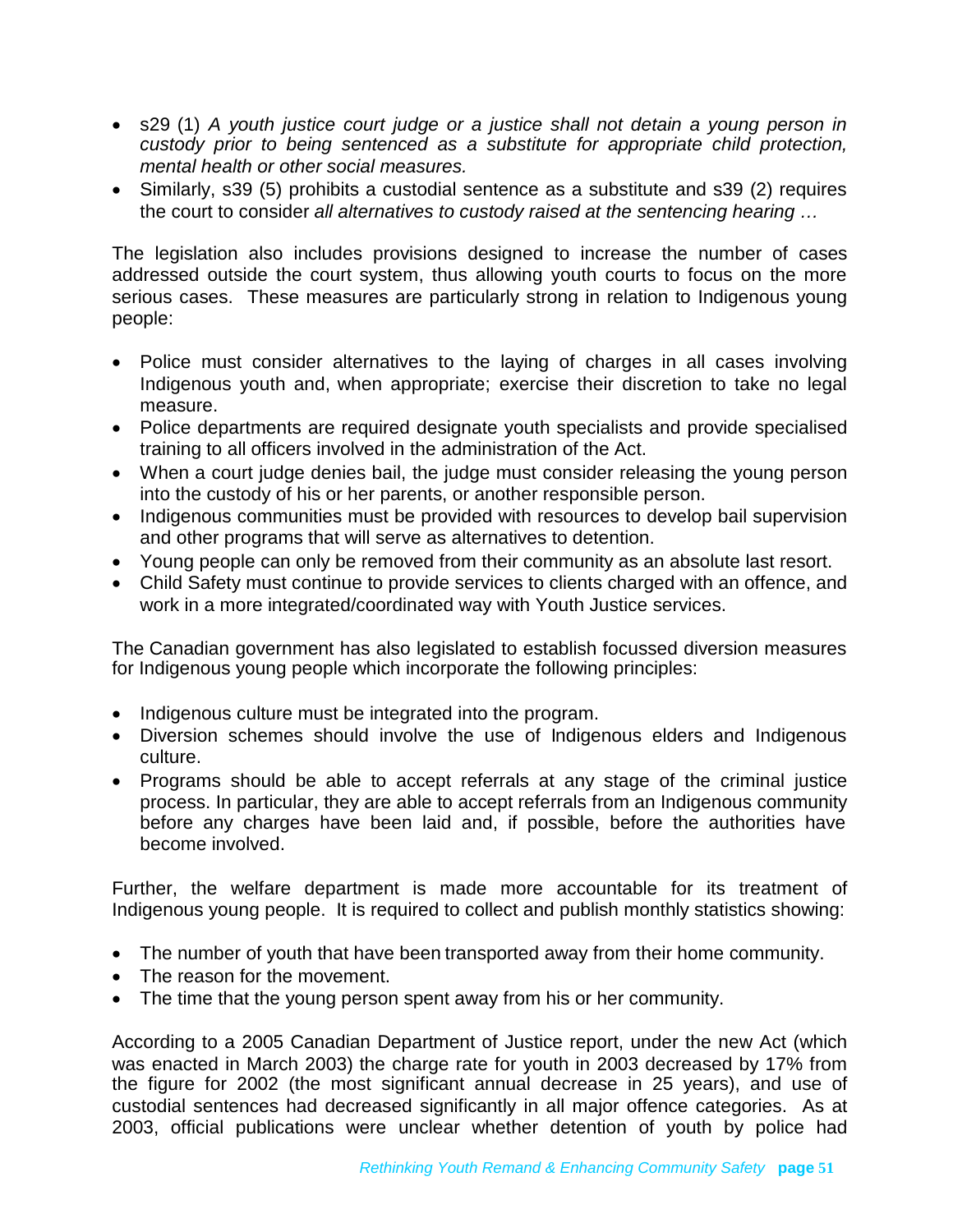changed under the YCJA. However, more recent anecdotal evidence suggests that the changes have now been more fully implemented, and Canada has succeeded in significantly reducing the number of young people being held on remand in custody.

Canada's commitment to preventative approaches was reflected in a decision to move toward transferring 5% of funds from the criminal justice budget to crime prevention activities at a local level. It also massively increased (by \$C850 million) funding for the National Children's Agenda, which focused on early intervention to address poverty (and other issues) amongst children and young people.

# <span id="page-51-0"></span>**Case Study 2 - Cost-Efficient Alternatives in the United States***[77](#page-51-1)*

*Juvenile incarceration rates are driven by juvenile justice politics and policies, not by juvenile crime. During an era of punitive policymaking in the 1990s, while the nationwide juvenile arrest rate for major violent offences decreased 33 percent, the number of juveniles confined in correctional institutions increased 48 percent. Considerable discretion built into juvenile justice often means that youth from resource-rich neighbourhoods and families are deal with informally, whilst disadvantaged youth - disproportionately youth of colour - penetrate more deeply into the system.*

*… Reforms, such as diversion and treatment, cost less than prison. They are also better at holding youth accountable and reducing recidivism. Justice reinvestment allows jurisdictions to finance reform by redirecting criminal justice dollars towards less expensive community-based interventions.* (Youth Transition Funders Groups 2006:3)

This quote from the USA could equally describe the situation in Queensland. Despite the fact that juvenile crime rates have decreased every year for more than a decade, many jurisdictions in the United States continue to detain more and more young people. However, like Canada, many are re-evaluating their approach to youth crime, with a view to reducing crime, criminalisation and recidivism.

The US juvenile justice system is administered at a county level. Most jurisdictions, when faced with overcrowded detention centres and an ever-increasing detention population, increase the number of custodial beds. In New York, for example, the decision to increase the number of custodial beds for young people directly led to increased numbers of young people on remand in custody. This was despite the fact that judges in New York recognised that the court system was simply perpetuating the problem of juvenile crime and many felt that young people had been failed by other public systems, particularly the education, child welfare and mental health systems.

However, an increasing number of counties in the USA have resisted the pressure to expand capacity and opted to test alternative approaches. These counties have benefited through significant cost savings and reduced juvenile detention populations.

<span id="page-51-1"></span><sup>77</sup> Most information about US programs sourced from Farugee 2002, pp 14-18; Youth Transition Funders Group 2006:3-6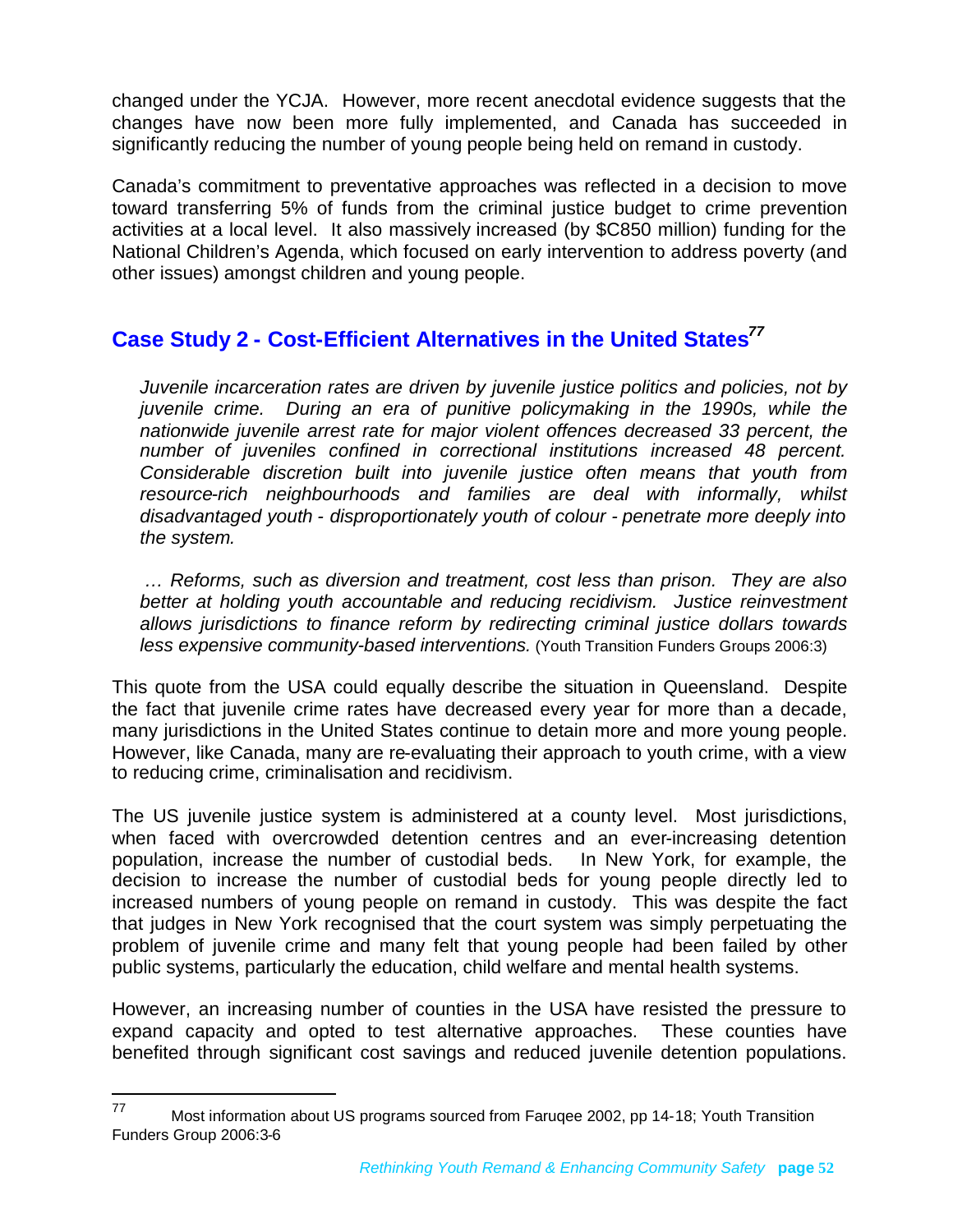These savings have been achieved without compromising public safety - in many cases, new strategies have contributed to reductions in youth crime.

Over a 5 year period, Broward County, Florida (Pop: almost 2 million), reduced the number of young people in custody each day from 161 to 56. In 1987, the county launched a 5 year, multi-pronged systems reform effort designed to reduce the use of secure detention, shorten lengths of time spent in detention and create a mix of alternatives to custody for young people on remand.

As a first step to reducing detention, the county developed a Risk Assessment Instrument (RAI) to determine which young people actually belonged in custody. By diverting selected young people to newly created community-based alternatives, the county saved \$5.2 million between 1988 and 1993. This was despite the considerable start-up costs for the new programs. The success of the Broward County experiment resulted in its use as the basis for major juvenile justice reform in other US counties, each of which has provided new insights into the means to best address the specific problems of each jurisdiction.

With a population a little larger than Queensland's (5 million), Cook County in Chicago nearly halved its daily secure detention population between 1996 and 2001 - from 848 to 450, including a reduction of 31% in the number of youth of colour in detention. Over the same period, rates of violent juvenile crime dropped by 33%. County officials partnered with community organisations to implement a continuum of alternatives to detention and to reform the system's response to youth who failed to appear in court, violated probation or were charged with minor offences. The county clearly distinguished between the role of government and non government services:

- **Government Role:** Probation staff are required to take a proactive role aiming to minimise the likelihood of young people compounding their problems through, for example, failure to appear for a hearing or violating probation (eg. Probation Officers are responsible for reminding young people of court dates which are often confused or forgotten). The Probation Department also employs *community advocates* to assist young people appearing in court (eg. buying clothes or making medical appointments). These strategies have reduced *failure to appear* rates by 50%. (A similar strategy is used in Tarrant County, Texas. In the Youth Advocate Program, probation staff train community members to provide intensive, individualised supervision to youth pending trial as an alternative to incarceration. Their role is to monitor the young person and engage with their support network - parents, relatives, neighbours and professions. Again, this approach has resulted in a substantial reduction in crime and recidivism rates.)
- **Non-Government Role:** One of the most successful innovations was development of Evening Reporting Centres, run by community organisations. These were open from 3pm to 9 pm (the time period during which young people were considered most likely to commit offences) in neighbourhoods with high offending rates. The Centres were staffed on a ratio of 1 worker to 5 young people, with a focus on employing local staff. Each Centre catered for a maximum of 25 young people, and provided recreational activities, tutoring, counselling and referral. Some were targeted at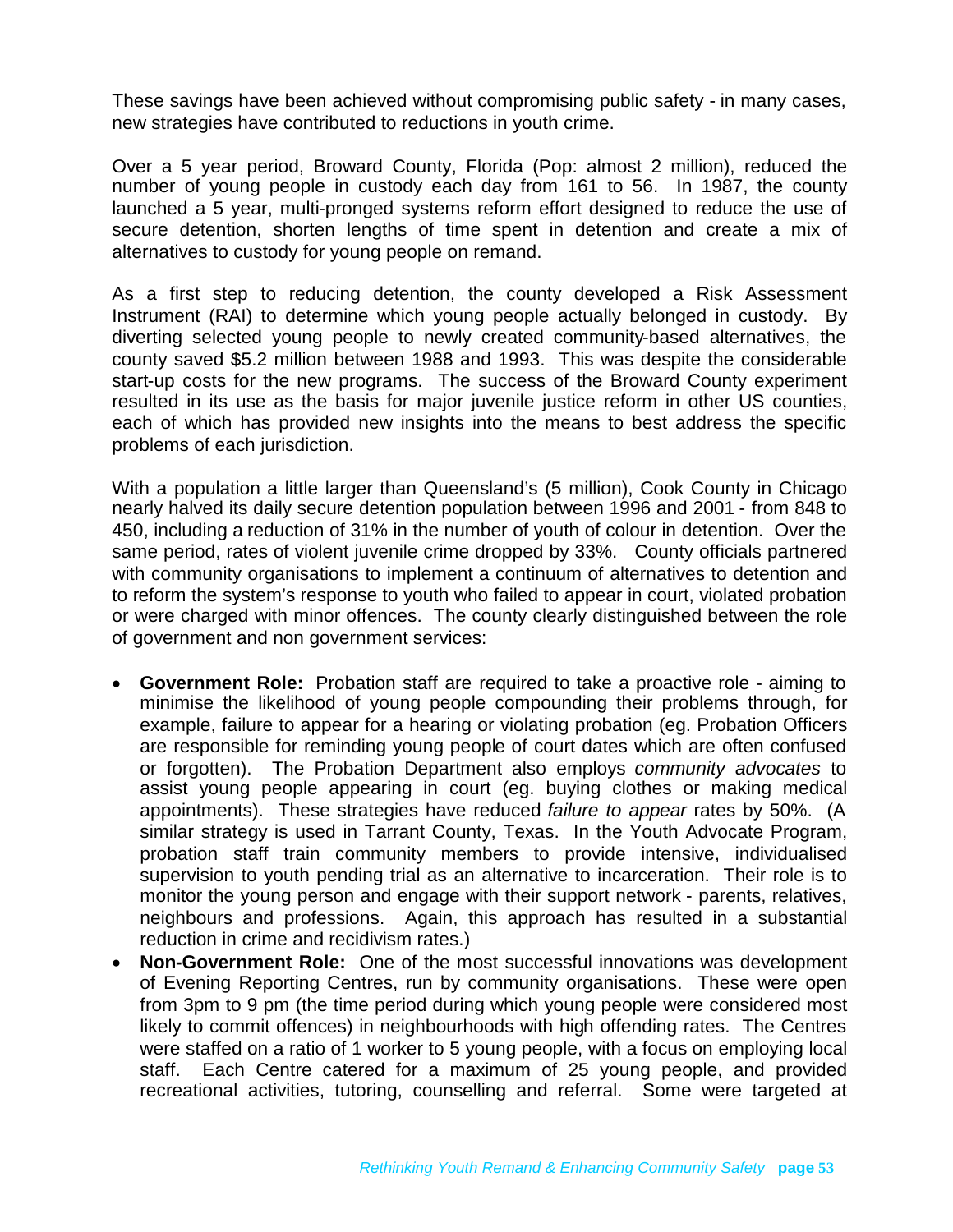particular population groups (eg. young women). 91% of participants in communitybased programs remained arrest-free and attended their court hearings.

Total savings that resulted from sending young people to Evening Reporting Centres and other community-based programs in lieu of detention amounted to \$3.5 million per year.

Whilst 80% of Oregon's Multnomah County population is white, the remaining 20% includes people from a wide variety of cultural backgrounds, with Asian and African Americans each accounting for approx 5% of the population<sup>[78](#page-53-1)</sup>. The county significantly reduced the racial disparities in its detention population by paying special attention to racial and cultural biases in detention practices and by locating alternative communitybased programs in communities of colour. Risk assessment instruments were reviewed for criteria which might disproportionately affect particular racial groups (eg. gang affiliation, which was often assumed by location). As a result of these strategies, the county achieved an overall decline of 43% in its Youth Detention Centre population. Between 1995 and 2000, juvenile arrests for violent crime declined by 24%, for property crime by 40% and total youth crime by 26%. In 1994, an African American or Latino young person was twice as likely to be in custody as a white young person. By 2000, all cultural groups had almost identical detention rates.

Santa Cruz<sup>[79](#page-53-2)</sup> was one of many jurisdictions which focused on addressing the disproportionate number of youth of colour in the juvenile justice system. Fundamental to their reforms was an acknowledgment that overall reforms did not, in and of themselves, produce improved outcomes for youth of colour. Reducing racial disparities in detention had to be an express goal of wider reform, rather than an assumed outcome. Access to detailed racial and ethnic data about young people in custody was an essential first step to addressing the conscious and sub-conscious causes of disproportionate detention of these young people. Four new diversion programs, alone, doubled the number of young people of colour diverted from the juvenile justice system over a few years. The programs developed included educational services, peer court, neighbourhood accountability boards, therapeutic groups, youth development services and family support. Key to this success was the geographic and linguistic accessibility of services, employment of culturally competent staff, working closely with families and an attitude of partnership between (government and non-government) stakeholder organisations.

# <span id="page-53-0"></span>**Case Study 3 - The Swedish Model***[80](#page-53-3)*

The Swedish Government views imprisonment as *the most inhumane form of punishment,* and has sought to *drastically reduce* its use with children and young people*.* A variety of strategies have been tested over the past 30 years - all focused on addressing young people's social and economic circumstances, rather than protection of

<span id="page-53-3"></span>Information on the Swedish approach sourced from Sarnecki & Estrada 2004:3-5.14-18: Kriminalvarden nd:5-6; Swedish Prison and Probation Service http://www.kriminalvarden.se/templates/KVV\_InfoMaterialListing\_\_\_\_4022.aspx

<span id="page-53-2"></span><span id="page-53-1"></span><sup>78</sup> http://en.wikipedia.org/wiki/Multnomah\_County%2C\_Oregon

<sup>&</sup>lt;sup>79</sup> The Juvenile Detention Alternatives Initiative in Building Blocks for Youth 2005: 9-15<br>80 **The Information on the Quadish approach acured from Ramachi 8 Feterda 2004:0 5.44**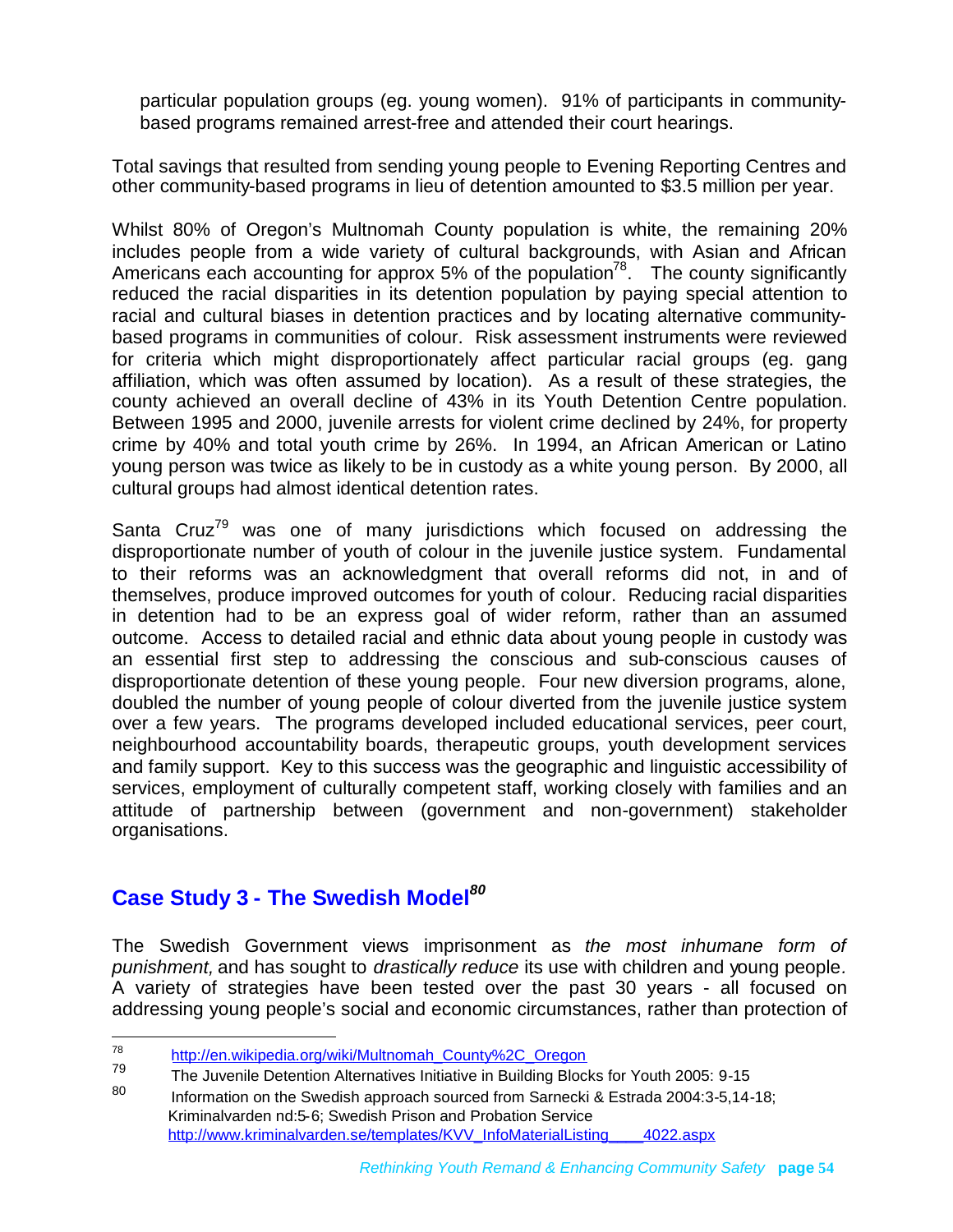society or punishment. Most recently, in 1999, new sentencing provisions were instituted. In Sweden (pop: approximately 9 million) all the evidence suggests that*:*

*Until the middle of the 1970's Sweden experienced a substantial increase in the levels of criminality and other social problems among juveniles. From that point onwards the trends seem to have stabilized, and there are even signs that levels of juvenile crime may have diminished.* (Sarnecki & Estrada 2004:21)

In Sweden, the age of criminal responsibility is 15 years old. Behaviours that would be considered a crime if the young person was 15 years old, are viewed in Sweden as a social welfare issue not a criminalisation issue. If a child commits a crime under the age of 15, then the Social Welfare Board is mainly responsible for responding. Decisions about appropriate measures are based on the child's social situation. There are severe restrictions on the ability of the social services to use coercive measures, and the vast majority of under 15 year olds receive fully voluntary social care. Any application of coercive measures requires support from both local social welfare boards and county administrative court, and appeal to a higher court is available.

For 15 - 17 year olds, responsibility for addressing crime is shared between the social services and judicial authorities. Since 1999, children between the ages of 15-17 are subject to sanctions, such as serving a sentence in a Youth Home $81$  as opposed to a youth detention centre. These smaller facilities aim to reduce the harmful effects of time spent in custody, through a focus on treatment rather than punishment. This is reflected in the fact that the staff-to-resident ratio is about 3 times the ratio of detention centres (ie. approximately three staff per young person). Youth Homes are located throughout the community, and enable young people to serve out their sentence as close to their family and friends as possible.

Custodial detention has been abolished for the vast majority of young people who have committed serious, or repeated, crimes in Sweden:

- Prior to 1999, approximately 60 young people were detained, with a further 25 sentenced to a special form of probation which began with a short period in custody, each year.
- Since 1999, no more than 4 young people aged 15 17 were detained each year. These were generally young people with sufficiently long sentences that they would be detained beyond age 21.

Similarly, a 15 - 17 year old may only be held on remand where there is *exceptional cause*. During 2005, for example, a total of only 12 young people were held on remand. In order to be held in remand, a young person must be reasonably suspected of a crime that carries a sentence of at least one year, **and also be** a flight risk, or, there is a serious risk that they will impede investigations, or, there is a serious risk of continued criminality.

<span id="page-54-0"></span> $81$  Similar therapeutic approaches using small home-like facilities have also been tested with considerable success in Missouri and Louisiana, in the USA (Youth Transition Funders Group 2006:4-5).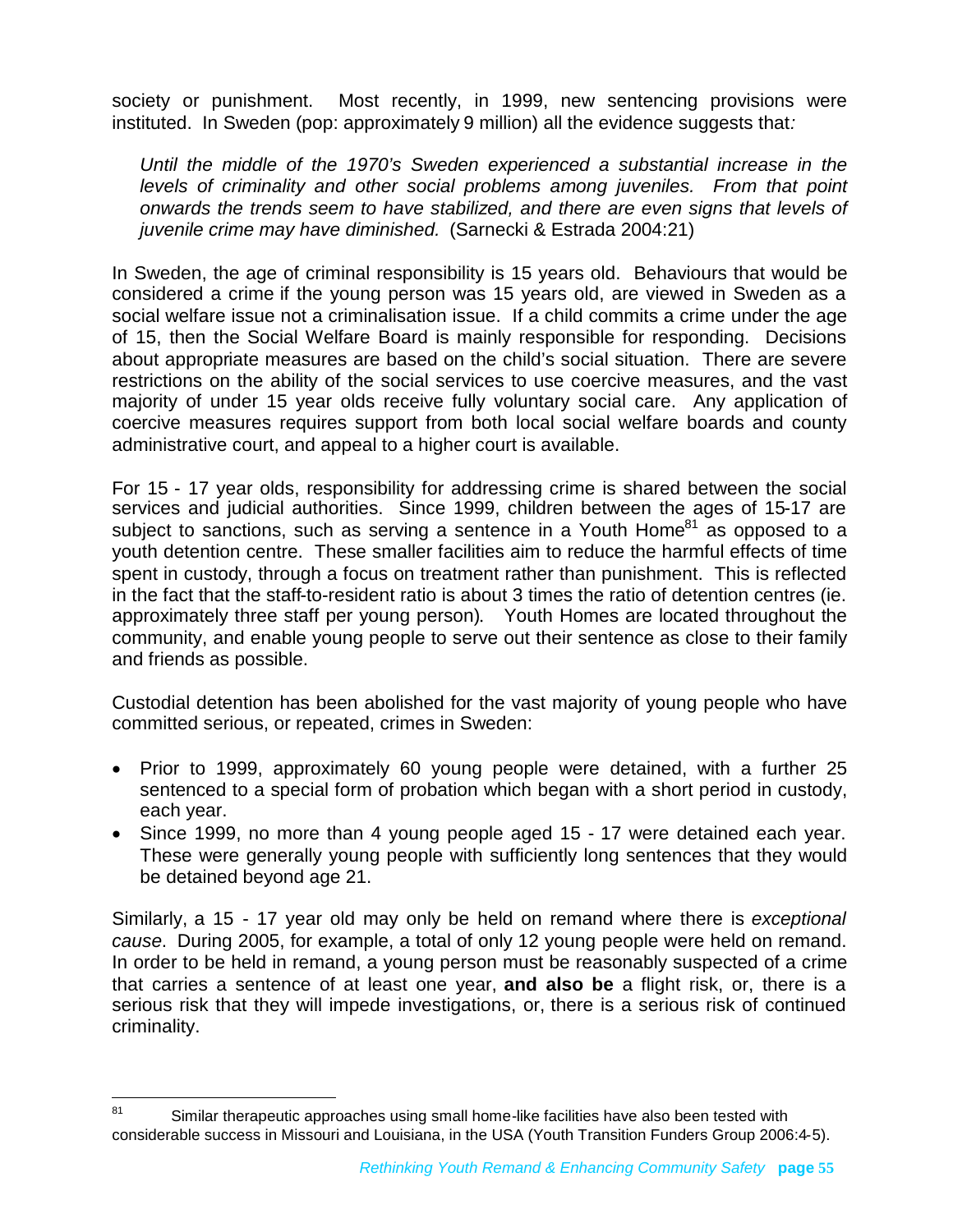# <span id="page-55-0"></span>**Case Study 4 - Family Group Conferences in New Zealand***[82](#page-55-1)*

The development of Family Group Conferences (FGCs) in New Zealand during the late 1980's was driven by a concern that treatment of young people in the juvenile justice system should be culturally appropriate, address due process concerns, empower families and provide effective diversionary procedures, without placing too much power with the police.

According to the Ministry of Justice, *the New Zealand juvenile justice system today reflects an understanding that:*

- *Contact with the criminal justice system is often itself harmful;*
- *Youth offending is often opportunist behaviour which will be outgrown;*
- *Young people should be confronted, held accountable for their offending behaviour and given opportunities to take responsibility for their actions by making amends to the victim(s) of their offence(s); and*
- *By involving the young person in a face-to-face meeting with the offence victim, they can see the effects of their conduct in human terms.*

According to the Ministry, FGCs aim *to involve the young offender, the victim and their families in the decision-making process with the objective of reaching a group-consensus on a 'just' outcome. In this way they reflect some aspects of centuries-old sanctioning and dispute resolution traditions of the Maori of New Zealand. They also encapsulate restorative justice ideologies, by including the victim in the decision-making process and encouraging the mediation of concerns between the victim, the offender and their families as a means to achieve reconciliation, restitution and rehabilitation.*

FGC's are **fundamental** to the practice of juvenile justice in New Zealand:

- 1. A *child offender care and protection conference* must be convened when the police (after consultation with a FGC coordinator) believe that a young person charged with an offence is in need of care or protection.
- 2. A *pre-charge FGC* must be convened when the police (after consultation with a FGC coordinator) continue to wish to charge a young person with an offence. The FGC must be convened prior to laying charges in the Youth Court.
- 3. A *custody conference* must be convened where a young person denies a charge, and the Youth Court orders that the young person be placed on remand in custody.
- 4. A *court-ordered FGC* must be directed when a young person "does not deny" a charge in the Youth Court.
- 5. An FGC must be held to make recommendations about the best way to deal with a young person who has had a charge *proved* against them before the Youth Court, and this has not been previously considered.
- 6. A FGC may be directed by a Youth Court at any stage in the proceedings.

<span id="page-55-1"></span><sup>82</sup> Most information on the New Zealand system drawn from: http://www.courts.govt.nz/youth/fgc.html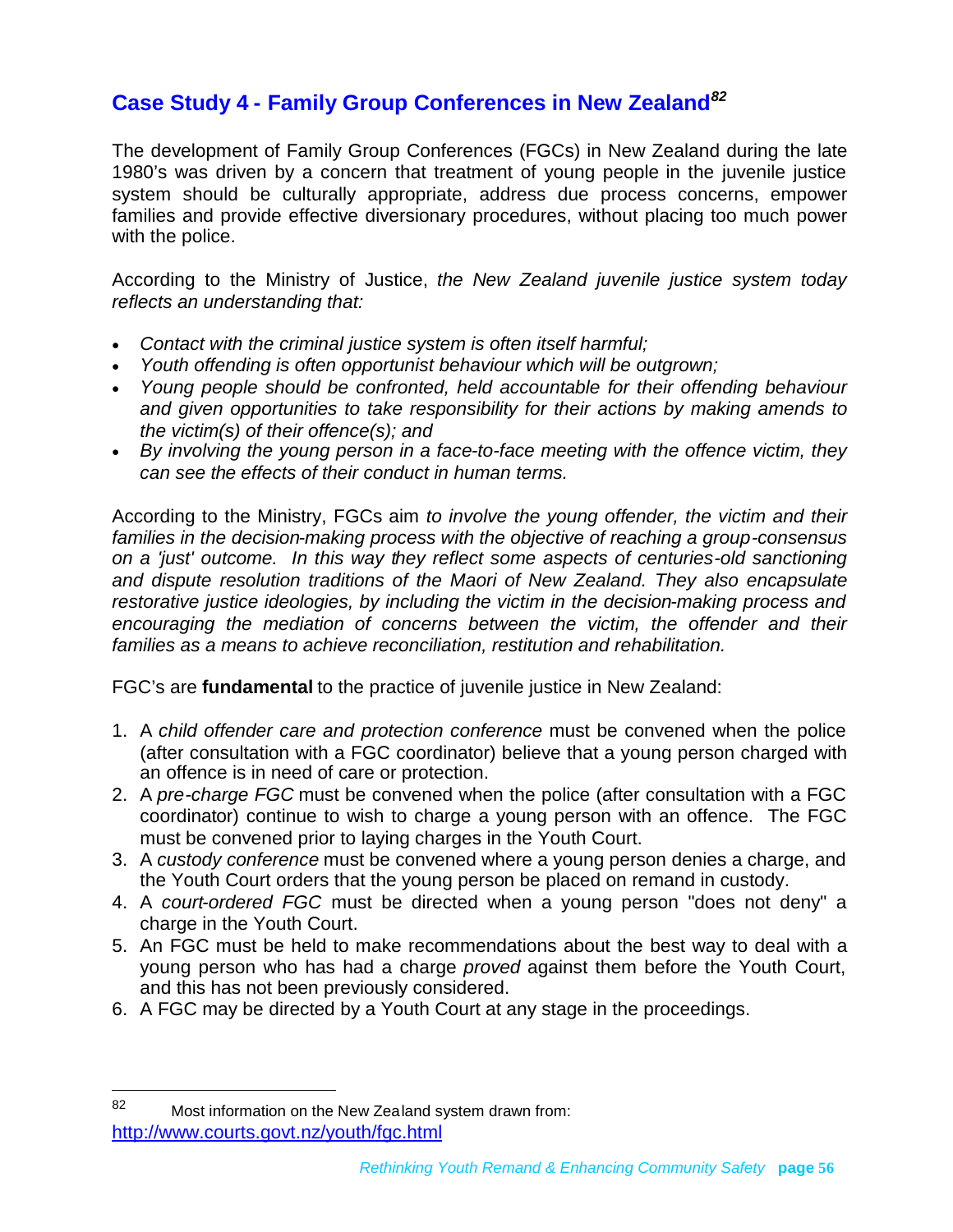Approximately 76% of youth offending in New Zealand is dealt with by police diversion schemes devised and operated by specialist officers. Approximately 8% (generally where there is an intention to charge) are referred by police to FGCs and outcomes are usually agreed and implemented without referral to a court. In the other 16% of cases the young person is arrested and referred directly to the Youth Court, which must refer all *proved* cases within its jurisdiction to an FGC for a recommendation on sentencing.

In order to ensure that the process works swiftly, the legislation imposes strict time limits within which FGCs must be convened[.](http://www.courts.govt.nz/youth/fgc.html#footnotes%23footnotes) All FGCs must be completed within one month. Where a young person is in custody, the process is faster - a FGC must be convened within seven days and completed within a further seven days. These timeframes stem from an awareness that young people already work within much shorter time frames than adults and that response to offending tends to have more meaning when applied relatively quickly. They also serve to minimise the length of time young people spend on remand in custody.

The outcome of an FSC is a plan, which must be agreed to by all parties to the FGC, and all parties involved in implementation of the plan. (Approximately 10% of FGCs fail to arrive at an agreed plan, and once agreed, very few plans are disputed by the police or Youth Court.) In 95% of cases, FGC-recommended outcomes involve accountability measures of some kind. Plans commonly include an apology and/or reparation to the victim, community service requirements and/or a requirement to participate in counselling/rehabilitation programs or education. Where the young person completes the agreed plan successfully, the Youth Court can expunge all record of their offence.

Much of the success of the New Zealand model is due to its alignment with social justice principles and Maori tradition. Crime is seen as a failure of both the individual and society. This is in line with the causal factors of Aboriginal and Torres Strait Islander over-representation within the Queensland juvenile justice system. The model extends beyond juvenile justice and explores social welfare issues. For example young people are mandated to attend FGCs and there is no requirement to admit guilt, and they can be referred by police or Youth Court to an FGC to find out if there are social care needs that may be contributing to offending behaviour.

The current literature on juvenile conferencing suggests that young people attending FGCs are re-offending *less* and are more likely to *cease* offending than those who are sent to court<sup>[83](#page-56-0)</sup>.

<span id="page-56-0"></span><sup>83</sup> Luke, G. & Lind B. (2002) *Reducing Juvenile Crime: Conferencing Versus Court*, **Contemporary Issues in Crime and Justice,** No. 69.